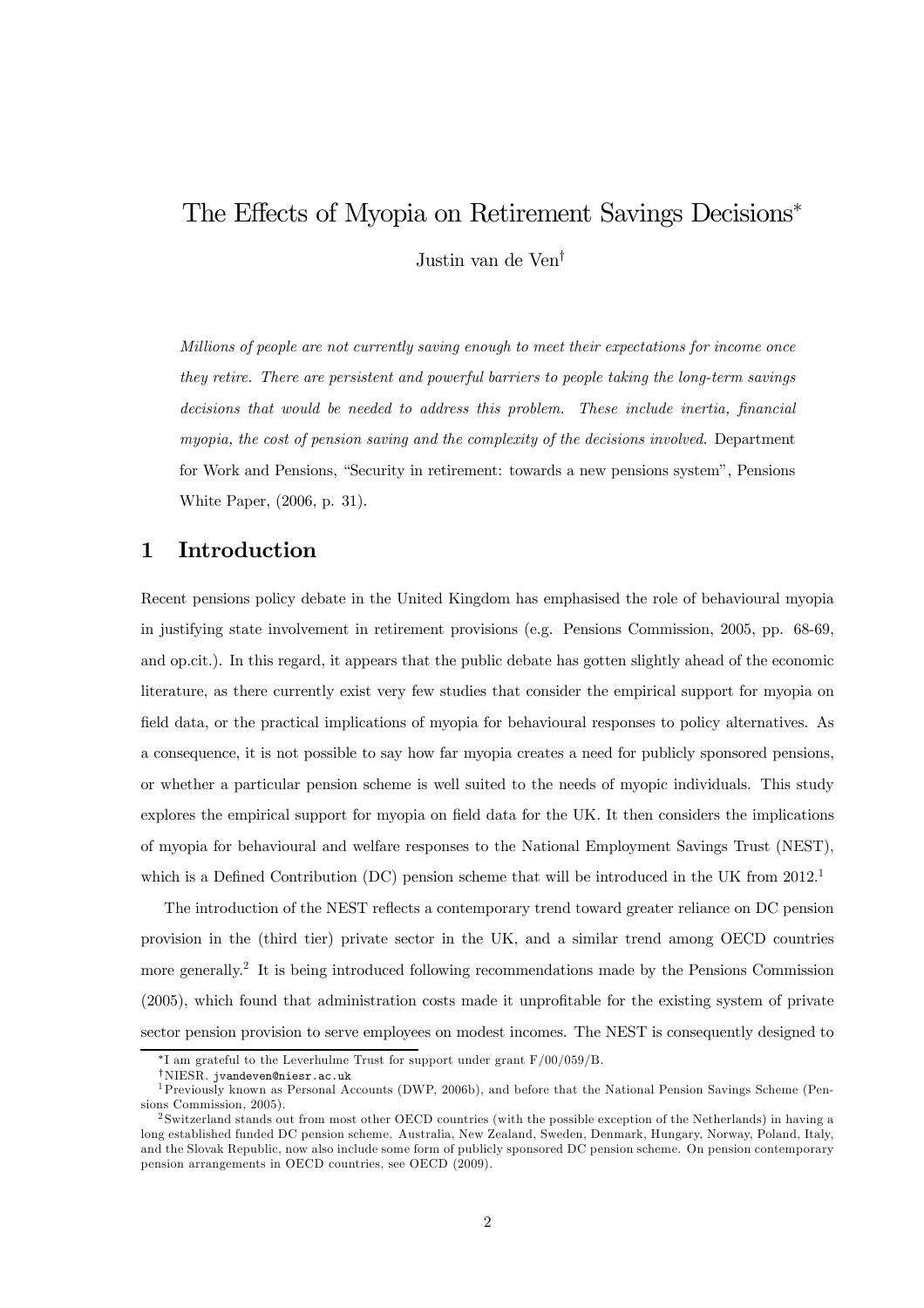improve saving incentives by reducing management charges, and by requiring all employers to offer a 3% matching pension contribution on banded earnings to partcipating employees. It has been forecast that the scheme will serve between 6 and 10 million people, equal to one out of every four people of working age, and will receive contributions worth £8 billion annually, 60% of which is projected to be new saving.<sup>3</sup>

The long term viability of the NEST will depend upon the extent of voluntary participation among eligible employees. The success or failure of the scheme will profoundly influence the future of pensions provion in the UK, and will have important implications for the wider group of countries that face similar pension challenges to those of the UK.<sup>4</sup> Nevertheless, despite the role played by myopia in motivating the NEST's introduction, little is currently understood about the implications of myopic preferences for pensions design in a realistic policy environment.

One study that does shed some light on these issues is by Laibson et al. (1998), who consider the influence of quasi-hyperbolic discounting on responses to a DC pension that is designed to reflect IRA and 401(k) plans for the US. Laibson et al. focus upon long-run responses to the introduction of a DC pension from a pre-reform state in which no DC pension exists. The findings that Laibson et al. report are striking: their preferred specification of myopia amplifies the increase in steady-state net national saving rates in context of a DC pension scheme, by a factor of between 1.2 and 1.6 depending upon the terms of the pension scheme. Furthermore, they find that the beneficial welfare effect at age 20 of the option to invest in a DC pension scheme increases by a multiple in excess of 3 in context of myopic preferences.

If (sophisticated) myopia does have an important bearing upon retirement planning, then the above cited results strongly support the premise that government should work toward facilitating public access to DC pension schemes. But two principal issues arise when interpreting the results that Laibson et al. report. First, their study is based upon a structural model of household decisions over liquid savings and pension contributions; labour supply is taken to be exogenous. This is a concern because savings and labour supply decisions — particularly in relation to the timing of retirement — are likely to be jointly determined. Many households that hold less wealth than they would like to late in the working lifetime, for example, can presumably choose to work a little longer to off-set their funding short-fall. Omitting either savings or labour supply decisions in relation to a study of retirement behaviour is consequently likely to result in excess sensitivity of behavioural responses  $-$  a form of omitted variable bias. It is consequently pertinent to ask how far the behavioural responses that are reported by Laibson

<sup>3</sup>The mid-2008 estimate for the resident population in the UK was 61.4 million people, 62% of whom were of working age (Office for National Statistics).

<sup>4</sup>A forerunner to the NEST that was introduced in 2001 (the Stakeholder pension) failed to generate sufficient take-up, and has since been marginalised in the system of private pension provision in the UK.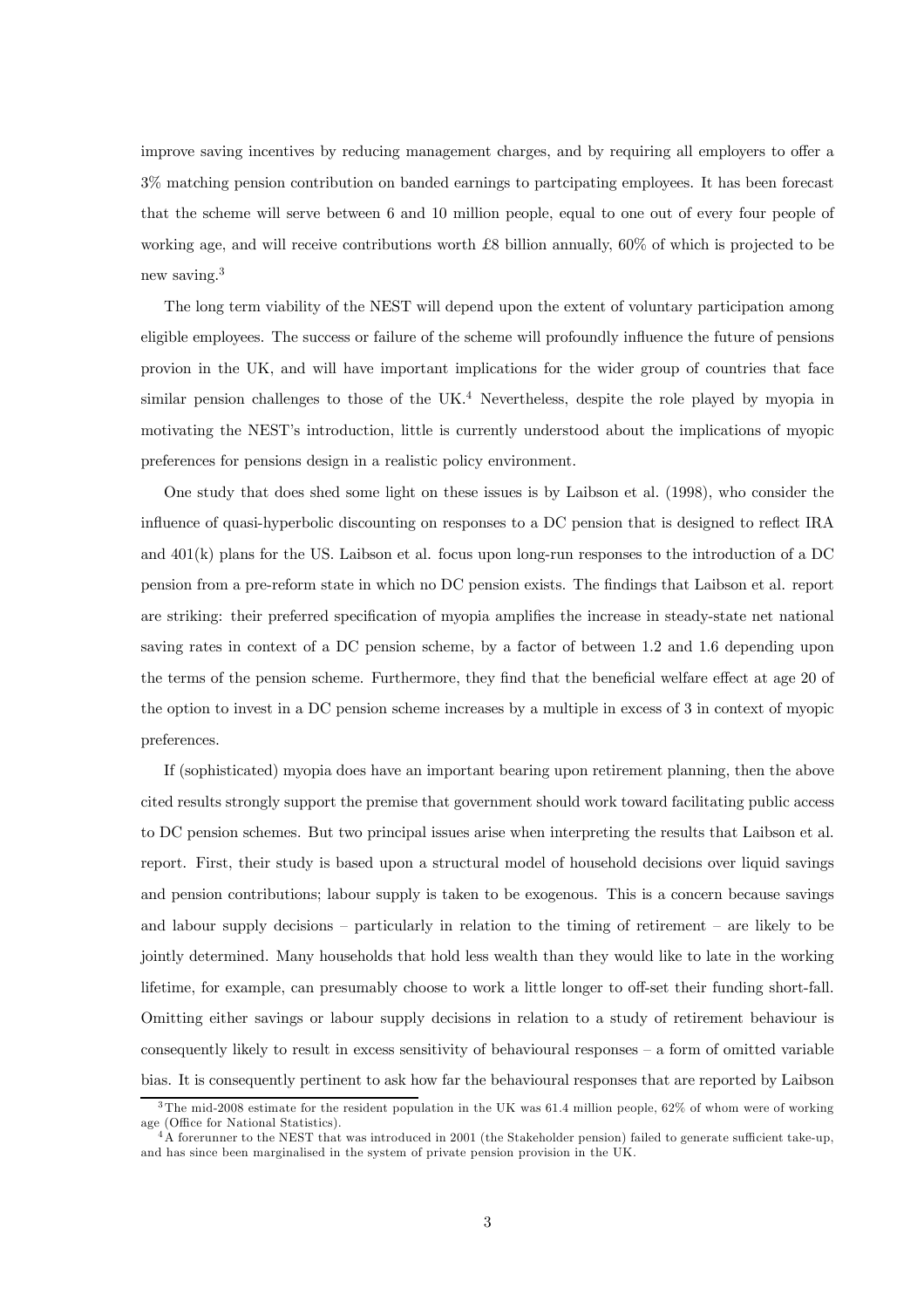et al. are sensitive to the assumption of exogenous labour supply.

Secondly, the structural model considered by Laibson et al. is based upon a time-separable isoelastic function in current period consumption, which is fully described by three preference parameters: two discount rates that reflect the (now familiar) model of quasi-hyperbolic discounting, and the parameter of relative risk aversion. The empirical literature has reported a very wide range of estimates for the parameter of relative risk aversion; Laibson et al. exogenously assume a value of 1.0 (log utility) for this parameter, and test associated sensitivity to the alternative value of 3. The results that they report are highly sensitive to assumptions over this parameter, and indicate less pronounced responses in context of the higher rate of risk aversion. Furthermore, Laibson et al. exogenously assume a value for the excess short-run discount factor of 0.85, stating that they would like to have considered values as low as 0.6, but were not able to do so due to associated analytical complications. To explore the sensitivity of their results to the scale of the assumed myopia, Laibson et al. consider the alternative value of 0.8 for the short-run discount factor. Finally, they adjust the long-run exponential discount factor to match their model against the median ratio of wealth to income for individuals between the ages of 50 and 59. Given the likely importance of the value judgements upon which these decisions are based, it is useful to consider the alternative where parameters of the model used are tied down objectively by the data.

This study addresses each of the issues that are identified above. It is based on a structural model of decisions regarding savings, labour supply, and contributions to a DC pension scheme. These decisions are considered to be made in context of uncertain wages, employment opportunities, demographics, and mortality. The assumed wage process includes an experience effect, which is introduced to obtain a better match between the model and survey data, and has the added advantage of providing an alternative commitment mechanism through which myopic agents can mitigate the welfare penalties associated with time-inconsistent preferences.

The current focus on endogenous labour supply motivated the inclusion of relationship status as an additional household descriptive characteristic, with relationship transitions between adjacent years described as a stochastic process. This is not a common feature in the associated literature, and facilitates a more accurate reflection of tax and benefits policy, which has an important bearing upon retirement decisions. The parameters of the model were estimated on data for a broad segment of the UK population, omitting public sector employees who are eligible to non-contributory pensions<sup>5</sup>, and the self-employed whose circumstances upon reaching retirement often depend upon the sale of their respective businesses. The omitted population subgroups accounted for just under 20 percent of the total work force in the UK in  $2007/08.^6$ 

<sup>5</sup>These include employees of the armed forces, national government, local government services, justice, police, fire, and social security departments.

<sup>6</sup>Calculated on 2007/08 FRS data, which indicates 12 percent of all workers self employed, and 7.6 percent employed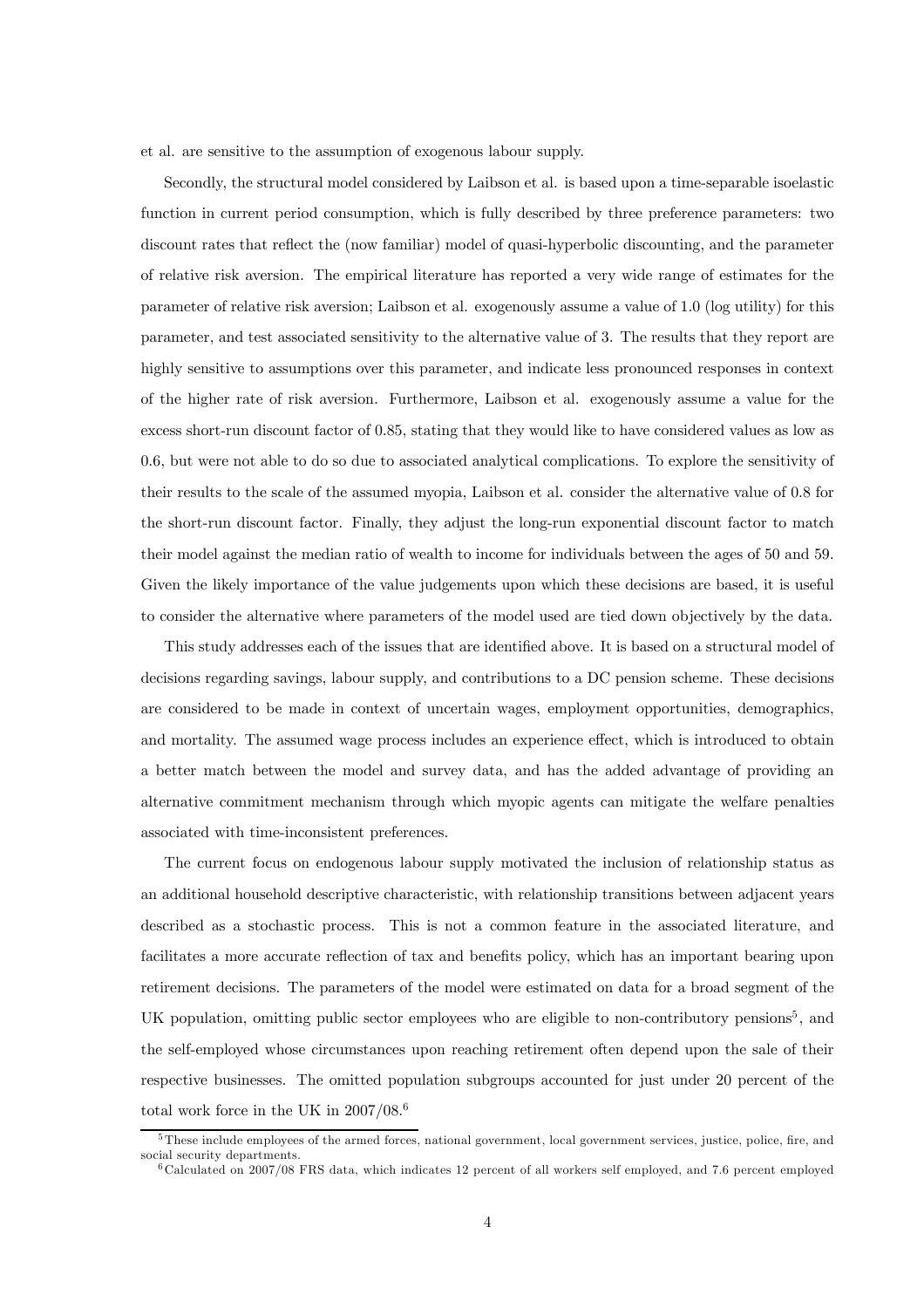Section 2 describes the model that was used to conduct the analysis, including a detailed description of the pension scheme with which the analysis is concerned. Section 3 reports parameter estimates for the model, and responses to introduction of the DC pension are analysed in Section 4. A summary and directions for further research are provided in a concluding section.

# 2 The Structural Model

The unit of analysis is the household, defined as a single adult or partner couple and their dependant children. Household decisions regarding consumption, labour supply, and pension scheme contributions are considered at annual intervals throughout the life course, which is assumed to run from age 20 to a maximum potential age of 120. Endogenous decisions are based on the assumption that households maximise expected lifetime utility, given their prevailing circumstances, preferences, and beliefs regarding the future. A household's circumstances are described by its age, number of adults, number of children, earnings, net liquid worth (cash on hand), pension rights, and time of death. The belief structure is rational in the sense that expectations are consistent with the intertemporal decision making environment, and the model is a partial equilibrium in that the distribution of wages and returns to saving are independent of agent decisions. The rationality of the belief structure also extends to expectations over future preferences, so that the analysis focuses exclusively on myopic consumers who are aware of the time-inconsistency of their preferences.

Of the seven characteristics that define the circumstances of a household, four are stochastic (earnings, relationship status, number of children, and time of death), and three deterministic (age, pension rights, and net liquid worth). This section gives an abbreviated description of the structural model; for a more detailed description, see van de Ven (2009).

## 2.1 Preferences

Expected lifetime utility of household  $i$  at age  $t$  is described by the time separable function:

$$
U_{i,t} = \frac{1}{1-\gamma} \left\{ u \left( \frac{c_{i,t}}{\theta_{i,t}}, l_{i,t} \right)^{1-\gamma} + \beta E_t \left[ \sum_{j=t+1}^{t_{death}} \delta^{j-t} u \left( \frac{c_{i,j}}{\theta_{i,j}}, l_{i,j} \right)^{1-\gamma} \right] \right\}
$$
(1a)

$$
u\left(\frac{c_{i,j}}{\theta_{i,j}}, l_{i,t}\right) = \left(\left(\frac{c_{i,j}}{\theta_{i,j}}\right)^{(1-1/\varepsilon)} + \alpha^{1/\varepsilon} l_{i,t}^{(1-1/\varepsilon)}\right)^{\frac{1}{1-1/\varepsilon}}
$$
(1b)

so that intratemporal utility u takes a Constant Elasticity of Substitution form, where  $\alpha > 0$  is the utility price of leisure, and  $\varepsilon > 0$  the (period specific) elasticity of substitution between equivalised consumption  $(c_{i,t}/\theta_{i,t})$  and leisure  $(l_{i,t})$ . u is combined in the intertemporal specification through an isoelastic transformation. Households choose over discretionary composite consumption,  $c_{i,t} \in R^+$ , and in public sector (SIC code 75).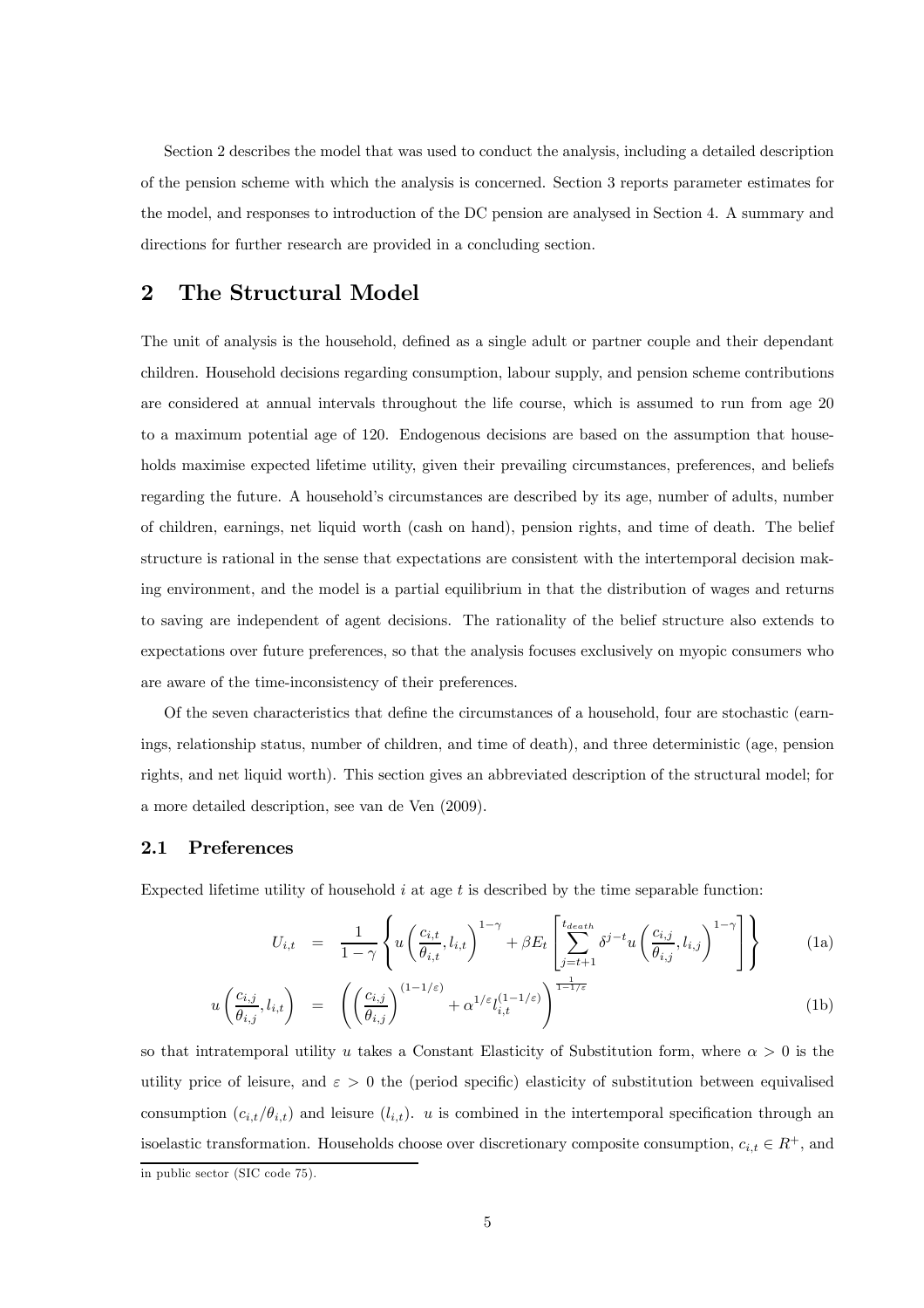time spent in leisure,  $l_{i,t} \in [0,1]$ . Although the consumption decision is taken over a continuous domain, labour status is chosen from a set of discrete alternatives that represent full-time, part-time, and nonemployment of adult household members. To the extent that this limits employment decisions relative to reality, it will dampen the responsiveness of labour supply behaviour implied by the structural model, and dampen variation in employment incomes. These effects may result in a form of omitted variable bias in the parameters that match the model to survey data.

The discount factors  $\beta$  and  $\delta$  are assumed to be time invariant and the same for all households. Quasi-hyperbolic discounting that reflects a present bias in consumption applies when  $\beta$  < 1. The analysis that is reported in Section 4 explores how alternative values of  $\beta$  influence responses to a DC pension scheme. Important issues of interpretation frame the estimations that are reported in Section 3, and are consequently returned to there.

 $\theta_{i,t} \in R^+$  is adult equivalent size based on the "modified" OECD scale. It is included in the preference relation, because household size has been found to be an important determinant of the evolution of consumption during the life course.  $E_t$  is the expectations operator at time t,  $t_{death}$  is the age at death, which is assumed to be uncertain. Define  $\phi_{j-t,t}$  as the probability of surviving to age j given survival to age t, where  $\phi_{T-t,t} = 0$  for all t. Then it is possible to replace  $t_{death}$  by T, bring the expectations operator into the summation sign, and include  $\phi_{j-t,t}$  as an additional discount factor.  $\phi_{j-t,t}$  is assumed to be non-stochastic for all j, t.

Although not explicitly included in the preference relation, accidental bequests do occur due to the uncertainty assumed over the time of death. Where a household dies with positive wealth balances, these are assumed to accrue to the state in the form of a 100% inheritance tax.

## 2.2 The liquidity constraint

Define  $w_{i,t}$  as liquid net worth. This accounts for total non-pension wealth, including the value of housing, cash balances, and other tradeable assets. Equation (1) is maximised, subject to the age specific liquidity constraint,  $w_{i,t} \geq D_t$  for all  $(i, t)$ , where:

$$
w_{i,t} = \begin{cases} \hat{w}_{i,t} & t \neq t_{SPA} \\ \hat{w}_{i,t} + \pi^p w_{i,t}^p & t = t_{SPA} \end{cases}
$$
 (2a)

$$
\hat{w}_{i,t} = \begin{cases} \pi_{div} \left( w_{i,t-1} - c_{i,t-1} + \tau_{i,t-1} \right) & n_t^a < n_{t-1}^a, t < t_{SPA} \\ w_{i,t-1} - c_{i,t-1} + \tau_{i,t-1} & \text{otherwise} \end{cases} \tag{2b}
$$

$$
\tau_{i,t} = \tau(l_{i,t}, x_{i,t}, n_{i,t}^a, n_{i,t}^c, r_{i,t} w_{i,t}, pc_{i,t}, t)
$$
\n(2c)

 $w_{i,t}^p$  denotes wealth held in personal pensions.  $\pi^p$  is the proportion of pension wealth that is taken as a tax free lump-sum at age  $t_{SPA}$ .  $\pi_{div}$  is the proportion of net liquid worth that is lost upon marital dissolution (to capture the impact of divorce). These two factors are exogenously defined.

 $\tau$ (.) is disposable income net of non-discretionary expenditure. Equation (2c) indicates that taxes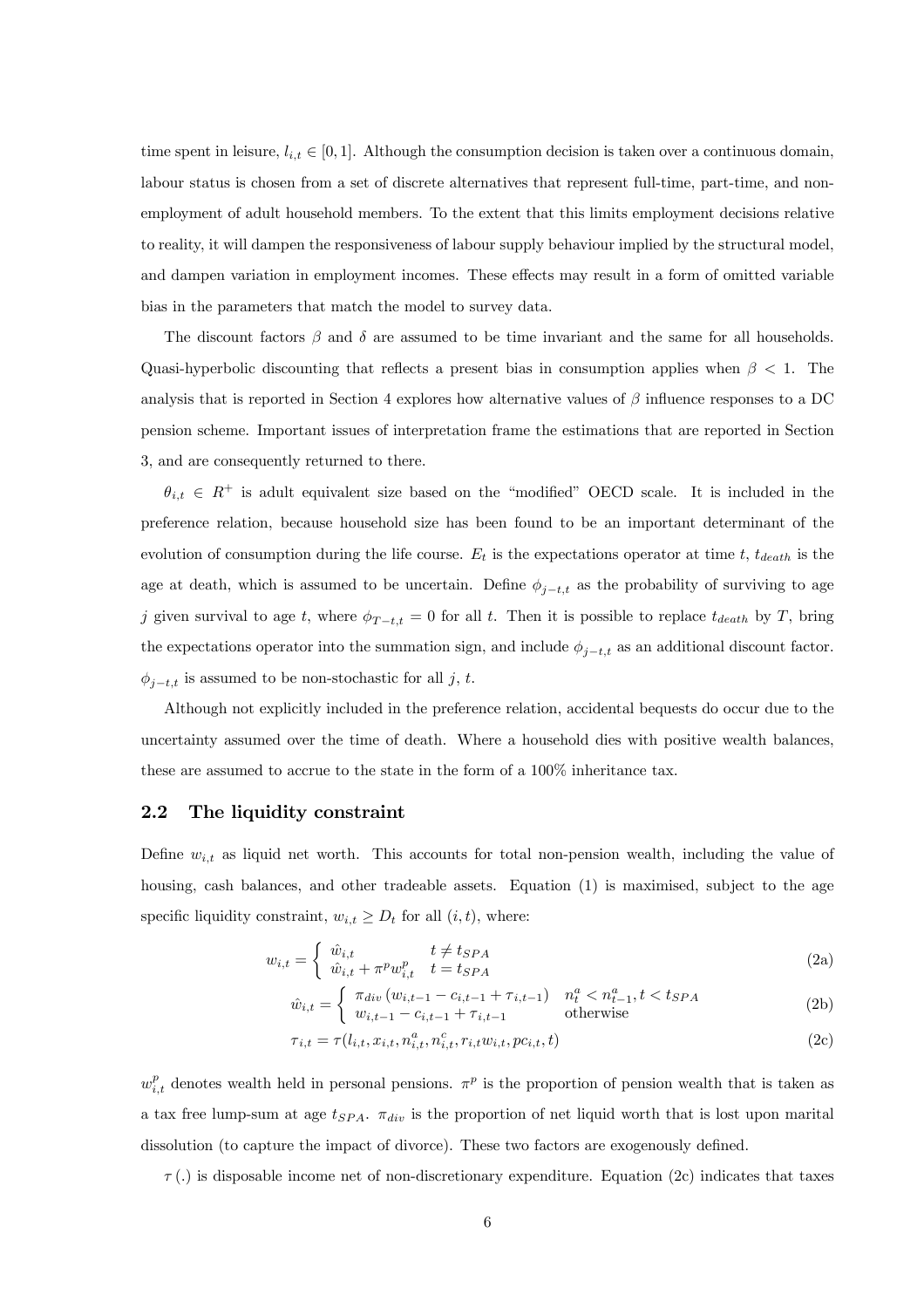and benefits are calculated with respect to labour supply,  $l_{i,t}$ ; private non-property income,  $x_{i,t}$ ; the numbers of adults,  $n_{i,t}^a$ , and children,  $n_{i,t}^c$ ; the return to liquid assets,  $r_{i,t}w_{i,t}$  (which is negative when  $w_{i,t} < 0$ ; private contributions to pensions,  $pc_{i,t}$ ; and age, t.

## 2.3 Disposable income

The lifetime is divided into two periods when calculating disposable income: the working lifetime  $t < t_{SPA}$ , and pension receipt  $t_{SPA} \leq t$ ;  $t_{SPA}$  denotes state pension age. Throughout the lifetime, household disposable income is calculated by:

- 1. evaluating aggregate take-home pay from the taxable incomes of each adult member of a household — this reflects the taxation of individual incomes in the UK
- 2. calculating benefits receipt (excluding adjustments for childcare and housing costs) from aggregate household take-home pay – this reflects the fact that benefits tend to be provided at the level of the family unit
- 3. calculating non-discretionary net childcare costs (after adjusting for childcare related benefits) from aggregate take-home pay — of separate importance because of their bearing upon labour supply decisions
- 4. calculating non-discretionary net housing costs (after adjusting for relevant benefits receipt) from aggregate take-home pay plus benefits less childcare costs — this reflects the fact that 'Housing Benefit' and 'Council Tax Benefit' in the UK are means tested with respect to income net of most other elements of the tax and benefits system
- 5. household disposable income is then equal to aggregate take-home pay, plus benefits, less net childcare costs, less net housing costs.

Calculation of taxable income for each adult in a household depends on the household's age, with property and non-property income treated separately. For all  $t < t_{SPA}$ , household non-property income  $x_{i,t}$  is equal to labour income  $g_{i,t}$  less pension contributions. For  $t \geq t_{SPA}, x_{i,t}$  is equal to labour income plus pension annuity income:

$$
x_{i,t} = \begin{cases} g_{i,t} - pc_{i,t} & t < t_{SPA} \\ g_{i,t} + pp_{i,t} + sp_t & t \ge t_{SPA} \end{cases} \tag{3}
$$

where : 
$$
pp_{i,t} = \begin{cases} \chi \left(1 - \pi^p\right) w_{i,t}^p & t = t_{SPA} \\ \left(\frac{\pi^s + (1 - \pi^s) \cdot (n_{i,t}^a - 1)}{\pi^s + (1 - \pi^s) \cdot (n_{i,t-1}^a - 1)}\right) pp_{i,t-1} & t > t_{SPA} \end{cases}
$$
 (4)

 $pp_{i,t}$  denotes private pension annuity,  $sp_t$  denotes state pension income, and  $\chi$  is the annuity rate. The annuity purchased at age  $t_{SPA}$  is inflation linked, and reduces to a fraction  $\pi^s$  of its (real) value in the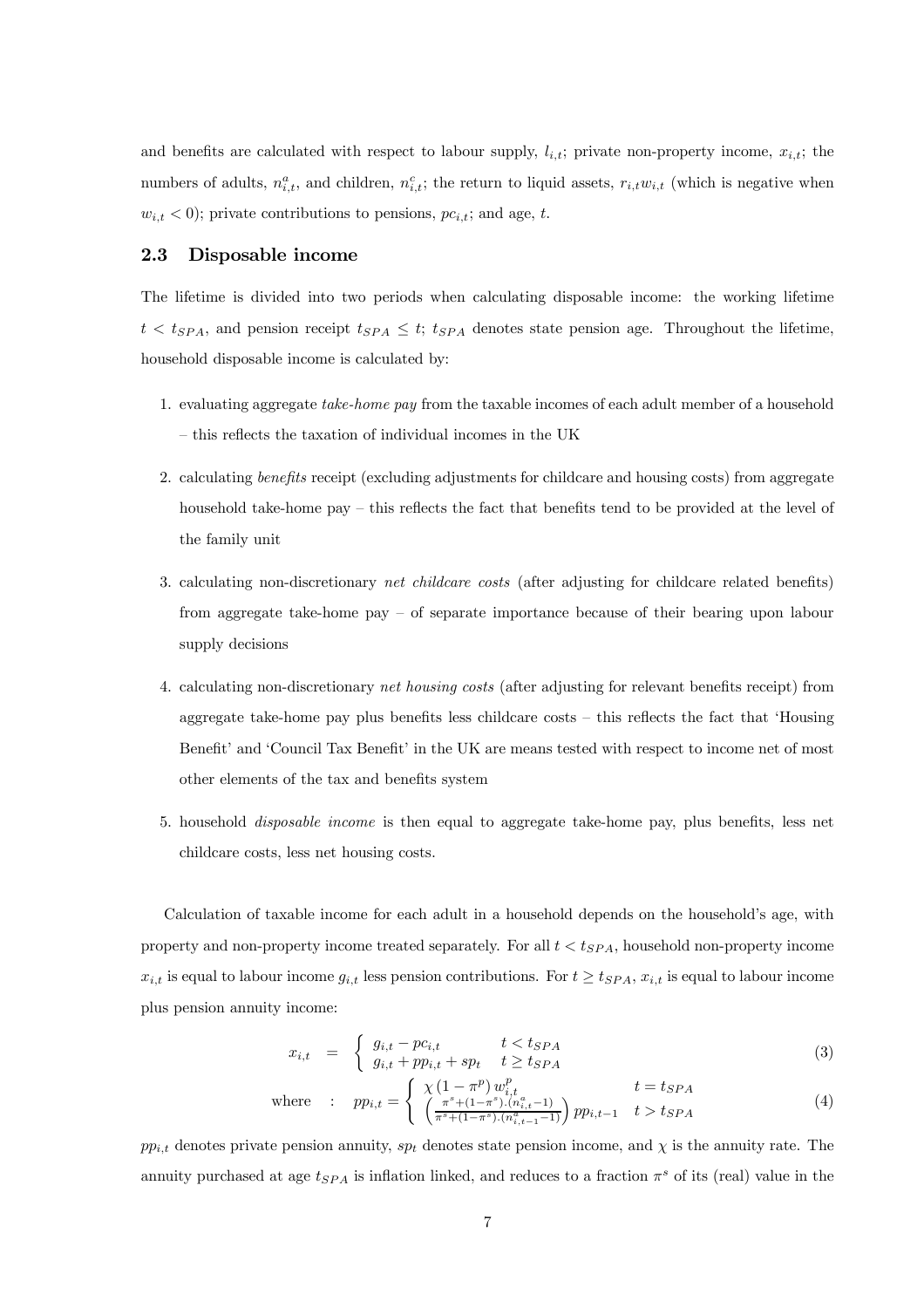preceding year if one member of a couple departs the household, which reflects the impact of spousal mortality. This treatment of pension contributions and pension annuity income is based on the EET form of taxation that is applied in the UK, in common with most other OECD countries.

Where the household is identified as supplying labour, and is younger than state pension age, then non-property (employment) income is split between spouses (in the case of married couples) on the basis of their respective labour supplies. A household without an employed adult has all of its non-property (pension) income allocated to a single spouse. Similarly, property income is only allocated between spouses for households below state pension age, and who supply some labour. In this case, property income is allocated evenly between working couples. Property income,  $y_{i,t}$ , is equal to the return from positive balances of liquid net worth:

$$
y_{i,t} = \begin{cases} r_{i,t}w_{i,t} & \text{if } w_{i,t} > 0\\ 0 & \text{otherwise} \end{cases}
$$
 (5)

Hence, the model assumes that the interest cost on loans (when  $w_{i,t} < 0$ ) cannot be written off against labour income for tax purposes.

The interest rate on liquid net worth is deterministic, and depends upon whether  $w_{i,t}$  indicates net investment assets or net debts:

$$
r_{i,t} = \begin{cases} r^I & \text{if } w_{i,t} > 0\\ r_l^D + (r_u^D - r_l^D) \min\left\{\frac{-w_{i,t}}{\max[g_{i,t}, 0.7g(h_{i,t}, l_{i,t}^{ft})]}, 1\right\}, r_l^D < r_u^D \quad \text{if } w_{i,t} \le 0 \end{cases}
$$

where  $l_{i,t}^{ft}$  is household leisure when one adult in household i at age t is full-time employed. This specification for the interest rate implies that the interest charge on debt increases from a minimum of  $r_l^D$  when the debt to income ratio is low, up to a maximum rate of  $r_u^D$ , when the ratio is high. The specification also implies that households that are in debt are treated less punitively if they have at least one adult earning a full-time wage than if they do not.

Disposable income is given by:

$$
\tau_{i,t} = \begin{cases} \hat{\tau}_{i,t} & \text{if } w_{i,t} \ge 0\\ \hat{\tau}_{i,t} + r_t w_{i,t} & \text{otherwise} \end{cases}
$$
\n(6)

$$
\hat{\tau}_{i,t} = \begin{cases}\n x_{i,t} + y_{i,t} - tax_{i,t} + benefits_{i,t} - cc_{i,t} - hsg_{i,t} & \text{if } t < t_{SPA} \\
x_{i,t} + y_{i,t} - tax_{i,t} + benefits_{i,t} - hsg_{i,t} & \text{if } t \geq t_{SPA}\n\end{cases} \tag{7}
$$

where  $tax_{i,t}$  denotes the simulated tax burden,  $benefits_{i,t}$  welfare benefits received,  $cc_{i,t}$  non-discretional childcare costs net of associated benefits, and  $hsg_{i,t}$  non-discretional housing costs net of associated benefits.

## 2.4 Pension saving

As is implicit in the above discussion, pensions are modelled at the household level, and are defined contribution in the sense that every household is assigned an account into which their respective pension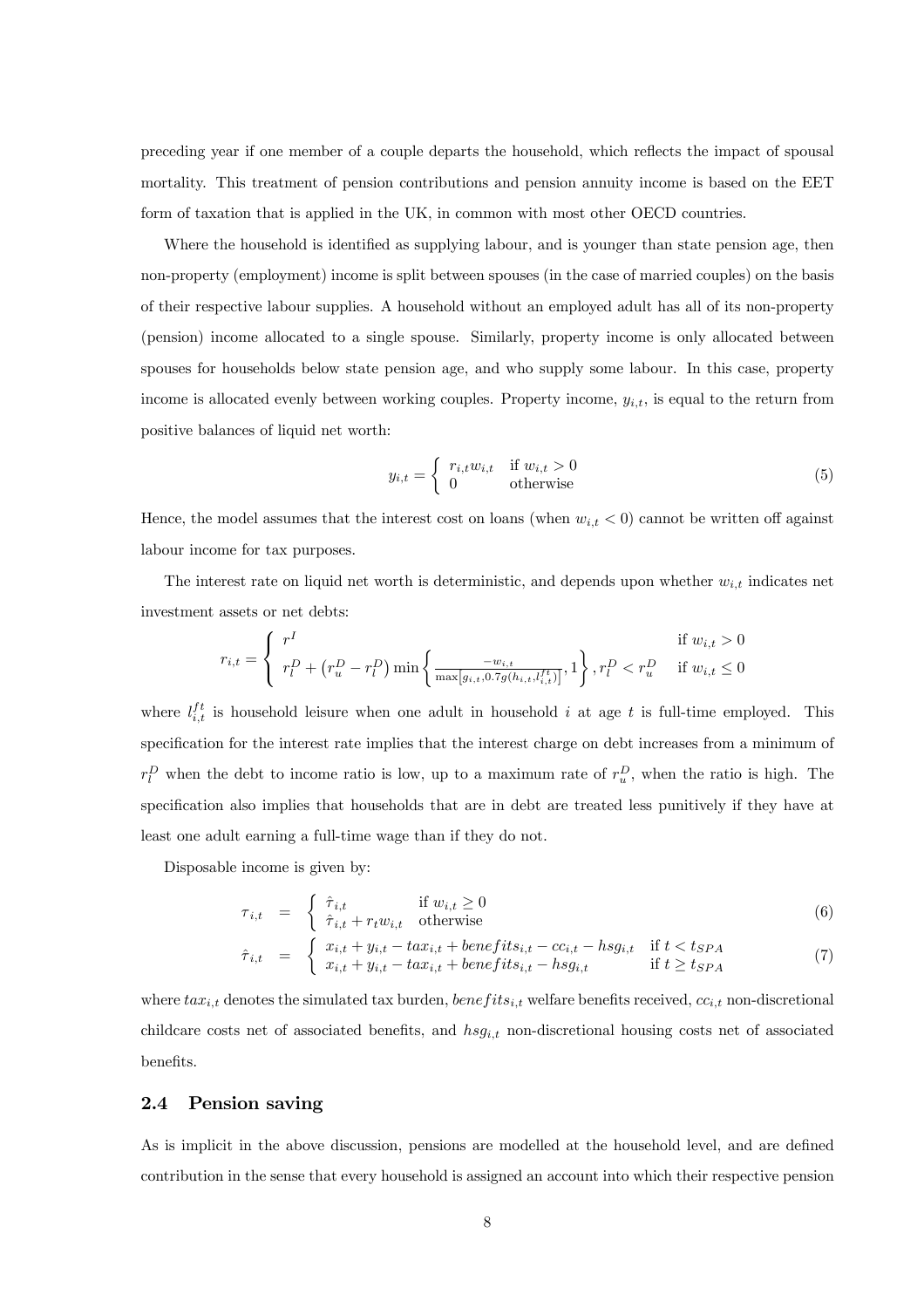contributions are (notionally) deposited. Pension wealth accrues a (post-tax) rate of return,  $r^p$ , which is certain. Prior to age  $t_{SPA}$ , all households with some employment in the prevailing year choose whether, and what fraction of their labour income,  $\pi_{i,t}^{pc}$ , to contribute to their pension, subject to the lower bound  $\pi_0^{pc}$ . Households that choose to participate in the pension during a given year also receive a matching employer contribution, equal to a fixed fraction of their employment income,  $\pi_{ec}^p$ . All pension contributions are tax exempt. The balance of household i's pension account at any age,  $t < t_{SPA}$ , is given by:

$$
w_{i,t}^{p} = \begin{cases} \pi_{div} \hat{w}_{i,t}^{p} & n_t^{a} < n_{t-1}^{a} \\ \hat{w}_{i,t}^{p} & \text{otherwise} \end{cases}
$$
  
\n
$$
\hat{w}_{i,t}^{p} = \begin{cases} (1+r^{p}) w_{i,t-1}^{p} + (\pi_{i,t-1}^{pc} + \pi_{ec}^{p}) g_{i,t-1} & \text{if } \pi_{i,t-1}^{pc} \geq \pi_{0}^{pc} \\ (1+r^{p}) w_{i,t-1}^{p} & \text{otherwise} \end{cases}
$$
\n(8)

where  $g_{i,t}$  denotes aggregate household labour income in period t, and all other variables are as defined previously.

## 2.5 Labour income dynamics

Three household characteristics influence labour income: the household's labour supply decision, the latent wage,  $h_{i,t}$ , and whether a wage offer  $wo_{i,t}$  is received.<sup>7</sup> A wage offer is received at any age t with a relationship specific (exogenous) probability,  $p^{wo} (n_{i,t}^a)$ , which is included to capture the incidence of (involuntary) unemployment. If a household receives a wage offer, then its labour income for the respective year is equal to a fraction of its latent wage, with the fraction defined as an increasing function of its labour supply. A household that receives a wage offer and chooses to supply the maximum amount of labour receives its full latent wage, in which case  $g_{i,t} = h_{i,t}$ . A household that does not receive a wage offer is assumed to receive  $g_{i,t} = 0$  regardless of its labour supply (implying no labour supply where employment incurs a leisure penalty).

Latent wages evolve as a random walk with drift:

$$
\ln(h_{i,t+1}) - \ln(h_{i,t}) = f_h(n_{i,t}^a, t) + \kappa(n_{i,t}^a, l_{i,t}) + \omega_{i,t}
$$
\n(9)\n  
\n
$$
g_{i,t} = \mu(\text{emp}_{i,t}) h_{i,t}
$$

where  $\kappa(.)$  is an experience effect, and  $\omega_{i,t} \sim N\left(0, \sigma_{\omega,n_{i,t}}^2\right)$  is a household specific disturbance term.  $\mu$  (emp<sub>i,t</sub>) is a multiplicative adjustment factor that defines the proportion of the latent wage h obtained as an observed wage  $g$ , varying by employment status  $emp$ .

Most of the associated literature omits an experience effect from the wage process as this complicates solution of the utility maximisation problem by invalidating two-stage budgeting. Related studies have,

<sup>7</sup>Defining wage potential at the household level rather than at the level of the individual significantly simplifies the analytical problem by omitting the need to take account of a range of issues including the sex of employees, imperfect correlation of temporal innovations experienced by spouses, and so on.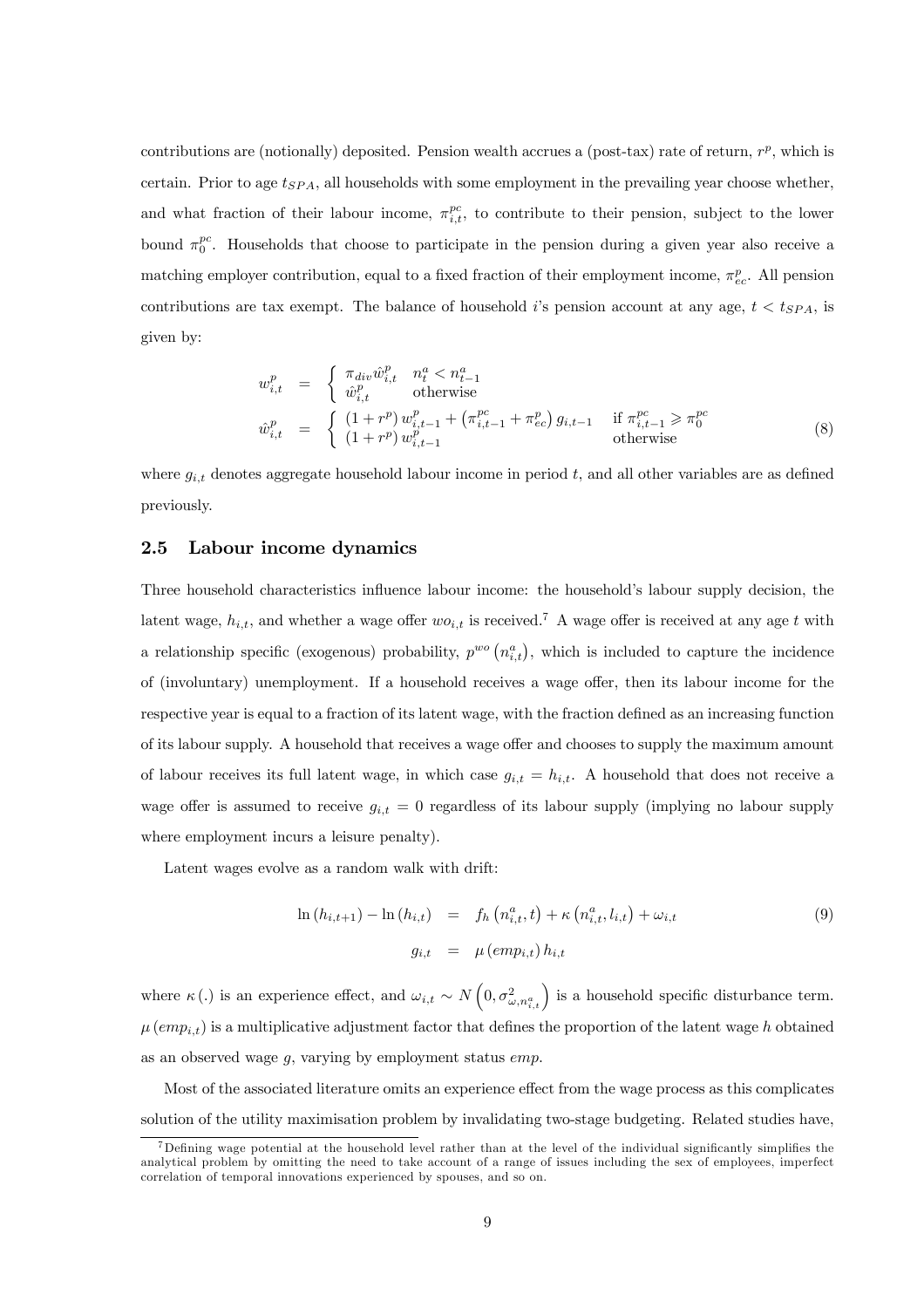however, found it difficult to match the high rates of labour market participation that are reported in survey data among the young relative to the old in context of the strong wage growth that is typically observed with age. French (2005) suggests that this consideration was behind the high estimated values that he reports for the discount factor. Career building appears to be a plausible explanation for the high rates of employment participation that are observed among people early in the working lifetime, and an experience effect is included to capture this. We have found this to be a useful device in matching profiles of employment participation in previous work; see Sefton et al. (2008) and Sefton & van de Ven (2009).

## 2.6 Household demographics

Household relationship status is modelled explicitly, and is uncertain from one year to the next. The probabilities of relationship transitions are described by the reduced form logit equation:

$$
s_{i,t+1} = f_s(t) + \alpha^A s_{i,t}
$$
\n(10)

where  $s_{i,t}$  is a dummy variable, that takes the value 1 if household i is comprised of a single adult at age t and zero otherwise. The number of children in a household evolves in a deterministic fashion, based upon a household's age and relationship status, so that:  $n_{i,t}^c = n^c (n_{i,t}^a, t)$ .

## 2.7 Model solution

The allowance for uncertainty in the model implies that an analytical solution to the utility maximisation problem does not exist, so that numerical solution routines need to be employed. Starting in the last possible period of a household's life, T, uncertainty plays no further role and the optimisation problem is simple to solve for given numbers of adults  $n_t^a$ , liquid net worth  $w_T$ , and annuity income  $p_T$ , omitting the household index i for brevity. We denote the maximum achievable utility in period  $T$ , the value function, by  $V_T(n_T^a, w_T, p_T)$ :

$$
V_T(n_T^a, w_T, p_T) = u\left(\frac{\hat{c}_T(n_T^a, w_T, p_T)}{\theta_T}, 1\right)
$$
\n(11)

$$
W_T(n_T^a, w_T, p_T) = V_T(n_T^a, w_T, p_T)
$$
\n
$$
(12)
$$

where  $\hat{c}_T$  denotes the optimised measure of consumption, and leisure  $\hat{l}_T = 1$  by assumption.  $V_T$  is solved at each node of the three dimensional grid over the permissable state space  $(n_T^a, w_T, p_T)$ .  $W_T$ is an intermediate term that is stored to evaluate utility maximising solutions in period  $T - 1$ ; it is necessarily equal to  $V_T$  (as indicated above) in the final period, but may differ from  $V_T$  in earlier periods as is described below.

At time  $T - 1$ , the problem reduces to solving the Bellman equation: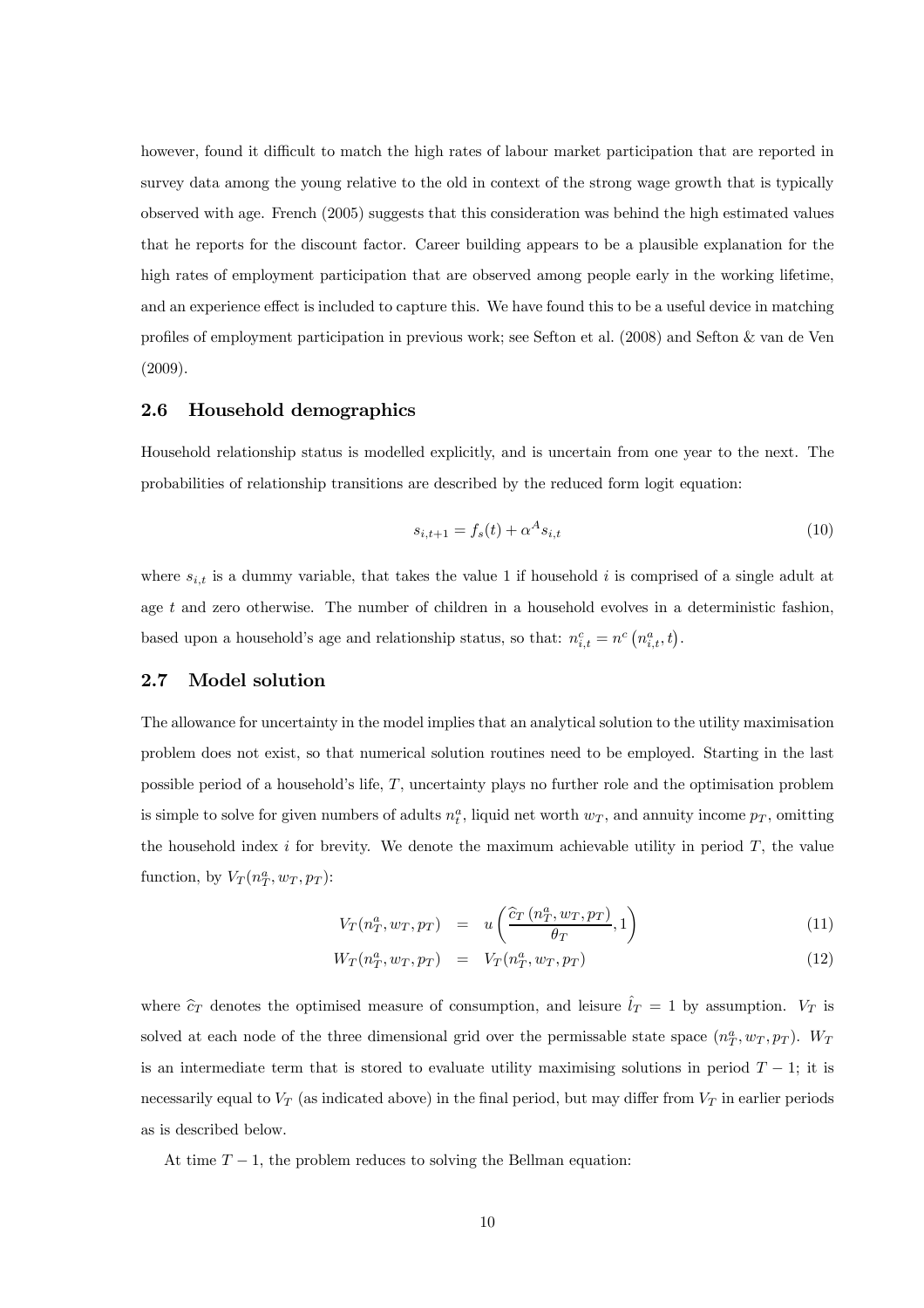$$
V_{T-1}(n_{T-1}^a, w_{T-1}, p_{T-1}) = \max_{c_{T-1}} \frac{1}{1-\gamma} \left\{ u \left( \frac{c_{T-1}}{\theta_{T-1}}, 1 \right)^{1-\gamma} + \beta \delta \phi_{1,T-1} E_{T-1} \left[ W_T(n_T^a, w_T, p_T)^{1-\gamma} \right] \right\}
$$

$$
W_{T-1}(n_{T-1}^a, w_{T-1}, p_{T-1}) = \frac{1}{1-\gamma} \left\{ u \left( \frac{\hat{c}_{T-1}}{\theta_{T-1}}, 1 \right)^{1-\gamma} + \delta \phi_{1,T-1} E_{T-1} \left[ W_T(n_T^a, w_T, p_T)^{1-\gamma} \right] \right\} \tag{14}
$$

subject to the intertemporal dynamics that are described above. Note that,  $W_{T-1} \neq V_{T-1}$ , if  $\beta \neq 1$ , which indicates the influence of time inconsistency in the context of myopic preferences. This optimisation problem is solved for the  $T-1$  value function  $V_{T-1}$  and intermediate term  $W_{T-1}$  at each node of the three dimensional grid over the permissable state-space. Solutions for ages less than  $T-1$  then proceed via backward induction, based upon the solutions obtained for later ages. Where labour supply is permitted, the state space expands to include latent wages  $h_t$  and wage offers  $wo_t$ . For ages under  $t_{SPA}$ , solutions are also required for pension contributions, and pension wealth replaces annuity income in the state space. A more complete description of the analytical problem, including the treatment of boundary conditions, is reported in van de Ven (2009).

Solutions to the optimisation problem are identified by searching over the value function, using Powell's method in multiple dimensions and Brent's method in a single dimension (see Press et al. (1986)). The expectations operator is evaluated in context of the log-normal distribution assumed for wages using the Gauss-Hermite quadrature, which permits evaluation at a set of discrete abscissae (five abscissae are used). Linear interpolation methods are used to evaluate the value function at points between the assumed grid nodes throughout the simulated lifetime.

Although the search routines that are used are efficient when the objective function is reasonably well behaved, they are not designed to distinguish between local and global optima. A supplementary search routine is consequently used, which tests over a localised grid above and below an identified optimum for a preferred decision set. If a preferred decision set is identified, then the supplementary routine searches recursively for any further solutions. This process is repeated until no further solutions are found. Of all feasible solutions, the one that maximises the value function is selected.

Having solved for utility maximising behavioural responses at grid nodes as described above, the lifecourses of individual households are simulated by running households forward through the grids. This is done by first populating a simulated sample by taking random draws from a joint distribution of all potential state variables at the youngest age considered for analysis. The behaviour of each simulated household, i, at the youngest age is then identified by interpolating over the decisions stored about their respective grid co-ordinates. Given household i's characteristics (state variables) and behaviour, its characteristics are aged one year following the processes that govern their intertemporal variation. Where these processes depend upon stochastic terms, new random draws are taken from their respective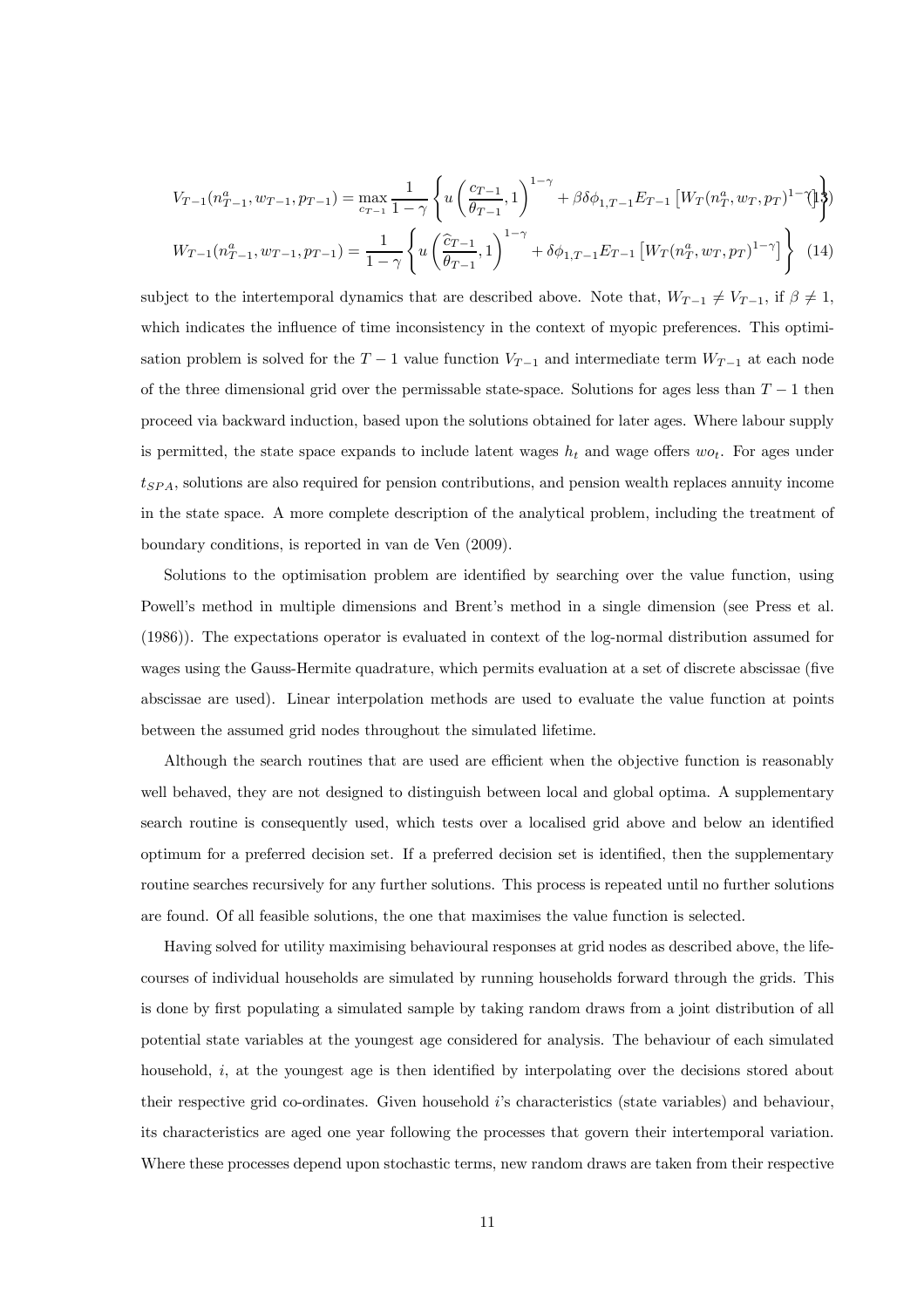distributions (commonly referred to as Monte Carlo simulation). This process is repeated for the entire simulated life of each household. The data generated for the simulated cohort are then used as the basis for estimation and analysis.

# 3 Parameter Estimates

## 3.1 Estimation method

The parameters of the model described in Section 2 were estimated by the Method of Simulated Moments (MSMs), which is now fairly standard in comparable analytical contexts.8 The approach estimates the model in two discrete stages. In the first stage, parameters that are exogenously observable are estimated without reference to the structural model. Estimates for unobserved parameters are then estimated endogenously to the model in a second stage, taking the parameter estimates calculated in the first stage as given. The endogenous estimation of the second stage is conducted by matching the population moments for a selected set of characteristics that are implied by the structural model (simulated moments) to associated moments estimated from survey data (sample moments). This matching is undertaken by minimising a weighted loss function of the difference between the simulated and sample moments, where the weighting matrix is optimally designed to capture uncertainty over the model parameters estimated in the first stage.

## 3.2 Data

One of the most important tasks involved in estimating the model by the MSMs is the identification of the moments upon which the second stage of the estimation is based. This task is complicated here by the fact that it is not immediately clear what moments are likely to provide useful descriptive power for identifying quasi-hyperbolic discount rates. The statistical analysis that is reported here is structured around the observation that sophisticatedly myopic consumers will attach some value to commitment mechanisms that resolve the conflict between the preferences of different intertemporal selves<sup>9</sup> in favour of the present self. To this end, the second stage of the estimation includes moments over decisions regarding pension scheme participation and labour supply, given the wage processes that are described in Section 2.5. See Laibson et al. (2007) and Fang & Silverman (2007) for closely related empirical studies.

Accommodating endogenous labour supply decisions complicates the analysis because such decisions have an important bearing on marginal tax rates, which in turn bear upon coincident savings and investment decisions. These considerations mean that it is not possible to abstract from the tax and

<sup>8</sup> See, for example, Gourinchas & Parker (2002), Cagetti (2003), French (2005), Chatterjee et al. (2007), Nardi et al. (2009).

<sup>&</sup>lt;sup>9</sup>Diamond and Köszegi, 2003, p. 1840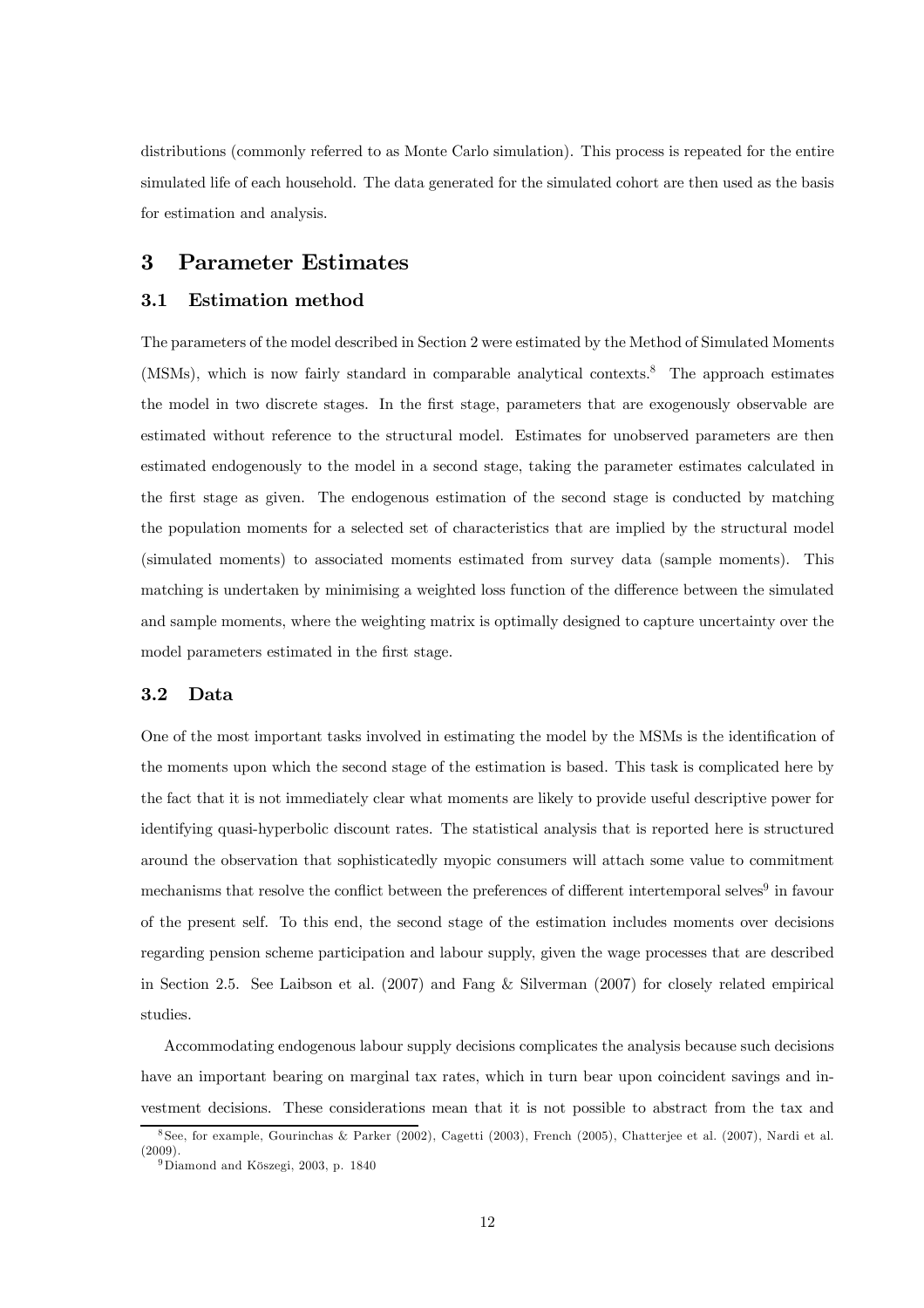benefits structure by focussing exclusively on disposable income, so that taxes and benefits must be explicitly accounted for (as described in the preceding section). Allowing for taxes and benefits complicates estimation of the model because of the scale and frequency of tax policy reform. The current estimates are based on data for a population cross-section, because these describe decision making in context of a single policy environment (controlling for time effects). Financial statistics reported in the cross-sectional data are adjusted to reflect real wage growth, to capture expectations that individuals may reasonably have over how financial circumstances evolve with age (controlling for age effects). And, the estimates are based on data for a generational age band of 25 to 45 year olds because cross-sectional data do not describe the heterogeneous circumstances of different birth cohorts (controlling for cohort effects). This last observation is particularly relevant in the current context, where recent reforms to the UK pensions system substantially alter the circumstances of workers distinguished by year of birth. The 25 to 45 year old age band was selected because it is the period in life when the illiquidity of pension wealth is likely to have the most pronounced influence on behaviour in context of time inconsistent preferences.

#### 3.3 First stage parameter estimates

The structural model is based upon a total of 395 parameters. 3 of these describe interest rates on liquid net worth; 13 parameters describe the evolution of household demographics (relationship status and dependant children); 101 parameters describe age specific probabilities of mortality; 50 parameters describe the earnings processes for singles and couples; 210 parameters describe the tax and benefits system; 13 parameters describe the nature of personal pensions; and 5 parameters describe household preferences. All but the five preference parameters were estimated exogenous of the structural model.

The 390 parameters estimated in the first stage are reported in Tables 1 to 4.

#### 3.3.1 Credit constraints, real interest rates, and growth rates

Households cannot borrow in excess of £2,000 at any age, subject to the condition that all debts be repaid by age 65, as reported in Table 4. Real interest and growth rates are reported in the top panel of Table 1. The lower limit cost of debt  $(r_l^D)$  was set to 11.5 percent per annum, and the upper limit  $(r_u^D)$  to 19.8 percent, which reflects the range of average real interest charges applied between January 1996 and January 2008 to credit card loans and overdrafts in the UK. Positive balances of liquid net worth were assumed to earn a return  $(r^I)$  of 2.7 per cent per annum, equal to the average real return on fixed rate bond deposits held with banks and building societies during the period between January 1996 and January 2008. The return to pension wealth  $(r_t^p = r^p)$  was set equal to 4.1 per cent per annum based on the average return to capital described in the UK National Accounts between 1988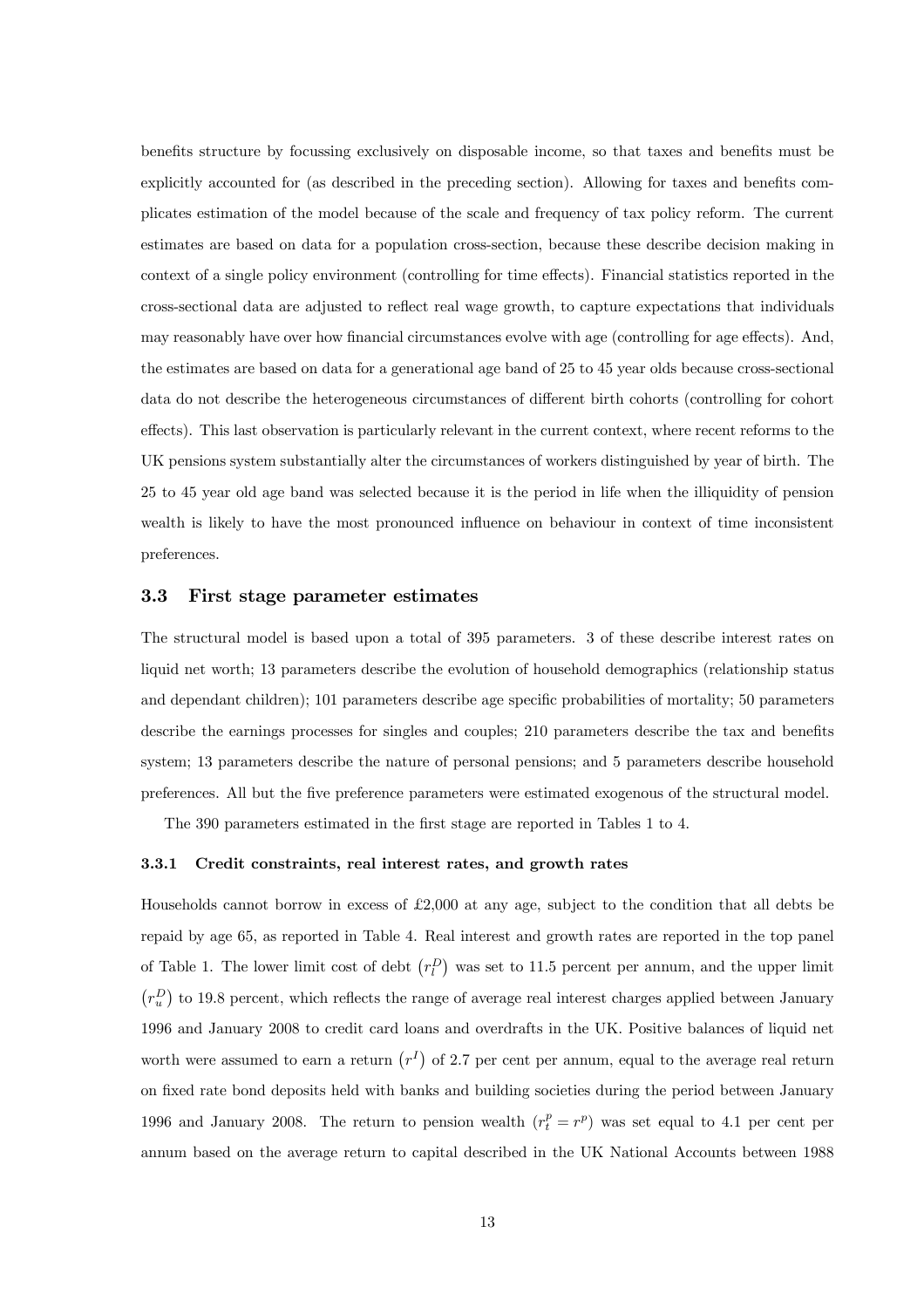Table 1: Exogenously estimated model parameters — various characteristics

| real interest & growth rates (% p.a.) |                          |            |                        |                                               |             |             |             |  |
|---------------------------------------|--------------------------|------------|------------------------|-----------------------------------------------|-------------|-------------|-------------|--|
|                                       | credit                   | overdrafts | fixed rate             | return to                                     | wages       | benefits    | tax         |  |
|                                       | cards                    |            | deposits               | capital                                       |             |             | threshold   |  |
| average                               | 15.28                    | 13.92      | 2.73                   | 4.05                                          | 1.27        | $-0.08$     | 0.33        |  |
| std deviation                         | 3.15                     | 1.31       | 1.21                   | 0.79                                          | 0.97        | 1.73        | 0.84        |  |
| minimum                               | 12.08                    | 11.52      | 1.25                   | 2.59                                          | $-0.31$     | $-3.79$     | $-0.79$     |  |
| maximum                               | 19.81                    | 15.34      | 4.66                   | 5.29                                          | 2.75        | 4.40        | 1.43        |  |
| sample period                         | '96-'08                  | '96-'08    | '96-'08                | '88-'06                                       | '90-'07     | '78-'08     | '97-'07     |  |
|                                       |                          |            | household demographics |                                               |             |             |             |  |
|                                       | logit regression for     |            |                        | proportion of households single at age 20*    |             |             | 0.45        |  |
|                                       | singles / couples        |            |                        | all households single from age*               |             |             | 100         |  |
| variable                              | coefficient std. error   |            |                        | non-linear regressions for number of children |             |             |             |  |
| constant                              | $-6.40607$               | 0.34372    |                        |                                               | singles     |             | couples     |  |
| age                                   | 0.17634                  | 0.02226    | variable               | coefficient                                   | std. error  | coefficient | std. error  |  |
| age^2                                 | $-3.76E-03$              | 4.47E-04   | param0                 | 0.67268                                       | 0.00041     | 1.54100     | 0.00053     |  |
| age^3                                 | 2.66E-05                 | 2.79E-06   | param1                 | $-0.00776$                                    | 0.00001     | $-0.00711$  | 0.00001     |  |
| single                                | 6.89326                  | 0.03963    | param2                 | 38.2792                                       | 0.0056      | 39.7949     | 0.0037      |  |
| sample                                | 97619                    |            | sample                 |                                               | 13527       | 10438       |             |  |
| R squared                             | 0.7947                   |            | R squared              | 0.203                                         |             |             | 0.5258      |  |
|                                       |                          |            |                        | mortality probabilities from age 40*          |             |             |             |  |
| age                                   | probability              | age        | probability            | age                                           | probability | age         | probability |  |
| $\overline{40}$                       | 0.0001                   | 60         | 0.0006                 | $\overline{80}$                               | 0.0105      | 100         | 0.2964      |  |
| 41                                    | 0.0000                   | 61         | 0.0005                 | 81                                            | 0.0116      | 101         | 0.3607      |  |
| 42                                    | 0.0000                   | 62         | 0.0007                 | 82                                            | 0.0129      | 102         | 0.4278      |  |
| 43                                    | 0.0001                   | 63         | 0.0012                 | 83                                            | 0.0167      | 103         | 0.4951      |  |
| 44                                    | 0.0000                   | 64         | 0.0011                 | 84                                            | 0.0176      | 104         | 0.5607      |  |
| 45                                    | 0.0001                   | 65         | 0.0014                 | 85                                            | 0.0225      | 105         | 0.6230      |  |
| 46                                    | 0.0001                   | 66         | 0.0016                 | 86                                            | 0.0243      | 106         | 0.6810      |  |
| 47                                    | 0.0000                   | 67         | 0.0012                 | 87                                            | 0.0262      | 107         | 0.7341      |  |
| 48                                    | 0.0001                   | 68         | 0.0023                 | 88                                            | 0.0310      | 108         | 0.7818      |  |
| 49                                    | 0.0002                   | 69         | 0.0021                 | 89                                            | 0.0408      | 109         | 0.8237      |  |
| 50                                    | 0.0002                   | 70         | 0.0020                 | 90                                            | 0.0503      | 110         | 0.8598      |  |
| 51                                    | 0.0001                   | 71         | 0.0025                 | 91                                            | 0.0548      | 111         | 0.8904      |  |
| 52                                    | 0.0002                   | 72         | 0.0033                 | 92                                            | 0.0610      | 112         | 0.9157      |  |
| 53                                    | 0.0003                   | 73         | 0.0036                 | 93                                            | 0.0632      | 113         | 0.9363      |  |
| 54                                    | 0.0002                   | 74         | 0.0051                 | 94                                            | 0.0834      | 114         | 0.9527      |  |
| 55                                    | 0.0003                   | 75         | 0.0045                 | 95                                            | 0.0935      | 115         | 0.9654      |  |
| 56                                    | 0.0004                   | 76         | 0.0049                 | 96                                            | 0.1139      | 116         | 0.9752      |  |
| 57                                    | 0.0003                   | 77         | 0.0068                 | 97                                            | 0.1449      | 117         | 0.9826      |  |
| 58                                    | 0.0005                   | 78         | 0.0085                 | 98                                            | 0.1865      | 118         | 0.9879      |  |
| 59                                    | 0.0008                   | 79         | 0.0095                 | 99                                            | 0.2375      | 119         | 0.9918      |  |
| Notes:                                | model parameters in bold |            |                        |                                               |             |             |             |  |

\* no standard errors obtained

benefits growth rate estimated on historical rates for unemployment benefits and the basic state pension relationship status modelled as a logit regression, describing the risk of being single as a function of age, and whether single in preceding year

number of children by age described by the density function of the normal distribution:

param0 exp( param1 (age - param2) ) - see Section 5.5

mortality probabilities calculated on cohort life expectancies for couples where both members aged 35 in 2007.

Source: credit card interest, Bank of England IUMCCTL; overdraft interest, Bank of England IUMODTL fixed deposit interest, Bank of England, IUMWTFA; wages growth, Office National Statistics, LNMQ return to capital derived from Khoman and Weale (2008), based on National Accounts data income flows historical data on value of unemployment benefits, basic state pension, and tax thresholds obtained from the Institute for Fiscal Studies

logit for relationship status estimated on weighted pooled data from waves 1 to 17 of the BHPS equation for the number of children by age estimated on weighted data from the 2007/08 FRS mortality rates based on historical survival rates to 2006 and ONS principal projections thereafter.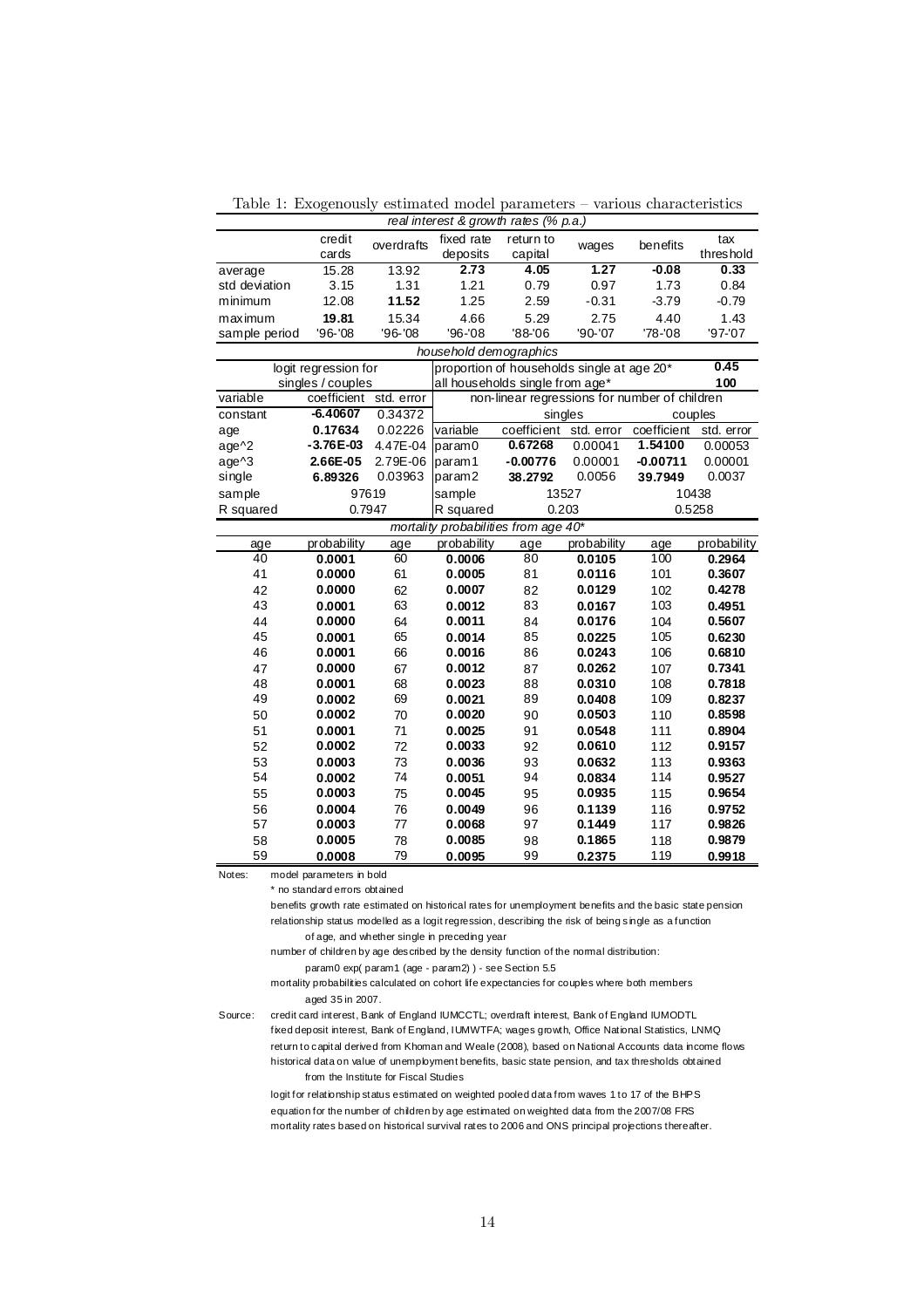|                                                                                       |         | probability of low wage offer^ |                                                        |                    |                        |                     |
|---------------------------------------------------------------------------------------|---------|--------------------------------|--------------------------------------------------------|--------------------|------------------------|---------------------|
|                                                                                       |         | mean                           | std dev                                                | sample             |                        |                     |
|                                                                                       | singles | 0.29382                        | 0.45551                                                | 3939               |                        |                     |
|                                                                                       | couples | 0.06523                        | 0.24694                                                | 3531               |                        |                     |
| weekly wages and working hours by relationship and employment status^                 |         |                                |                                                        |                    |                        |                     |
| relationship status                                                                   | couple  | couple                         | couple                                                 | couple             | single                 | single              |
| adults full-time emp                                                                  | 2       | 1                              | 1                                                      | 0                  | 1                      | 0                   |
| adults part-time emp                                                                  | 0       | 1                              | 0                                                      | 1                  | 0                      | 1                   |
| working hours                                                                         |         |                                |                                                        |                    |                        |                     |
| mean                                                                                  | 85.10   | 67.09                          | 44.73                                                  | 19.03              | 42.40                  | 20.07               |
| std. deviation                                                                        | 12.54   | 13.08                          | 10.49                                                  | 8.55               | 8.50                   | 9.28                |
| log wages                                                                             |         |                                |                                                        |                    |                        |                     |
| mean                                                                                  | 6.822   | 6.612                          | 6.175                                                  | 4.841              | 5.924                  | 4.707               |
| std. deviation                                                                        | 0.475   | 0.511                          | 0.724                                                  | 0.756              | 0.569                  | 0.722               |
| sample                                                                                | 2530    | 1814                           | 1840                                                   | 509                | 4352                   | 1360                |
|                                                                                       |         |                                | distribution of wages at age 20^                       |                    |                        |                     |
|                                                                                       |         |                                | singles                                                |                    | couples                |                     |
|                                                                                       |         |                                | coefficient std. error                                 |                    | coefficient std. error |                     |
| mean of (log) full-time wage, age 20                                                  |         |                                | 5.74605                                                | 0.00043            | 6.29821                | 0.00161             |
| standard deviation of full-time wage, age 20                                          |         |                                | 0.39571                                                |                    | 0.10445                |                     |
|                                                                                       |         |                                | wage dynamics for households changing marrital status* |                    |                        |                     |
|                                                                                       |         |                                | newly weds                                             |                    | newly single           |                     |
|                                                                                       |         |                                | coefficient std. error                                 |                    | coefficient std. error |                     |
| target equation                                                                       |         |                                |                                                        |                    |                        |                     |
| constant                                                                              |         |                                | 0.06442                                                | 0.06714            | 0.02537                | 0.08270             |
| age                                                                                   |         |                                | $-0.00797$                                             | 0.00198            | 0.00016                | 0.00180             |
| employment (single) / employment (couple)                                             |         |                                |                                                        |                    |                        |                     |
| part time / 1 part time                                                               |         |                                | -0.14154                                               | 0.06627            | $-0.02215$             | 0.12454             |
| part time / 1 full time                                                               |         |                                | 0.47775                                                | 0.29080            | $-1.55863$             | 0.21295             |
| part time / 1 part time & 1 full time                                                 |         |                                | 1.44259                                                | 0.13195            | $-1.50337$             | 0.06714             |
| part time / 2 full time                                                               |         |                                | 1.87653                                                | 0.19665            | $-1.65264$             | 0.21921             |
| full time / 1 part time                                                               |         |                                | -1.61412                                               | 0.42382            | 0.65706                | 0.04307             |
| full time / 1 part time & 1 full time                                                 |         |                                | 0.29650                                                | 0.06387            | $-0.34763$             | 0.04923             |
| full time /2 full time                                                                |         |                                | 0.64900                                                | 0.03275            | $-0.63573$             | 0.03626             |
| selection equation                                                                    |         |                                |                                                        |                    |                        |                     |
| age                                                                                   |         |                                | 0.04772                                                | 0.02525            | 0.12171                | 0.02444             |
| age squared                                                                           |         |                                | $-0.00085$                                             | 0.00032            | $-0.00156$             | 0.00030             |
| degree<br>other further education                                                     |         |                                | $-1.08084$<br>-1.07942                                 | 0.12228<br>0.11253 | 1.24433<br>1.15538     | 0.11370<br>0.09038  |
| higher school qualification (A level)                                                 |         |                                | $-1.07025$                                             | 0.11781            | 1.10500                | 0.10204             |
| lower school qualification (O level)                                                  |         |                                | $-1.12394$                                             | 0.11623            | 1.01499                | 0.09083             |
| other education                                                                       |         |                                | $-1.61396$                                             | 0.15082            | 0.82185                | 0.10304             |
| poor health                                                                           |         |                                | $-0.27916$                                             | 0.11064            | $-0.30229$             | 0.10154             |
| accident                                                                              |         |                                | $-0.17709$                                             | 0.09139            | 0.45756                | 0.08773             |
| childcare                                                                             |         |                                | $-0.37326$                                             | 0.09748            | $-0.27075$             | 0.07306             |
| care (other)                                                                          |         |                                | $-0.10474$                                             | 0.10116            | 0.00110                | 0.08468             |
| woman                                                                                 |         |                                | $-0.80629$                                             | 0.07546            | 1.51969                | 0.18730             |
| constant                                                                              |         |                                | 0.68686                                                | 0.46202            | -5.81684               | 0.50812             |
| summary statistics                                                                    |         |                                |                                                        |                    |                        |                     |
| correlation                                                                           |         |                                | 0.69441                                                | 0.07586            |                        | $-0.09977$ 0.102915 |
| standard error                                                                        |         |                                | 0.40089                                                | 0.02385            |                        | 0.36413 0.015331    |
| Number of (weighted) observations                                                     |         |                                | 2742                                                   |                    | 2517                   |                     |
| Censored observations                                                                 |         |                                | 2163                                                   |                    | 2012                   |                     |
| Uncensored observations                                                               |         |                                | 579                                                    |                    | 505                    |                     |
| Log pseudolikelihood                                                                  |         |                                | -1194.495                                              |                    | 959.637                |                     |
| Wald test of independent equations                                                    |         |                                |                                                        |                    |                        |                     |
| Chi squared statistic                                                                 |         |                                | 34.17                                                  |                    | 0.93                   |                     |
| p value                                                                               |         |                                | 0.00                                                   |                    | 0.34                   |                     |
| model parameters in bold<br>Notes:                                                    |         |                                |                                                        |                    |                        |                     |
| prob of low wage offer = proportion of households aged 25-45 with no adult employment |         |                                |                                                        |                    |                        |                     |

Table 2: Exogenously estimated model parameters — earnings process

mean log income at age 20 estimated using sample selection model - reported in Appendix std of log income at age 20 calculated from raw survey data, no std errors obtained

dependent variables in equations for wage dynamics = ( $h$ (observed wage(t+1)) - ln(observed wage(t)))

Source: ^ author's calculations on data from 2007/08 wave of the FRS

\* author's calculations on data from waves 1 to 17 of the BHPS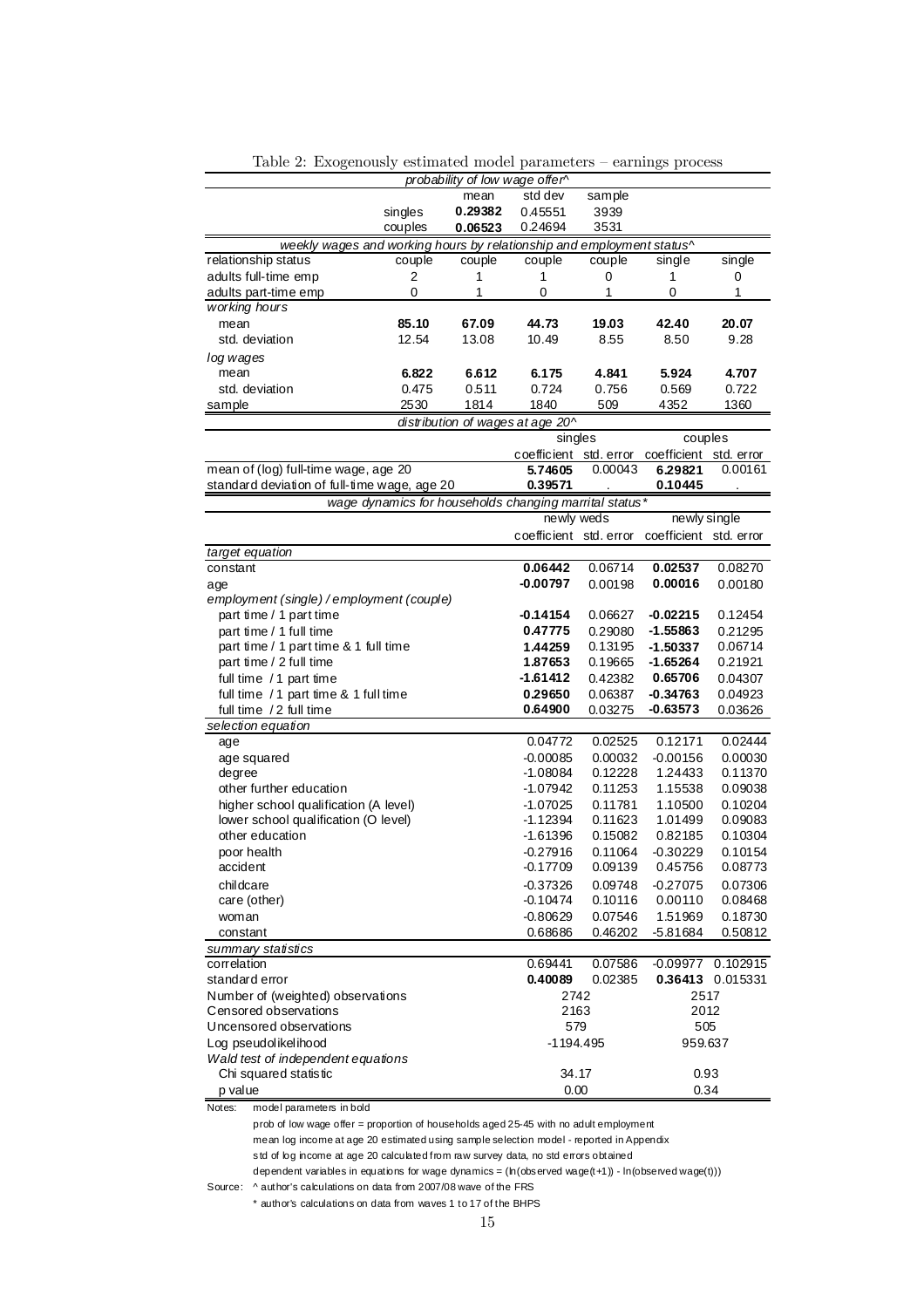|                                      | singles                |        | couples     |            |
|--------------------------------------|------------------------|--------|-------------|------------|
|                                      | coefficient std. error |        | coefficient | std. error |
| target equation                      |                        |        |             |            |
| $age*$                               | $-0.0018$              | 0.0001 | $-0.0012$   | 0.0001     |
| experience effect                    |                        |        |             |            |
| 1 full-time & 1 part-time emp        |                        |        | $-0.0101$   |            |
| 1 ful-time employed                  |                        |        | $-0.0120$   |            |
| 1 part-time employed                 | $-0.0170$              |        | $-0.0144$   |            |
| not employed                         | $-0.0350$              |        | $-0.0200$   |            |
| constant                             | 0.1047                 | 0.0054 | 0.0777      | 0.0043     |
| selection equation                   |                        |        |             |            |
| $age*$                               | 0.0911                 | 0.0072 | 0.1013      | 0.0061     |
| age squared*                         | $-0.0012$              | 0.0001 | $-0.0012$   | 0.0001     |
| highest education qualification      |                        |        |             |            |
| no education qual recorded           | $-0.1467$              | 0.0889 | $-0.1303$   | 0.0537     |
| lower school (O-level D-E)           | 0.0494                 | 0.1266 | $-0.0055$   | 0.0664     |
| mid school (O-level A-C)             | 0.1763                 | 0.0726 | 0.0228      | 0.0445     |
| higher school (A-level)              | 0.1360                 | 0.0809 | 0.0520      | 0.0561     |
| post-school qualification            | $-0.0795$              | 0.0646 | $-0.0748$   | 0.0528     |
| poor health                          | $-0.6752$              | 0.0701 | $-0.3693$   | 0.0407     |
| accident                             | $-0.0173$              | 0.0527 | $-0.0581$   | 0.0295     |
| childcare                            | $-0.8101$              | 0.0737 | $-0.2820$   | 0.0369     |
| care (other)                         | $-0.0636$              | 0.0675 | $-0.1411$   | 0.0323     |
| woman                                | $-0.0709$              | 0.0615 |             |            |
| Standard Occupational Classification |                        |        |             |            |
| manager, admin, prof                 | 1.9272                 | 0.0783 | 0.7528      | 0.0509     |
| assoc prof, technical, clerical      | 1.4495                 | 0.0727 | 0.6791      | 0.0481     |
| craft, personal protective           | 1.6056                 | 0.0720 | 0.6975      | 0.0464     |
| sales, plant, machinery              | 1.6544                 | 0.0793 | 0.7077      | 0.0497     |
| constant                             | $-3.9136$              | 0.2534 | $-3.7755$   | 0.2456     |
| summary statistics                   |                        |        |             |            |
| correlation*                         | 0.0706                 | 0.0336 | 0.1078      | 0.0312     |
| standard error*                      | 0.1153                 | 0.0023 | 0.0928      | 0.0013     |
| Number of (weighted) obs             | 12671                  |        | 20682       |            |
| Censored observations                | 6346                   |        | 8385        |            |
| Uncensored observations              | 6325                   |        | 12297       |            |
| Log pseudolikelihood                 | $-5471.04$             |        | $-8021.352$ |            |
| Wald test of independent equations   |                        |        |             |            |
| Chi squared statistic                | 4.38                   |        | 11.75       |            |
| p value                              | 0.0364                 |        | 0.0006      |            |
| Wald test of linear constraints      |                        |        |             |            |
| Chi squared statistic                | 2.42                   |        | 2.87        |            |
| p value                              | 0.2979                 |        | 0.5791      |            |

Table 3: Estimated wage dynamics for households not changing marital status

Source: Wage dynamics estimated on data from waves 1 to 17 of the BHPS

Notes: model parameters in bold

Estimates using a sample selection model with robust standard errors Endogenous variable = ( $log$  emp inc in period  $(t+2)$  - log emp inc in period  $(t)$ ) Experience effect calculated on observed labour market status in periods t and (t+1) Wage dynamics equation based on dummy variables, except those denoted by  $^{\star}$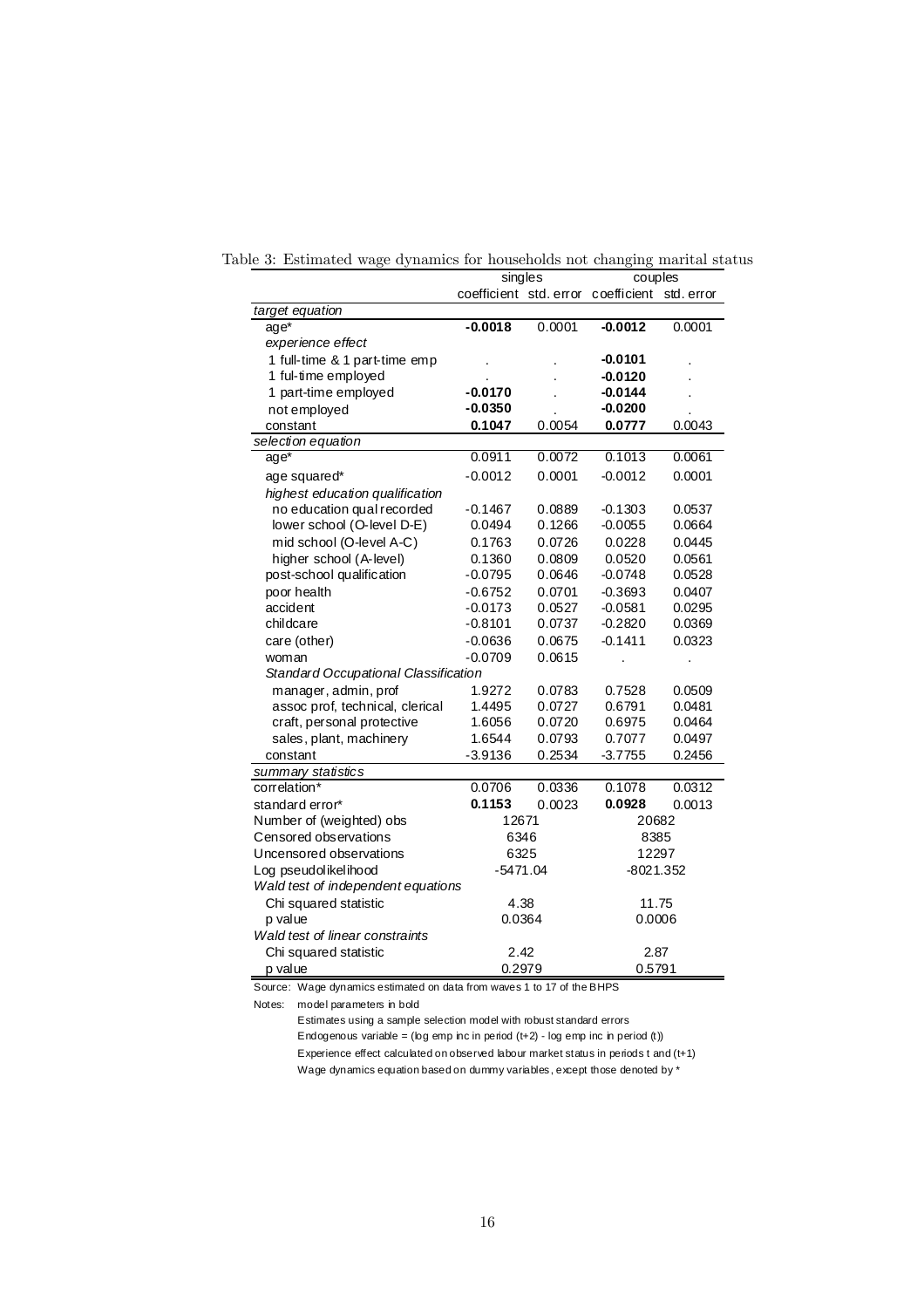|                                                                                          | singles | couples |
|------------------------------------------------------------------------------------------|---------|---------|
| maximum credit                                                                           | £2,000  | £2,000  |
| all debts repaid by age                                                                  | 65      | 65      |
| state pension age*                                                                       | 68      | 68      |
| value of flat-rate state pension (£2006 per week)                                        | 121.50  | 243.00  |
| means tested retirement benefits**                                                       |         |         |
| maximum value (£2006 per week)                                                           | 31.76   | 41.89   |
| withdrawal rate of benefits on private income                                            | 40%     | 40%     |
| terms of private pensions                                                                |         |         |
| employee contribution rate (% of earnings)                                               | 8       | 8       |
| employer contribution rate (% of earnings)                                               | 11      | 11      |
| min earnings threshold for eligibility (% median)                                        | 75      | 75      |
| Terms of state retirement benefits based on Pensions White Paper, DWP (2006b)<br>Source: |         |         |
| $*$ Cae DIMD (3000k) note quanti 3.34<br><b>N</b> Leather and the U.S.                   |         |         |

Table 4: Pension parameters and credit constraints distinguished by estimation scenario

Notes: \* See DWP (2006b), paragraph 3.34 \*\* paid on top of flat-rate state pension no standard errors obtained

and 2006, as reported by Khoman & Weale (2008). The real rate of wage growth, used to adjust crosssectional sample statistics, was set to 1.3 percent per annum, equal to the real growth observed for the average earnings index between 1990 and 2007. Welfare benefits were assumed to fall very marginally with time (annual rate of 0.1%), to reflect historical data over the period 1978 to 2008 on the value of unemployment benefits and the basic state pension. Similarly, real tax thresholds were assumed to rise by 0.3 percent per annum, based on growth of the income threshold for the highest rate of income tax over the period 1997 to 2007.

## 3.3.2 Household demographics

It was assumed that a household can be comprised of one or two adults to age 99, and of a single adult from age 100. The logit function that governs relationship transitions in the model was selected after considering various alternatives, and is described by equation (15). The intertemporal dynamics of relationship status that is described by equation (15) require data with a time dimension for estimation. The parameters of this logit model were consequently estimated on pooled data from waves 1 (1991) to 17 (2007) of the British Household Panel Survey (BHPS), reorganised by family unit, and screened to omit any unit by year that had missing data, or that had adult members who were either self employed or employees in public sector organisations with access to non-contributory occupational pensions.10 The parameter estimates of this logit model are reported on the left hand side of the middle panel of Table 1.

The numbers of children by age and relationship status were described by equation (16) (the density function of the normal distribution). This function provides a close reflection of the average numbers of children of singles and couples by age described by survey data. As estimation of equation (16) does

<sup>&</sup>lt;sup>10</sup>Public sector employees omitted from analysis were identified under Standard Industrial Classification codes 9100-9199 (1980) / 75 (1992).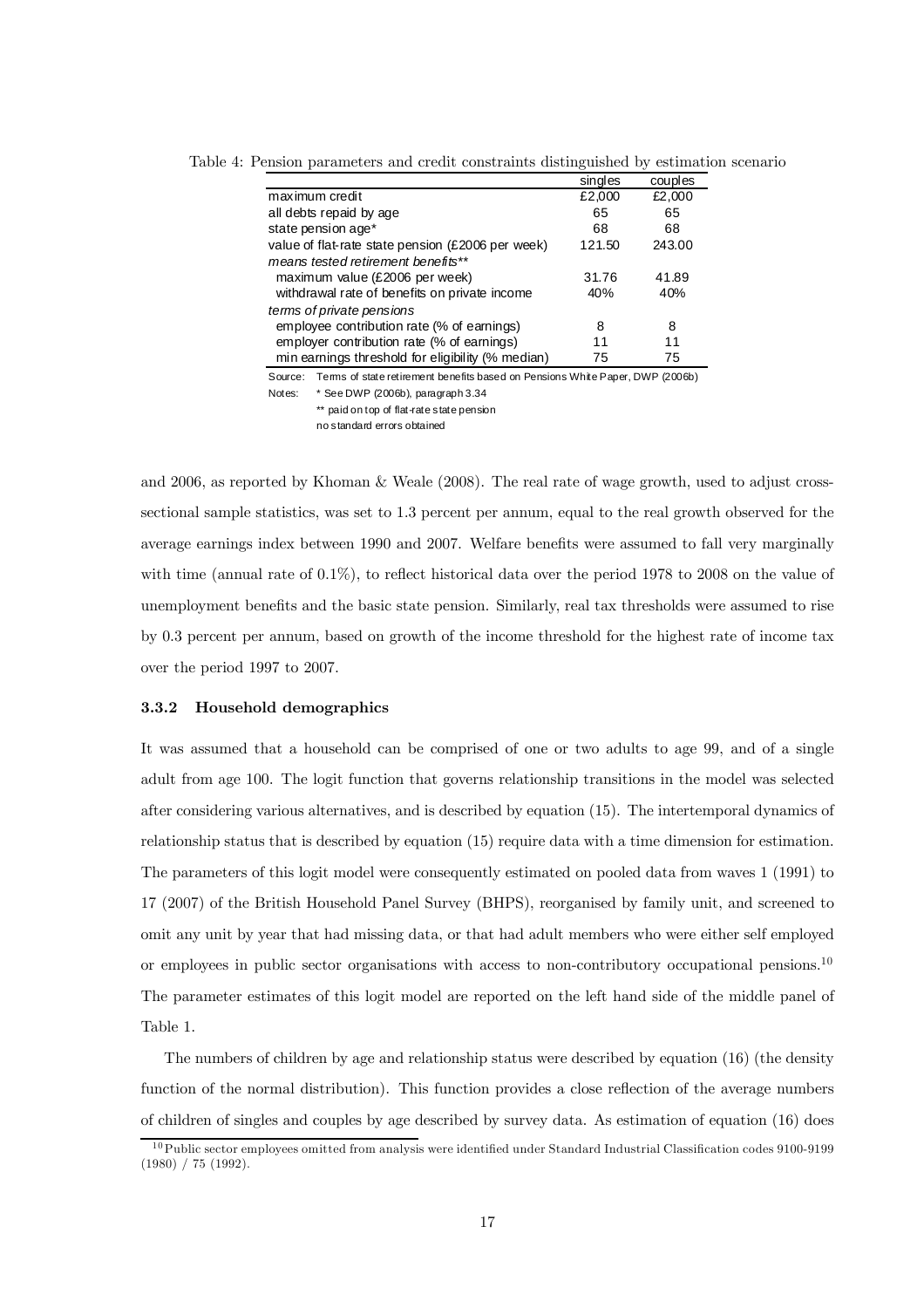not require data with a time-series dimension, associated estimates were calculated on cross-sectional data from the 2007/08 Family Resources Survey (FRS). As for the BHPS data referred to above, the FRS data were organised at the level of the family (benefit) unit, and screened to omit observations with inconsistent data. Estimates for equation (16) are reported on the right hand side of the middle panel of Table 1.

$$
s_{i,t+1} = \alpha_0^A + \alpha_1^A t + \alpha_2^A t^2 + \alpha_3^A t^3 + \alpha_4^A s_{i,t}
$$
 (15)

$$
n_{i,t}^c = \alpha_0^C \exp\left\{\alpha_1^C \left(t - \alpha_2^C\right)^2\right\} \tag{16}
$$

## 3.3.3 Mortality probabilities by age

The survival probabilities assumed for estimating the model are based upon the cohort expectations of life published by the Office for National Statistics (ONS). These data were used to calculate the age specific probabilities of survival for a couple, where both members of the couple were aged 35 in 2007 (the middle of the target age band for estimation). The life expectancies are based on historical survival rates from 1981 to 2006, and calendar year survival rates from the 2006-based principal projections that embody official estimates for the trend improvement of future survival rates.

The official data permit survival rates to be calculated to age 94, whereas a maximum age of 120 is assumed in the model. Age specific survival probabilities between 95 and 120 were exogenously adjusted to describe a smooth sigmoidal progression from the official estimate at age 94 to a 0 per cent survival probability at age 120. The mortality rates considered for analysis are reported at the bottom of Table 1.

#### 3.3.4 The probability of a low wage offer

Previous experience in use of the structural model revealed that wages tend to be sufficient to motivate some labour supply by almost all households during the prime working years spanning ages 25 to 45. The probability of a low wage offer (see Section 2.5) was consequently set to the proportion of single adults and couples that were identified as not working within this age band, as described by data reported by the 2007/08 wave of the FRS (described in subsection 3.3.2). The associated sample statistics are reported in the top panel of Table 2.

#### 3.3.5 Distinguishing the implications of alternative labour supply decisions

Single adults were considered to choose between full-time employment, part-time employment, and not employed. Couples were considered to choose between 2 full-time employed, 1 full-time and 1 part-time employed, 1 full-time employed and 1 not employed, 1 part-time employed and 1 not employed, and 2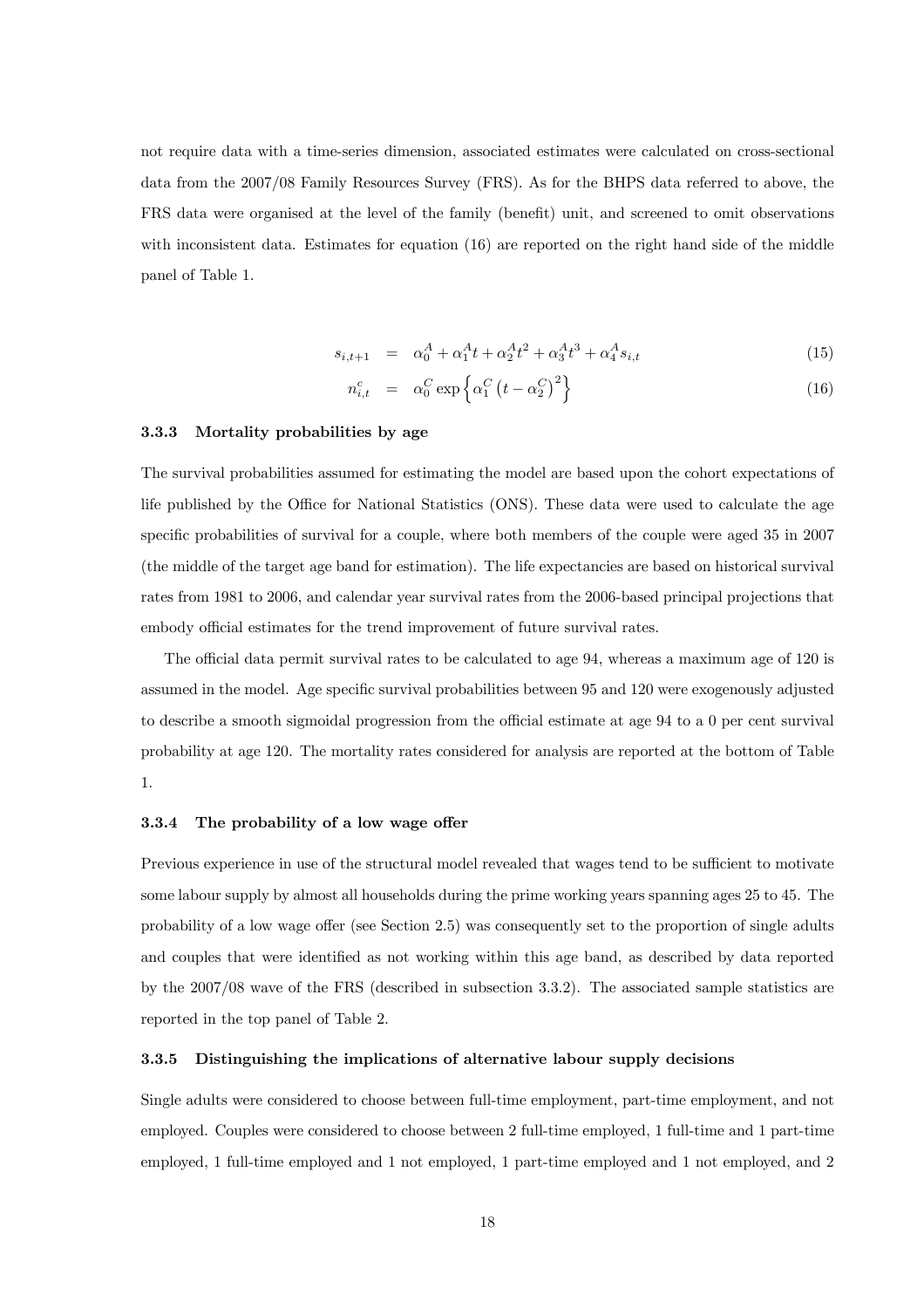not employed; the option to allow for 2 part-time employed adults in a household was omitted because very few households take up this option in practice. The influence of alternative labour supply decisions on leisure and income from employment were defined as non-stochastic and age invariant proportions of the respective statistics associated with the maximum employment decision (full-time employment of all adult household members). These proportions were estimated using data for households aged between 20 and 59 from the 2007/08 FRS, organised and screened as described in subsection 3.3.2. Weighted averages were calculated for the number of hours worked and log wages, distinguishing population sub-samples by the number of adults in a household and labour market status.<sup>11</sup> These statistics are reported toward the top of Table 2.

#### 3.3.6 The distribution of wages at age 20

Each simulated household that is generated by the model (discussed in Section 2.7) was allocated a latent wage at age 20 by taking a random draw from a log normal distribution. The mean and variance of the distribution for singles and couples of log latent wages at age 20 were estimated on the same FRS data that were used to estimate the implications of alternative labour supply decisions (described above). A sample selection model that describes log wages as a cubic function of age was estimated separately for singles and couples.<sup>12</sup> These estimates were used to calculate the means for singles and couples of log full-time wages at age 20 that were assumed in the second stage estimation. The standard deviations of the log-normal distributions were set equal to the FRS sample statistics observed for the respective population subgroups at age 20. These statistics are reported in the middle panel of Table 2.

#### 3.3.7 Labour income dynamics

An experience effect was only taken into consideration where relationship status remained unchanged between adjacent periods. To estimate an experience effect over the extensive labour margin, recursive substitution was used to restate equation (9) as:

$$
\ln (g_{i,t+2}) - \ln (g_{i,t}) = \ln (\mu (emp_{i,t+2})) - \ln (\mu (emp_{i,t})) + ..
$$
  
+  $f_h (n_{i,t}^a, t) + f_h (n_{i,t+1}^a, t+1) + ..$   
+  $\sum_{k=t}^{t+1} \sum_{j=1}^n \kappa_j (emp_{i,k}^j) + \omega_{i,t+1} + \omega_{i,t}$  (17)

where *n* is the number of potential labour states,  $empi_{i,t}^j$  is a dummy variable that is equal to 1 if household i engages in employment state j at age t and zero otherwise, and  $\kappa_i$  denotes the respec-

<sup>&</sup>lt;sup>11</sup>The International Labour Organization (ILO) definition of labour market status was used for the estimations. Age invariant statistics were applied after observing little systematic variation by age.

 $12$ The sample selection model controlled only for the incidence of non-employment. Households with adults who were less than full-time employed had their aggregate wage adjusted up on the basis of the respective statistics discussed in subsection 3.3.5.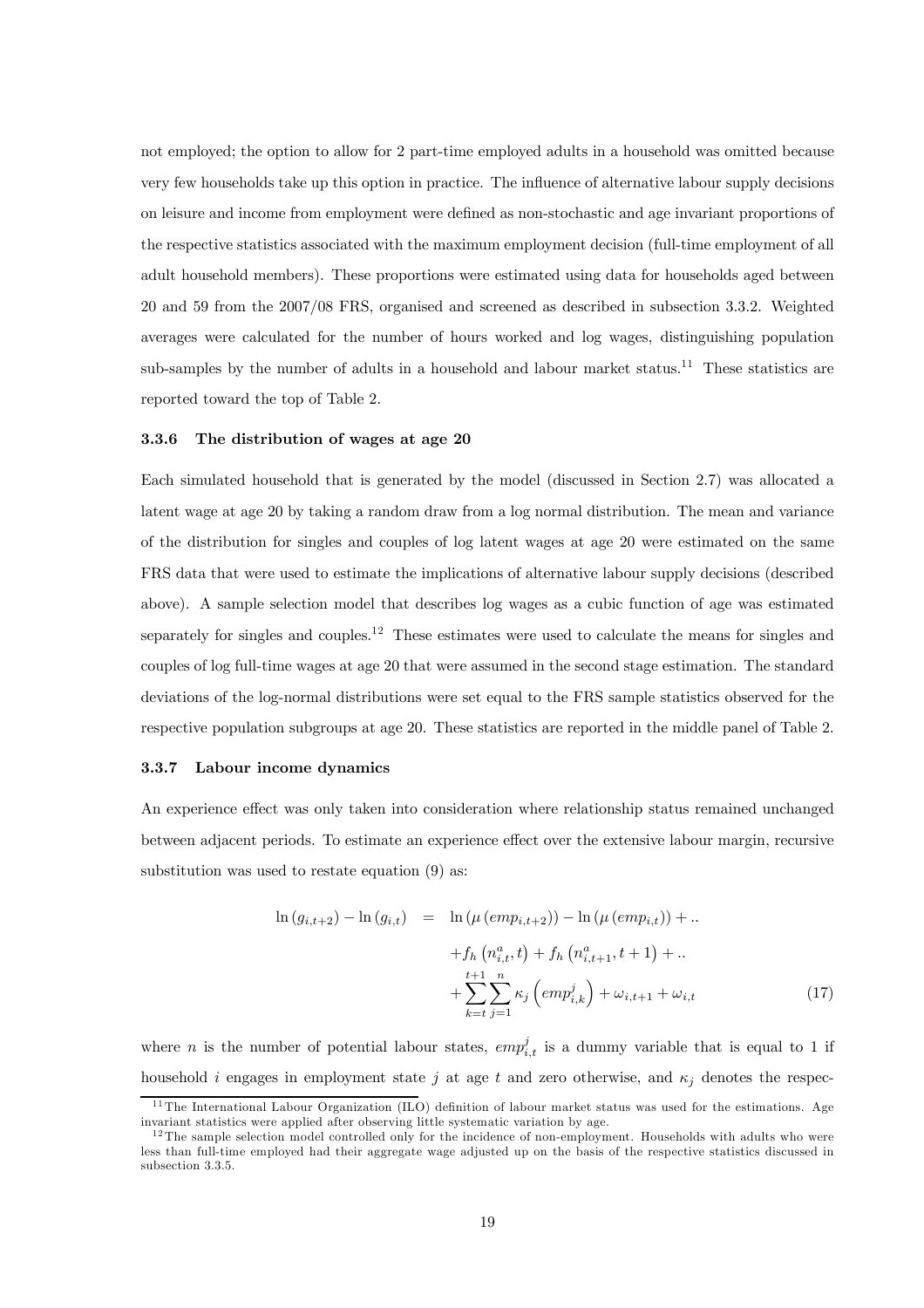tive experience effect; all other variables are as defined previously.<sup>13</sup> Where relationship status was observed to change between adjacent periods, omission of an experience effect enabled equation (9) to be estimated directly.

The time dimension that is embedded in the specification of the equations that govern intertemporal wage dynamics made the FRS an unsuitable data source for estimation. Data from the BHPS for households aged between 20 and 64 were consequently used for estimation, organised and screened as described in subsection 3.3.2. The sample for estimation was extended beyond the 25 to 45 year old age band to limit the influence of boundary effects in relation to estimated polynomials by age, and to provide a plausible description for agent expectations regarding later ages.

The pooled BHPS data were divided into four population sub-groups distinguished by the marital transitions observed in adjacent years. Each sub-sample was then censored to omit extreme observations on the respective dependent variable  $(\ln (g_{i,t+2}) - \ln (g_{i,t}))$  or  $\ln (g_{i,t+1}) - \ln (g_{i,t})$ , resulting in sample sizes for estimation of 18,631 for continuously single adults, 27,831 for continuously married families, 3,850 newly married families, and 3,705 newly single families. Separate estimates were calculated on the data for each of these population subgroups, correcting for sample selection and heteroscedasticity of error terms.<sup>14</sup>

The results of unrestricted estimations are reported for newly married and newly single households in Table 2. In the case of continuously single / married households, unrestricted estimates indicate that the effects of experience on prospective wages were estimated with relatively high standard errors. These were amended to the extent permitted by the data, to ensure that experience was a monotonically increasing function of employment. The regression parameters obtained after restricting the effects of experience are reported in Table 3.

#### 3.3.8 Taxes and benefits

The wedge between gross private income and disposable income was calculated by dividing the life course into two periods. Taxes and benefits during the working lifetime,  $t < t_{SPA}$ , were structured to fully reflect the schedules for alternative household demographic categories that are reported in the April 2007 edition of the Tax Benefit Model Tables (TBMT), issued by the Department for Work and Pensions (see http://www.dwp.gov.uk/asd/tbmt.asp). During the period of pension receipt,  $t_{SPA} \leq t$ , the model was designed to reflect income taxes in 2007, and was loosely defined around the system of retirement benefits set out in the 2006 Pensions White Paper (DWP, 2006b). This last decision reflects the fact that the White Paper was both freely available and widely publicised during the period

<sup>&</sup>lt;sup>13</sup>Estimates were also obtained for two recursive substitutions (a dependent variable of  $\ln (g_{i,t+3}) - \ln (g_{i,t})$ ), which were found to be qualitatively the same as those reported here.

 $14$ Full maximum likelihood estimation was undertaken using the "heckman" command in STATA 10, adjusting for enumeration weights, and allowing for clustering by enumerated individual in the error terms.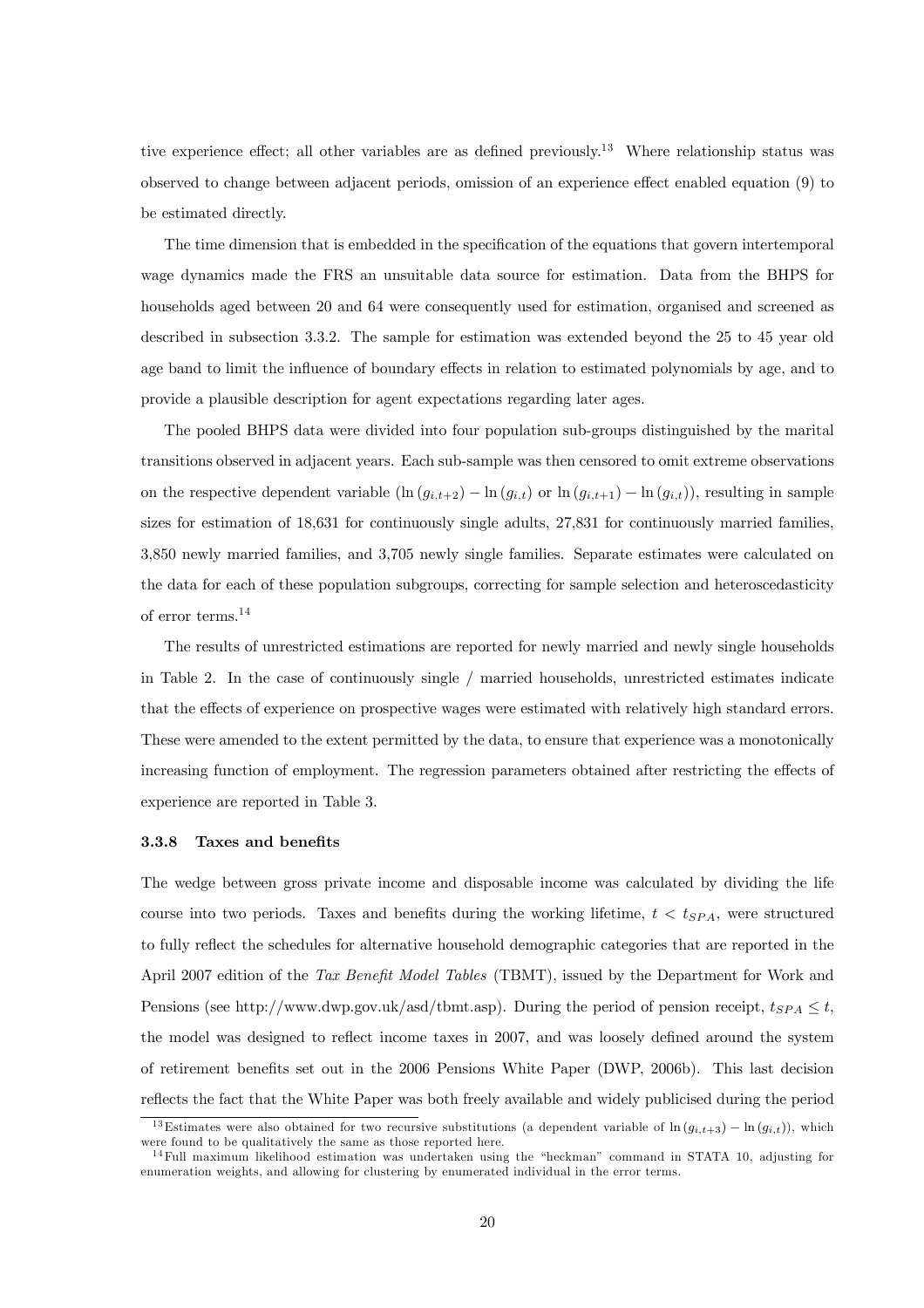covered by the estimation, and represents a sensible information source upon which an individual from the target cohort could have based their expectations during the sample period covered by the data. In line with the pensions White Paper, the model assumes a state pension age of 68. At this age, all individuals are assumed to be eligible to a full flat-rate state pension, which reflects the expanded coverage of state pensions implemented by the reforms described in the 2006 White Paper, and the coincident amendments to make state pensions a flat-rate benefit worth around £135 per week to a single pensioner in 2006 earnings terms. Means-tested benefits subject to a 100% clawback rate are assumed to keep pace with the increased generosity of the flat-rate state pension, so that they can be ignored. The (real) value of means tested benefits subject to a 40% clawback rate are set out by the 2006 White Paper to grow with wages between 2008 and 2015, and to be frozen in real terms thereafter. The model applies a 10% discount to the value of these state retirement benefits, to reflect on-going concerns over their sustainability.15

#### 3.3.9 Private pensions

Pension contributions and associated investment returns were assumed to be tax exempt. The annuity rate,  $\chi$ , was specified as actuarially fair, given the assumed mortality rates, the return on pension wealth, and subject to a one-time capital charge of 4.7 per cent to reflect administration expenses and uncertainty over mortality rate projections.<sup>16</sup> The proportion of pension wealth used to purchase an annuity at state pension age was set to 75%, based on the maximum pension wealth that could be taken as a tax free lump-sum at retirement in 2006.

#### 3.4 Estimated Preference Parameters

#### 3.4.1 Moments for the second stage estimation

The unobserved preference parameters of the model were estimated by minimising the disparity  $$ as measured by a weighted loss function — between simulated and sample moments over four sets of population characteristics. A set of age and relationship specific rates of pension scheme membership were included on the hypothesis that these might be important in identifying the short-run discount factor. Age and relationship specific means of log household *consumption* are important in determining discount factors and the isoelastic parameter  $\gamma$ , given first-stage estimates for rates of investment return. Moments of *employment status by age* and relationship status relate closely to the utility price of leisure, and may also bear upon the short-run discount factor (due to the commitment mechanism

<sup>&</sup>lt;sup>15</sup>The benefits adopted for analysis apply a discount relative to the following: a state pension of £135 per week per adult in current earnings terms, a means tested benefit subject to a claw back rate of 40% that is worth up to £35.29 per week for singles and £46.54 per week for couples. The upper bounds of means tested benefits were obtained by adjusting the maximum value of the savings credit payable in 2006 by a real growth rate of 1% per annum for 17 years (between 2008 and 2015).

<sup>&</sup>lt;sup>16</sup>This resulted in an annuity rate of 6.06% for estimation. The 4.7% capital charge is based on "typical" pricing margins reported in the pension buy-outs market in the UK. See Lane et al. (2008), p. 22.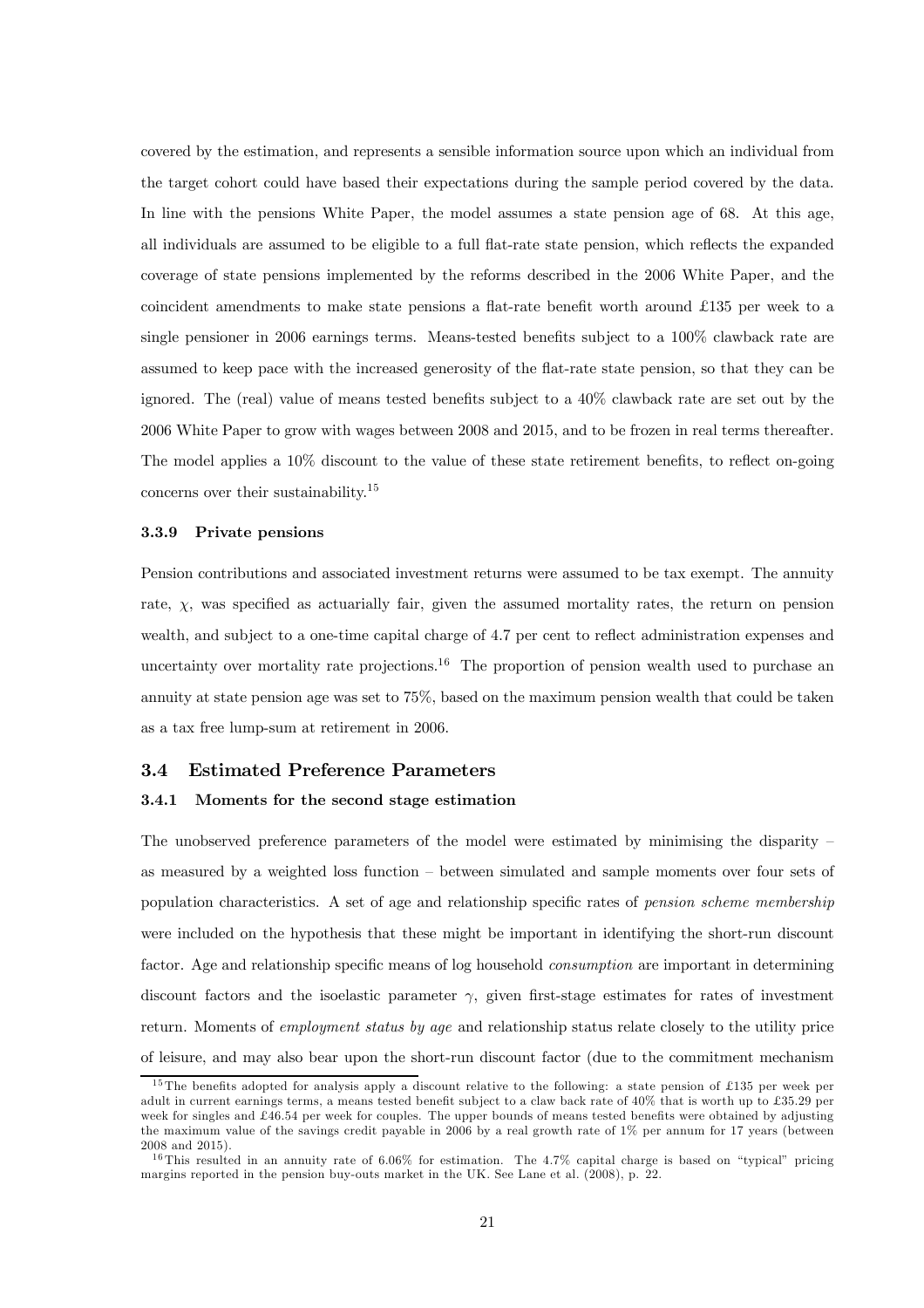offered by wages that respond to an experience effect). And rates of employment participation by wealth quintile observed late in the working lifetime were considered to improve identification over the intratemporal elasticity  $\varepsilon$ , following Sefton et al. (2008). All but the last set of moments conditions describe circumstances over the target age band 25 to 45, with the last focussing on the age band 50 to 59 to capture retirement behaviour.

Data on the magnitude of pension contributions, and the contributions of employers in particular. are not available at the household level in the UK. The endogenous pension decision was consequently restricted to focus upon pension participation when conducting the estimation, and was later relaxed to consider the scale of pension contributions for the policy analysis that is reported in Section 4. The pension contribution rate for employees who choose to participate in a private pension was set to 8 per cent of employee earnings, which is the 'normal' contribution rate stated in the guidance to interviewers for the FRS. The rate of matching employer contributions (paid into pensions of participating employees) was set to 11 percent of employee earnings, which is the average contribution rate to employer sponsored pensions that is reported in Forth & Stokes (2008). The moments considered for estimating the model preference parameters are reported in Table 5.

#### 3.4.2 Parameter estimates

Table 6 reports estimation statistics for regressions over the full set of preference parameters. Starting with the results reported for the model specification based on the assumption of exponential discounting, the point estimate of the discount factor implies a discount rate of 3.2 percent per annum, which is insignificantly different from the estimated rate of return to positive balances of liquid net worth described in Section 3.3. The relative values of the point estimates obtained for the isoelastic parameter  $\gamma$  and the intratemporal elasticity  $\varepsilon$  imply that leisure and consumption are direct complements in utility.17 But the large standard errors obtained for these parameter estimates imply that this relationship between consumption and leisure is not statistically significant. The estimated parameters also imply an intertemporal elasticity of substitution in consumption of 0.13 measured at the population means. This lies within the (admittedly wide) range of values that have been reported for this behavioural relation in the associated empirical literature.

Relaxing the specification to allow for quasi-hyperbolic discounting obtains an estimate for the excess short-run discount factor of 0.846, which is significantly less than one. The fall in the short-run discount factor is partly off-set by a coincident rise in the estimate obtained for the long-run discount factor from 0.969 to 0.976. Hence the regression results provide empirical support to the proposition that the discount rate associated with the first prospective year  $-$  at 21 percent  $-$  exceeds the long-run

<sup>&</sup>lt;sup>17</sup>The assumed preference relation implies that the sign of the partial derivative of utility with respect to both consumption and leisure is given by  $(1/\varepsilon - \gamma)$ , so that it is positive based on the point estimates reported here.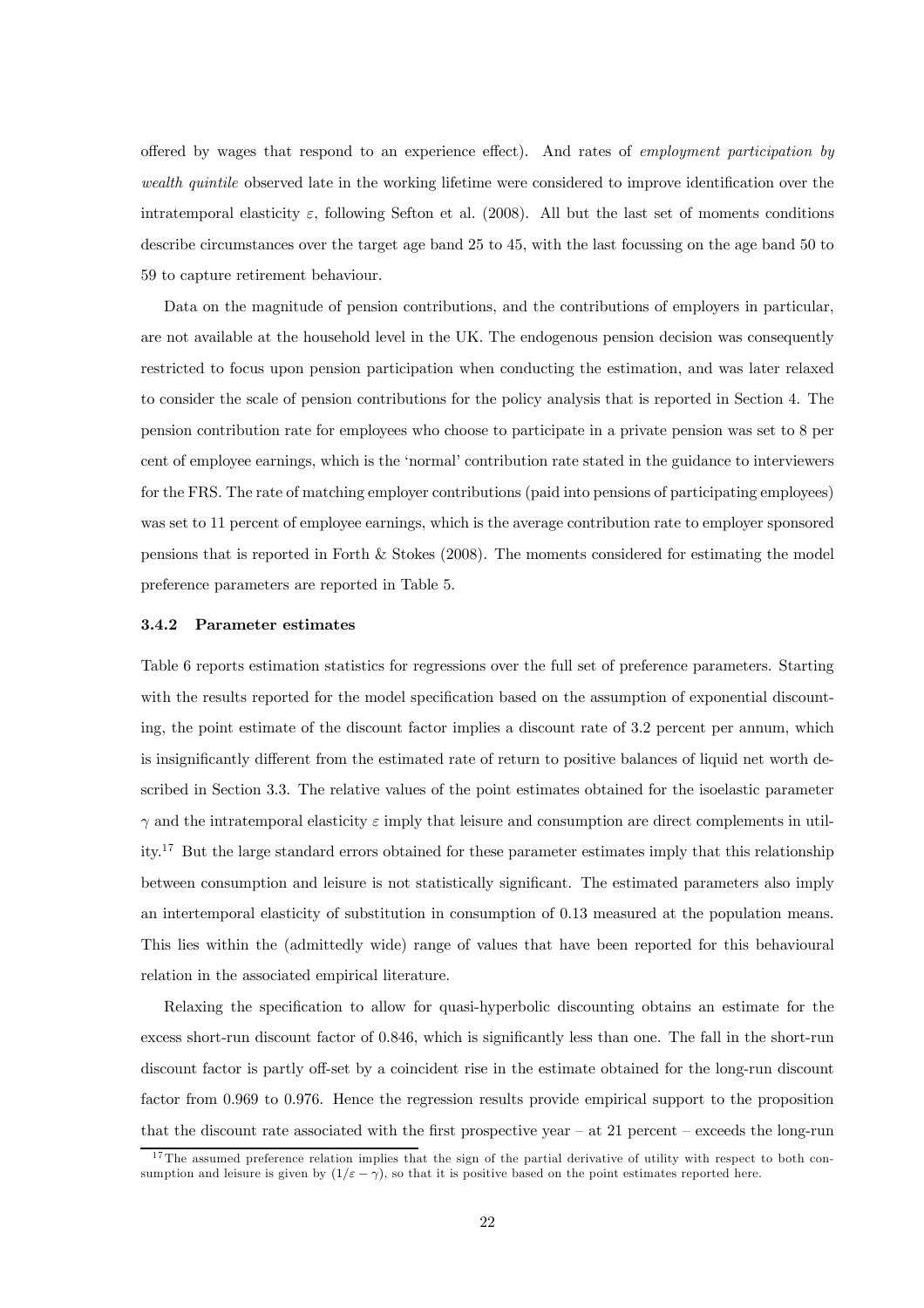|     |                                                                                               |                                                         |        |                               |          |        |          |          | estimate                      | variance | sample   |        |
|-----|-----------------------------------------------------------------------------------------------|---------------------------------------------------------|--------|-------------------------------|----------|--------|----------|----------|-------------------------------|----------|----------|--------|
|     | males aged 50 to 59 not economically active: lowest wealth quintile / highest wealth quintile |                                                         |        |                               |          |        |          |          | 2.2429                        | 0.0650   | 379      |        |
|     |                                                                                               | proportion participating in employer sponsored pensions |        |                               |          |        |          |          | mean In(consumption)          |          |          |        |
|     |                                                                                               | singles                                                 |        |                               | couples  |        |          | singles  |                               |          | couples  |        |
| age | estimate                                                                                      | variance                                                | sample | estimate                      | variance | sample | estimate | variance | sample                        | estimate | variance | sample |
| 25  | 0.1483                                                                                        | 0.1263                                                  | 262    | 0.4071                        | 0.2414   | 78     | 5.2273   | 0.7022   | 61                            | 6.1993   | 0.4252   | 16     |
| 26  | 0.1980                                                                                        | 0.1588                                                  | 287    | 0.4012                        | 0.2402   | 95     | 5.2845   | 0.8906   | 58                            | 5.9442   | 0.4234   | 21     |
| 27  | 0.1988                                                                                        | 0.1593                                                  | 224    | 0.4294                        | 0.2450   | 135    | 5.2998   | 0.9692   | 61                            | 6.1538   | 0.5407   | 35     |
| 28  | 0.2464                                                                                        | 0.1857                                                  | 192    | 0.4934                        | 0.2500   | 147    | 5.5013   | 0.6704   | 62                            | 6.1765   | 0.5091   | 43     |
| 29  | 0.3242                                                                                        | 0.2191                                                  | 195    | 0.5494                        | 0.2476   | 105    | 5.3634   | 0.9119   | 58                            | 6.3905   | 0.4750   | 45     |
| 30  | 0.2247                                                                                        | 0.1742                                                  | 178    | 0.5770                        | 0.2441   | 146    | 5.6775   | 0.8520   | 44                            | 6.2908   | 0.4693   | 46     |
| 31  | 0.3536                                                                                        | 0.2286                                                  | 163    | 0.5428                        | 0.2482   | 127    | 5.6052   | 0.7938   | 42                            | 6.3497   | 0.5038   | 49     |
| 32  | 0.2827                                                                                        | 0.2028                                                  | 156    | 0.5325                        | 0.2489   | 156    | 5.5502   | 0.7894   | 38                            | 6.5598   | 0.3619   | 49     |
| 33  | 0.3203                                                                                        | 0.2177                                                  | 161    | 0.5174                        | 0.2497   | 162    | 5.5827   | 0.7678   | 44                            | 6.4610   | 0.4157   | 43     |
| 34  | 0.3336                                                                                        | 0.2223                                                  | 171    | 0.6308                        | 0.2329   | 174    | 5.8206   | 0.6098   | 25                            | 6.3963   | 0.5789   | 54     |
| 35  | 0.2910                                                                                        | 0.2063                                                  | 180    | 0.5582                        | 0.2466   | 191    | 5.7254   | 0.9171   | 51                            | 6.3657   | 0.5303   | 58     |
| 36  | 0.2907                                                                                        | 0.2062                                                  | 196    | 0.6112                        | 0.2376   | 201    | 5.5911   | 0.8021   | 50                            | 6.5152   | 0.5086   | 67     |
| 37  | 0.2581                                                                                        | 0.1915                                                  | 171    | 0.5291                        | 0.2492   | 230    | 5.4818   | 0.8427   | 34                            | 6.5286   | 0.4897   | 57     |
| 38  | 0.2924                                                                                        | 0.2069                                                  | 193    | 0.5885                        | 0.2422   | 206    | 5.7905   | 0.6925   | 48                            | 6.5678   | 0.4835   | 61     |
| 39  | 0.2521                                                                                        | 0.1886                                                  | 163    | 0.5664                        | 0.2456   | 234    | 5.6120   | 0.8574   | 51                            | 6.6305   | 0.4655   | 50     |
| 40  | 0.3029                                                                                        | 0.2112                                                  | 170    | 0.5840                        | 0.2429   | 205    | 5.7306   | 0.7470   | 44                            | 6.6838   | 0.5741   | 58     |
| 41  | 0.2951                                                                                        | 0.2080                                                  | 178    | 0.6234                        | 0.2348   | 214    | 5.7790   | 0.6744   | 48                            | 6.5583   | 0.4752   | 77     |
| 42  | 0.3581                                                                                        | 0.2299                                                  | 215    | 0.5788                        | 0.2438   | 252    | 5.9342   | 0.7383   | 52                            | 6.5614   | 0.6287   | 59     |
| 43  | 0.3268                                                                                        | 0.2200                                                  | 210    | 0.6386                        | 0.2308   | 220    | 5.8971   | 0.8861   | 48                            | 6.4836   | 0.4362   | 51     |
| 44  | 0.3986                                                                                        | 0.2397                                                  | 171    | 0.6795                        | 0.2178   | 171    | 5.7790   | 0.8138   | 54                            | 6.6471   | 0.5647   | 61     |
| 45  | 0.3434                                                                                        | 0.2255                                                  | 185    | 0.6209                        | 0.2354   | 207    | 5.5147   | 0.7423   | 48                            | 6.6077   | 0.5090   | 69     |
|     |                                                                                               |                                                         |        | proportion employed full-time |          |        |          |          | proportion employed part-time |          |          |        |
|     |                                                                                               | singles                                                 |        |                               | couples  |        |          | singles  |                               |          | couples  |        |
| age | estimate                                                                                      | variance                                                | sample | estimate                      | variance | sample | estimate | variance | sample                        | estimate | variance | sample |
| 25  | 0.6649                                                                                        | 0.2228                                                  | 262    | 0.7202                        | 0.2015   | 78     | 0.1059   | 0.0947   | 262                           | 0.1088   | 0.0969   | 78     |
| 26  | 0.6063                                                                                        | 0.2387                                                  | 287    | 0.7057                        | 0.2077   | 95     | 0.1199   | 0.1055   | 287                           | 0.1051   | 0.0941   | 95     |
| 27  | 0.6131                                                                                        | 0.2372                                                  | 224    | 0.7097                        | 0.2060   | 135    | 0.1059   | 0.0947   | 224                           | 0.1170   | 0.1033   | 135    |
| 28  | 0.6737                                                                                        | 0.2198                                                  | 192    | 0.7731                        | 0.1754   | 147    | 0.0949   | 0.0859   | 192                           | 0.0757   | 0.0700   | 147    |
| 29  | 0.6018                                                                                        | 0.2396                                                  | 195    | 0.7002                        | 0.2099   | 105    | 0.1056   | 0.0944   | 195                           | 0.1105   | 0.0983   | 105    |
| 30  | 0.6259                                                                                        | 0.2341                                                  | 178    | 0.7345                        | 0.1950   | 146    | 0.0758   | 0.0700   | 178                           | 0.1044   | 0.0935   | 146    |
| 31  | 0.6936                                                                                        | 0.2125                                                  | 163    | 0.7148                        | 0.2039   | 127    | 0.0618   | 0.0580   | 163                           | 0.1305   | 0.1134   | 127    |
| 32  | 0.6559                                                                                        | 0.2257                                                  | 156    | 0.7366                        | 0.1940   | 156    | 0.0858   | 0.0784   | 156                           | 0.0930   | 0.0844   | 156    |
| 33  | 0.6240                                                                                        | 0.2346                                                  | 161    | 0.6490                        | 0.2278   | 162    | 0.0834   | 0.0765   | 161                           | 0.1324   | 0.1149   | 162    |
| 34  | 0.6573                                                                                        | 0.2253                                                  | 171    | 0.7117                        | 0.2052   | 174    | 0.0820   | 0.0753   | 171                           | 0.1347   | 0.1165   | 174    |
| 35  | 0.6089                                                                                        | 0.2381                                                  | 180    | 0.6710                        | 0.2208   | 191    | 0.0926   | 0.0840   | 180                           | 0.1062   | 0.0949   | 191    |
| 36  | 0.5826                                                                                        | 0.2432                                                  | 196    | 0.6611                        | 0.2240   | 201    | 0.1022   | 0.0918   | 196                           | 0.1456   | 0.1244   | 201    |
| 37  | 0.5726                                                                                        | 0.2447                                                  | 171    | 0.6512                        | 0.2271   | 230    | 0.1144   | 0.1013   | 171                           | 0.1553   | 0.1312   | 230    |
| 38  | 0.5400                                                                                        | 0.2484                                                  | 193    | 0.6304                        | 0.2330   | 206    | 0.1644   | 0.1374   | 193                           | 0.1525   | 0.1292   | 206    |
| 39  | 0.4748                                                                                        | 0.2494                                                  | 163    | 0.6334                        | 0.2322   | 234    | 0.1688   | 0.1403   | 163                           | 0.1776   | 0.1461   | 234    |
| 40  | 0.5264                                                                                        | 0.2493                                                  | 170    | 0.6080                        | 0.2383   | 205    | 0.1480   | 0.1261   | 170                           | 0.1802   | 0.1477   | 205    |
| 41  | 0.5029                                                                                        | 0.2500                                                  | 178    | 0.6114                        | 0.2376   | 214    | 0.1569   | 0.1323   | 178                           | 0.1753   | 0.1445   | 214    |
| 42  | 0.5444                                                                                        | 0.2480                                                  | 215    | 0.6503                        | 0.2274   | 252    | 0.1484   | 0.1264   | 215                           | 0.1808   | 0.1481   | 252    |
| 43  | 0.5759                                                                                        | 0.2442                                                  | 210    | 0.6494                        | 0.2277   | 220    | 0.1720   | 0.1424   | 210                           | 0.1947   | 0.1568   | 220    |
| 44  | 0.5404                                                                                        | 0.2484                                                  | 171    | 0.6232                        | 0.2348   | 171    | 0.1477   | 0.1259   | 171                           | 0.1811   | 0.1483   | 171    |
| 45  | 0.5009                                                                                        | 0.2500                                                  | 185    | 0.6398                        | 0.2304   | 207    | 0.1448   | 0.1239   | 185                           | 0.1881   | 0.1527   | 207    |

Table 5: Moments considered for second stage estimation

Source: employment and pension statistics estimated on FRS data, 2007/08

all consumption moments estimated on 2007 EFS data, for households aged 25 to 45

economic activity by wealth quintile derived from Marmot, *et al.* (2003, p. 156).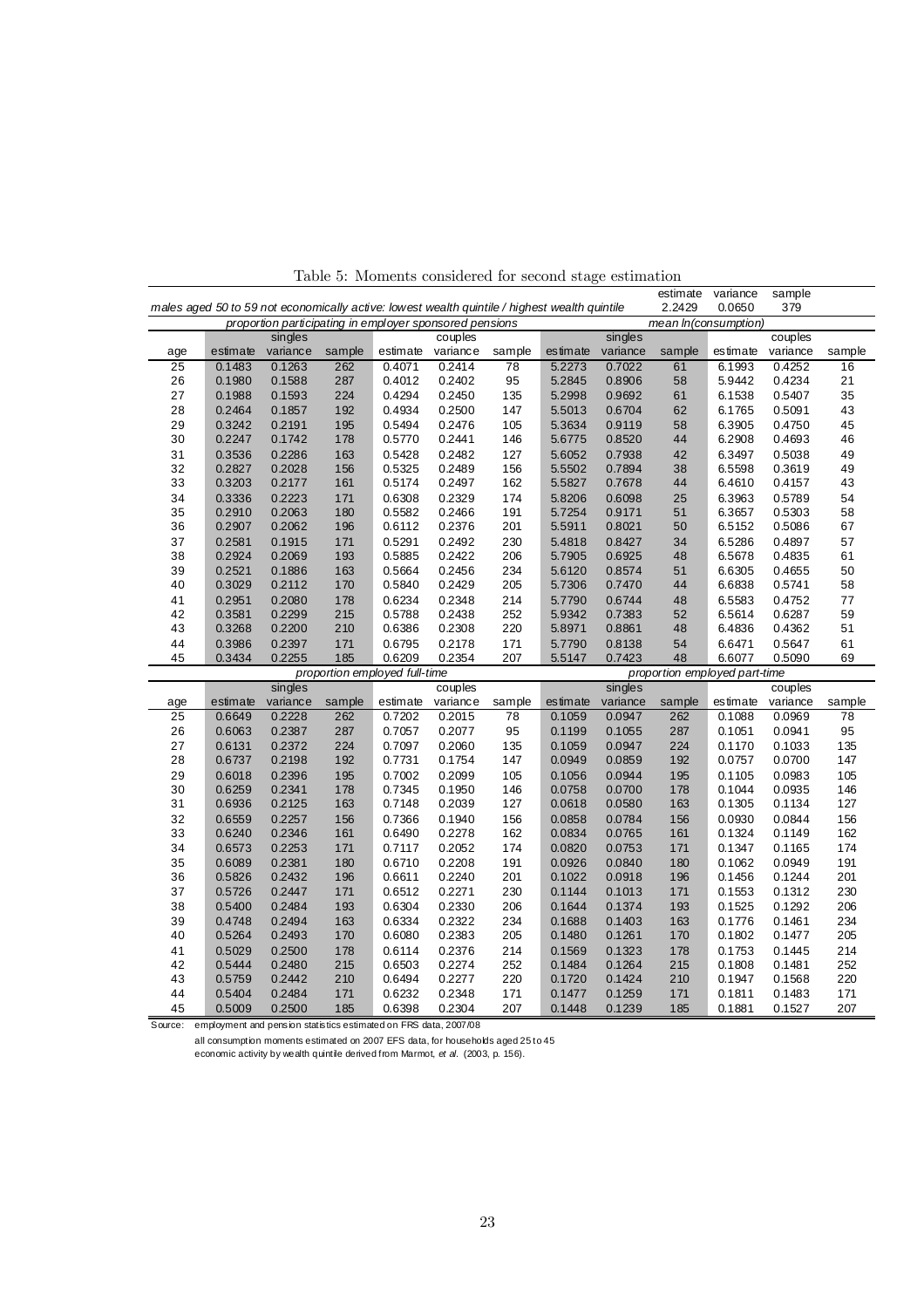discount rate — at 2.5 percent per annum. Comparing the target moments that are reported in the bottom half of the panel reveals that allowing for quasi-hyperbolic discounting improves the match obtained between the model and sample moments over pension participation and labour supply; the match to moments for consumption, by contrast, deteriorate very slightly. These results are consistent with the set of hypotheses upon which the empirical study is based; that an allowance for sophisticated myopia might help to better explain observed behaviour over margins that have the potential to serve as commitment mechanisms, consumption obviously not being one of these.

It is of note that the current results reflect less pronounced myopia than is implied by the estimated discount rates reported in the small number of studies that exist. Laibson et al. (2007), for example report estimates for the short-run discount factor of 0.674 / 0.687 compared with 0.958 / 0.960 for the long-run discount factor, and Fang & Silverman (2007) report 0.296 / 0.308 compared with 0.875 / 0.868. This disparity with the results that are reported here is probably explained by the fact that the current estimates are based upon a broader subgroup of the population than is considered by either Laibson et al. or Fang and Silverman.

The analyses reported in Section 4 are principally based upon the parameter estimates reported in Table 6. To facilitate sensitivity analysis of the results obtained to the degree of myopia,  $\delta$  was re-estimated for a given set of parameter values  $(\gamma, \varepsilon, \alpha, \beta)$ . Starting from the estimates set out in Table 6, the isoelastic parameter  $\gamma$  was restricted to 1.4, the intratemporal elasticity  $\varepsilon$  to 0.55, and the utility price of leisure to 1.3983.<sup>18</sup> Seven alternative values of the short-run excess discount factor  $\beta$  are considered, centered over 0.85, and spaced evenly over the domain [0.70, 1.00]. These parameter pairs  $(\beta, \delta)$  are designed to control for the fact that a fall in  $\beta$ , ceteris paribus, implies both greater disparity between short-run and long-run discount rates, and higher discount factors over all prospective time horizons. The former of these effects (time inconsistent myopia) is a focus of concern in this paper, and it is consequently useful to provide a control for the second (impatience). The estimates obtained for δ, given the parameter restrictions set out above, are reported in Table 7.

Measures reported for the loss function in Table 7 indicate that the best overall fit to the sample moments is obtained for  $\beta = 0.85$ , which is consistent with the results reported in Table 6. As anticipated, estimates for  $\delta$  monotonically rise as the assumed value for  $\beta$  falls, offsetting the impact that a fall in  $\beta$  has on impatience over all prospective time horizons. The "term to equivalence" that is reported in the bottom row of Table 7 provides a measure of the extent to which the rise in the estimated  $\delta$  off-sets the associated fall in  $\beta$ . Define  $\delta_0$  as the exponential discount factor associated with  $\beta = 1$ , and  $\delta_1$ as the exponential discount factor with  $\beta = \beta_1$ . Then the term to equivalence is the time horizon at

 $1<sup>8</sup>$  In the case of the utility price of leisure, the parameter value was set to the average between the point estimates obtained for for the exponential and quasi-hyperbolic models, imposing the additional restrictions  $\gamma = 1.4$  and  $\varepsilon = 0.55$ . These supplementary regression statistics are available from the author upon request.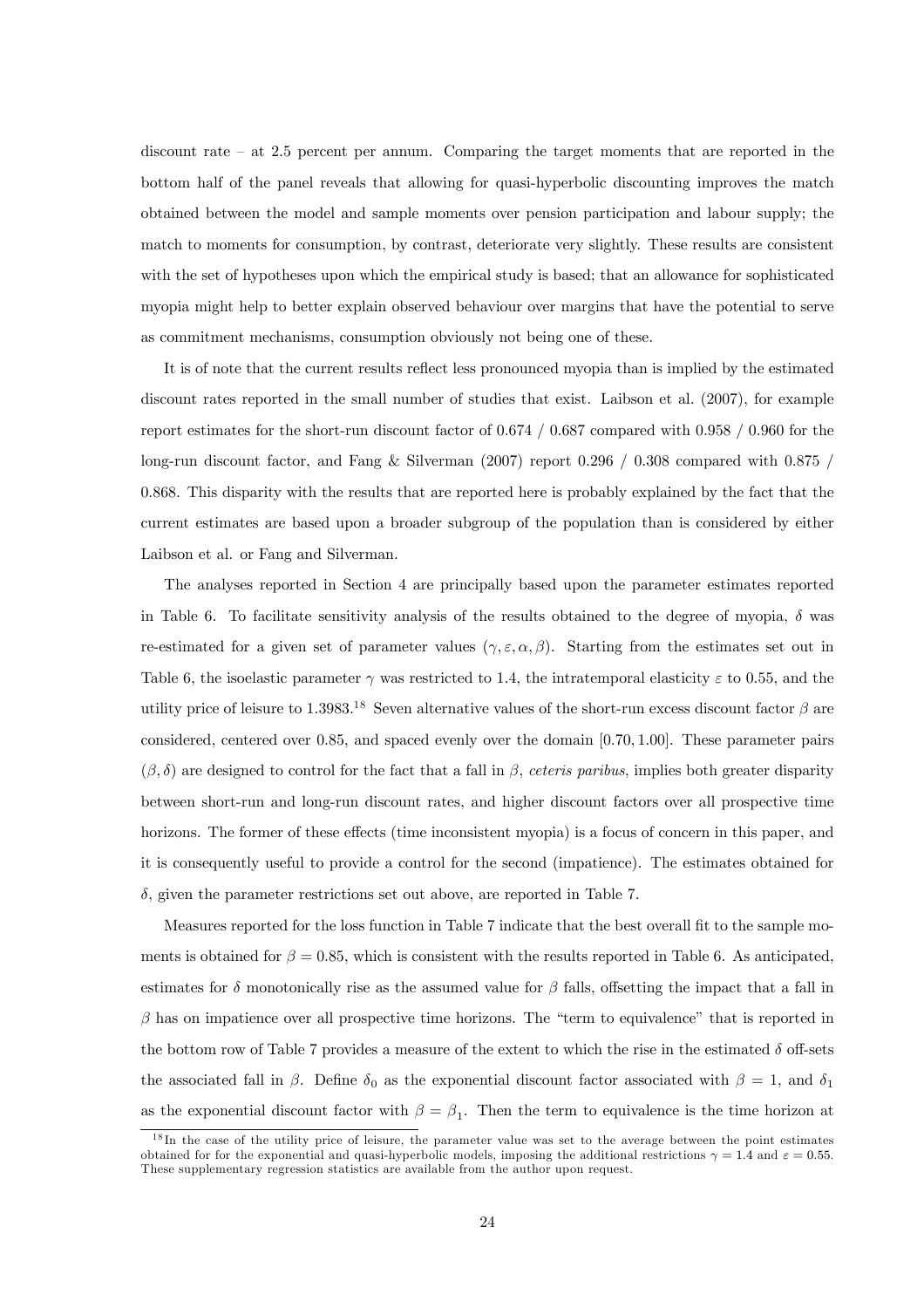|                                        |          | exponential | quasi-hyperbolic |           |  |
|----------------------------------------|----------|-------------|------------------|-----------|--|
| parameter                              | estimate | std error   | estimate         | std error |  |
| short-run excess discount factor       | 1.0000   |             | 0.8458           | 0.0401    |  |
| long-run (exponential) discount factor | 0.9693   | 0.0053      | 0.9760           | 0.0041    |  |
| intertemporal isoelastic parameter     | 1.4380   | 0.5212      | 1.3760           | 0.2964    |  |
| intra-temporal elasticity              | 0.5485   | 0.0909      | 0.5500           | 0.0453    |  |
| utility price of leisure               | 1.4003   | 0.0940      | 1.3900           | 0.0336    |  |
| target moments                         |          |             |                  |           |  |
| consumption                            |          | 1.270E-02   |                  | 1.305E-02 |  |
| pension participation                  |          | 8.308E-03   | 7.762E-03        |           |  |
| part-time employment                   |          | 3.675E-03   | 3.471E-03        |           |  |
| full-time employment                   |          | 7.313E-03   | 6.678E-03        |           |  |
| non-emp of 1st to 5th wealth quintiles |          | 4.407E-02   |                  | 1.583E-02 |  |
| Loss function                          | 5.5339   |             | 5.0291           |           |  |
| J statistic                            | 866.37   |             |                  | 775.86    |  |
| Test of over-identifying restrictions* | 0.0000   |             | 0.0000           |           |  |
|                                        |          |             |                  |           |  |

Table 6: Structural estimation of full set of preference parameters

Notes: \* p-values

Table 7: Structural estimates of the exponential discount factor, for restricted values of the excess short-run discount factor

| parameter                              |          |          |          |          |          |          |          |
|----------------------------------------|----------|----------|----------|----------|----------|----------|----------|
| long-run (exponential) discount factor | 0.9690   | 0.9717   | 0.9737   | 0.9767   | 0.9782   | 0.9818   | 0.9824   |
|                                        | (0.0044) | (0.0058) | (0.0033) | (0.0032) | (0.0014) | (0.0026) | (0.0022) |
| restricted preference parameters       |          |          |          |          |          |          |          |
| short-run excess discount factor       | 1.00     | 0.95     | 0.90     | 0.85     | 0.80     | 0.75     | 0.70     |
| intertemporal isoelastic parameter     | 1.40     | 1.40     | 1.40     | 1.40     | 1.40     | 1.40     | 1.40     |
| intra-temporal elasticity              | 0.55     | 0.55     | 0.55     | 0.55     | 0.55     | 0.55     | 0.55     |
| utility price of leisure               | 1.3983   | 1.3983   | 1.3983   | 1.3983   | 1.3983   | 1.3983   | 1.3983   |
| Loss function                          | 5.6246   | 5.4859   | 5.4844   | 5.3038   | 5.6171   | 6.8948   | 7.3733   |
| J statistic                            | 882.47   | 851.60   | 839.30   | 806.98   | 868.76   | 1049.01  | 1157.77  |
| Term to equivalence*                   |          | 18.10    | 21.65    | 20.34    | 23.56    | 21.81    | 25.92    |

Notes: standard errors reported in parentheses

defines the time horizon at which the implied discount factor is equivalent to the exponential discount factor (the left-most column)

which the discount factors under each form of discounting are equivalent,  $\hat{t} = \ln(\beta_1) / [\ln(\delta_0) - \ln(\delta_1)].$ The statistics that are reported at the bottom of Table 7 all imply a term to equivalence of around 20 years, which implies that quasi-hyperbolic discount factors will exceed the exponential discount factor over prospective time horizons less than 20 years, and vice versa for longer time horizons.

# 4 Behavioural and Welfare Effects of the National Employment Savings Trust (NEST)

## 4.1 Terms of the NEST

As noted in the introduction, the NEST is designed to improve incentives to save for retirement by reducing management charges, and by requiring all employers to offer minimum matching pension contributions to eligible employees. To meet the first of these objectives, the NEST is designed to shift the focus of competition among private sector pension providers from individual pension members, to pools of managed funds. It is hoped that this centralisation will achieve administration charges that are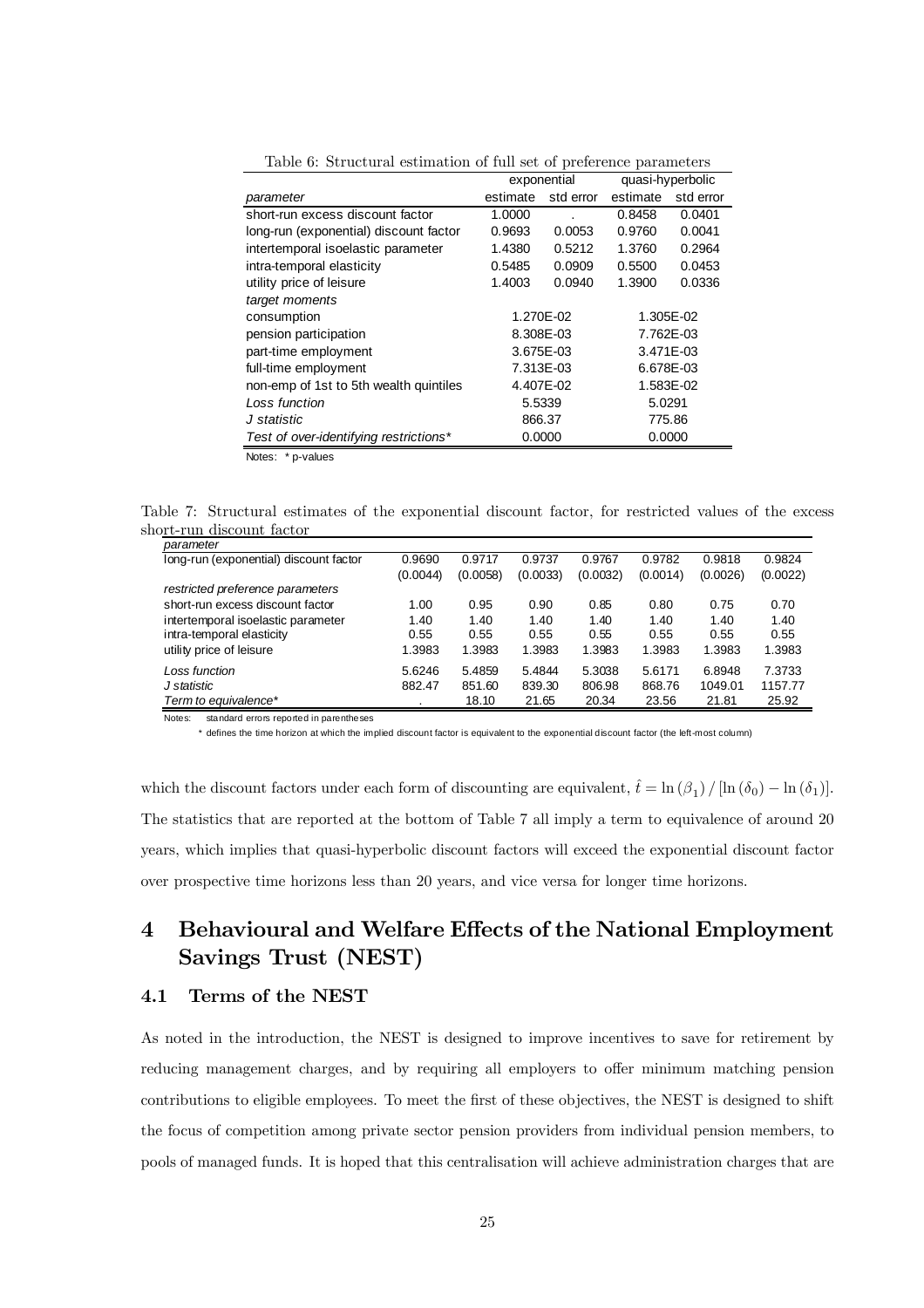similar to those levied by large occupational pension schemes. In the current context, this represents an average fall in the annual capital charge of approximately 1 percent, to 0.3 percent per annum. Furthermore, all employees with earnings in excess of a minimum threshold and between 16 and 74 years of age will have the right to participate in the scheme. An employee who participates in the NEST will be required to pay an annual contribution into the scheme worth at least 5% of their gross earnings within an earnings band, and their employers will be required to pay a matching contribution worth at least 3% of banded gross earnings. All pension contributions are exempt from income tax, so that an employee who pays tax at the marginal rate of 20% (the basic rate) will effectively pay a contribution out of post-tax income that is worth 4% of gross earnings, and will receive tax relief worth a further 1%. Contributions to personal pensions in the UK are accessible from age 55, at which time up to 25% of the accrued fund can be taken as a tax free lump sum, with the remainder used to purchase a life annuity. The income stream that is generated by pension annuities is subject to income taxation.

## 4.2 Policy counterfactuals

The analysis reported here is based upon repeated simulations for a cohort of 10,000 households, where each simulation assumes that households (accurately) expect that they will be subject to a single policy environment throughout the course of their lives. Behavioural responses to policy are identified by comparing household decisions made under one policy environment with those made under another, where the only variable between simulations is the considered policy environment.<sup>19</sup> A small open economy is assumed, so that there are no feed-back effects of aggregate savings and labour supply on interest rates or wages.

The analysis is structured around two principal policy environments that are distinguished from one another by the existence of a DC pension scheme. The focus on differences between a policy environment in which a DC pension exists, relative to one in which there is no pension asset reflects the fact that the NEST is being introduced specifically for people who are not served by the existing system of private pension provisions in the UK. Furthermore, the terms of the DC pension are specified to reflect the broad strokes of the NEST, as outlined in Section 4.1. Where the DC pension exists, then all employees under age 68 must decide whether to participate in the scheme. If they do choose to participate, then they must also specify the proportion of their labour income to contribute to the scheme during the given year, subject to the lower bound of 5%. Any employee who chooses to participate in the DC pension receives a matching employer contribution worth 3% of earnings, and all contributions are exempt from income tax. At age 68, 25% of each individual's pension fund is returned as a tax free lump sum dividend, with the remainder used to purchase a life annuity, paying an actuarially fair dividend

 $19$ Note that each simulated household is subject to the same age specific innovations between alternative policy simulations.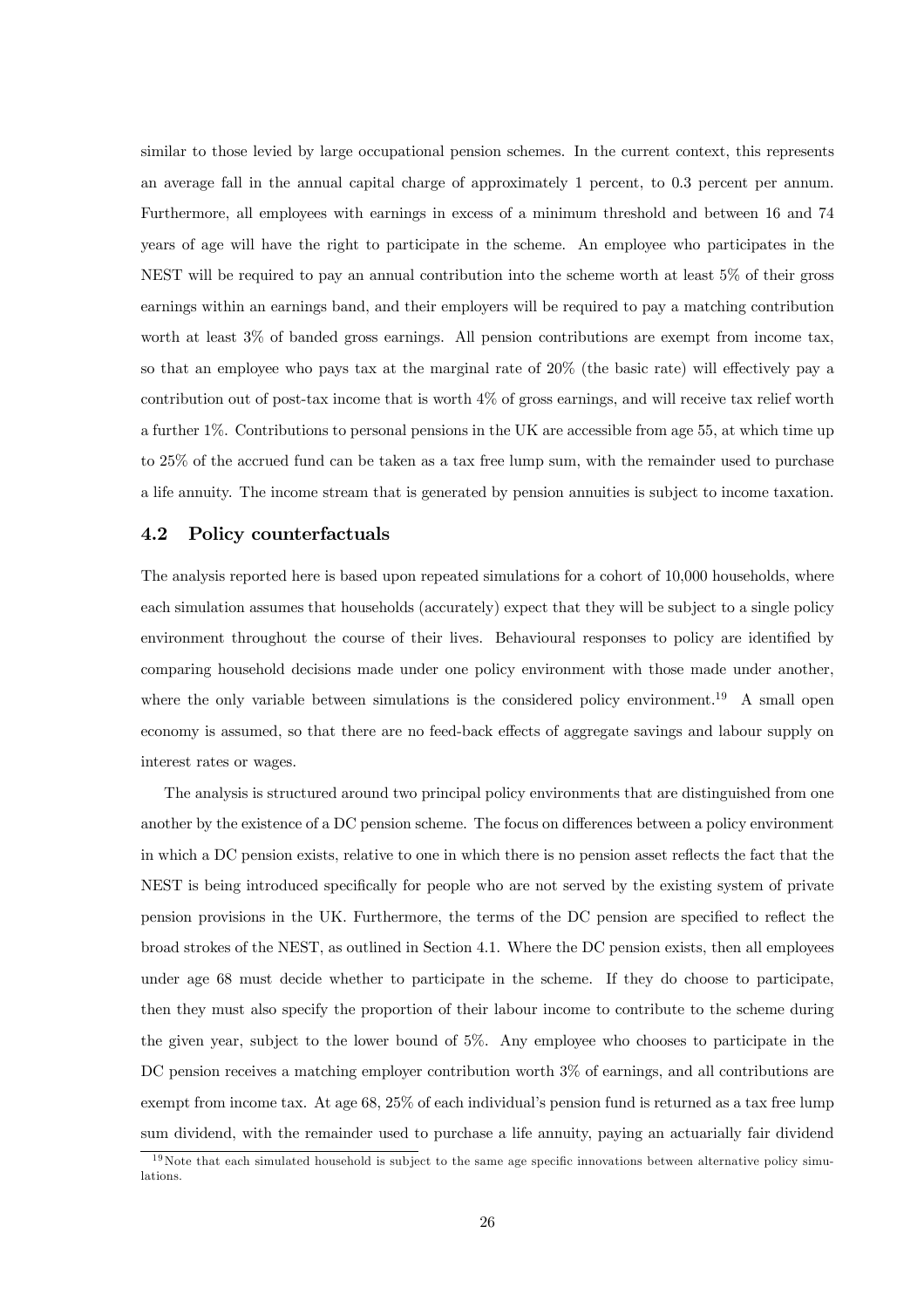subject to a capital charge of 4.7% (as set out in Sections 2.4 and 3.3). These terms differ from NEST in four respects.

First, the assumption that the pension fund is illiquid until 68 contrasts with the minimum pensionable age of 55 that is currently imposed. The pension age assumed for the DC pension was aligned with state pension age, in the absence of a clear view about how the minimum pensionable age is likely to evolve during the next few decades. The uncertainty is highlighted by policy changes implemented in 2006 that required all pension schemes in the UK to raise their minimum age of retirement from 50 to 55 by 2010. The influence that this assumption has on the analysis will depend upon how it affects the value of the DC pension as a commitment mechanism to myopic agents.

Second, auto-enrolment is an aspect of the design of the NEST that is omitted from the current analysis. There is extensive empirical evidence to suggest that auto-enrolment has an important bearing on rates of pension scheme participation.<sup>20</sup> In the current context, however – where decisions are the product of maximising behaviour subject to rational expectations and in the absence of decision making costs — auto-enrolment has no role to play. I return to this issue in the concluding remarks.

Third, to limit competition between the NEST and the existing market of private pension providers in the UK, NEST accounts will be subject to a series of constraints on the band of income from which contributions can be made (as noted above), the aggregate value that can be contributed in any one year, and the transfers that can be made into the scheme from alternative pension plans. These issues are omitted from the analysis because they are orthogonal to our subject of interest.

Finally, the NEST is designed to provide low cost access to professional funds management, and will allow a degree of flexibility over the assets into which pension contributions are invested. The current analysis abstracts from the detailed asset allocation problem, by focussing only upon fixed rates of investment return. To the extent that investment flexibility is an important factor determining savings held in pensions, the model will consequently tend to understate contribution rates, and ultimately rates of pension participation.

Introducing the DC pension scheme described above acts to raise the effective return to labour supply, directly through the employer contribution, and indirectly through the preferential tax treatment of pension contributions. Adjustments to off-set the pecuniary impact of the DC pension scheme were administered through the government budget constraint, under the assumption that the matching pension contributions were paid for by the government. Two forms of tax adjustment to maintain neutrality of the aggregate government budget were explored: a fixed proportional tax on all labour income; and adjustment of the upper two rates of income tax of the four rate schedule that was applied

<sup>&</sup>lt;sup>20</sup> See, for example, Madrian & Shea (2001) and Choi et al. (2002).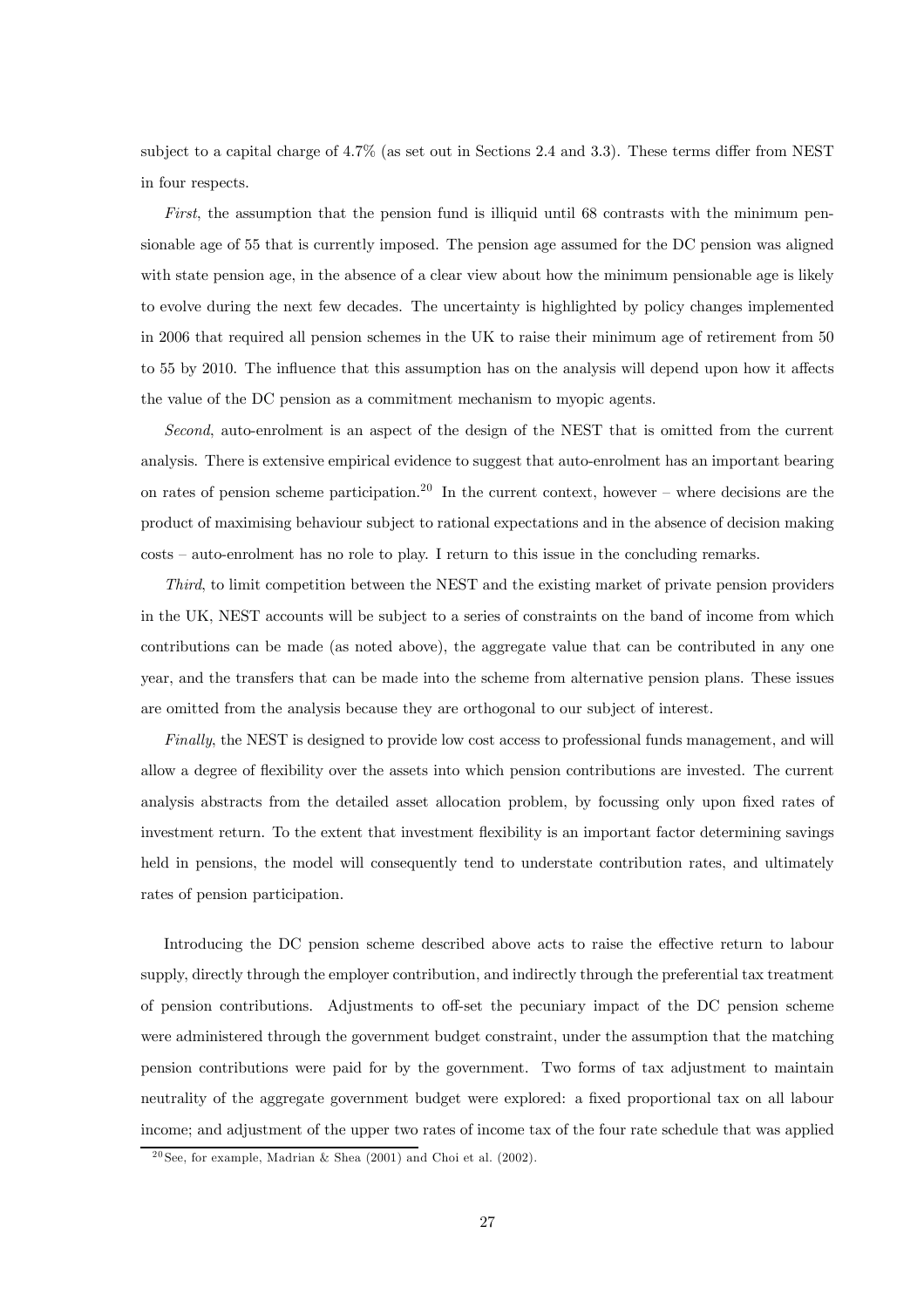in the UK in 2007. The second of these two alternatives leaves lower rate tax payers unaffected, and was selected to off-set the regressivity that is otherwise consequent on the introduction of a DC pension (discussed further below). As similar results were obtained under both methods of tax adjustment, results obtained assuming the fixed proportional tax on labour income are reported below, and those obtained under the alternative tax adjustment can be obtained from the author upon request.

The analysis begins by focussing upon effects of the DC pension simulated under the preference parameters reported in Table 6, subject to a fixed proportional tax on all labour income to maintain government budget neutrality. Section 4.3 reports responses on the assumption of exponential discounting, and Section 4.4 explores the effects of myopia on the assumption of quasi-hyperbolic discounting. Sensitivity of the analysis to the extent of myopia are then explored with reference to the preference parameters that are reported in Table 7.

## 4.3 Behavioural responses in context of time-consistent preferences

Table 8 reports the long-run behavioural and welfare effects of introducing the DC pension set out in Section 4.2, given the model parameters reported for exponential discounting in Table 6. I report the effects of a DC pension in per-capita terms because the policy counterfactual that is considered here (as discussed in subsection 4.1) is explicitly designed to address the needs of individual employees in the UK, rather than an economy-wide reform.

Table 8 divides the population into quintile groups based upon average disposable household income earned between ages 20 and 67, so that each quintile follows the same group of households through their respective lives. Working down from the top of Table 8, the reported statistics indicate that the tax advantages of the pension asset and the  $3\%$  matching employer pension contribution are sufficient incentives to generate widespread participation in the pension scheme. It is of little surprise that the highest rates of pension scheme participation toward the end of the working life are observed amongst households at the top of the income distribution. Less intuitive, however, is the observation that the reverse is true at the beginning of the working life, when rates of pension participation are particularly high among households in the bottom two income quintiles. This second observation is of note, given that the NEST is explicitly designed for employees on low to modest incomes.

The relatively high rates of pension scheme participation that are observed early in life among households in the bottom two income quintiles are attributable to the forward looking nature of the decision framework. Households toward the top of the lifetime income distribution anticipate stronger wage growth early in the life course than those toward the bottom, due to the specification that is assumed to govern the intertemporal development of human capital (see Section 2.5). Furthermore, households toward the bottom of the lifetime income distribution that expect weak wage growth, also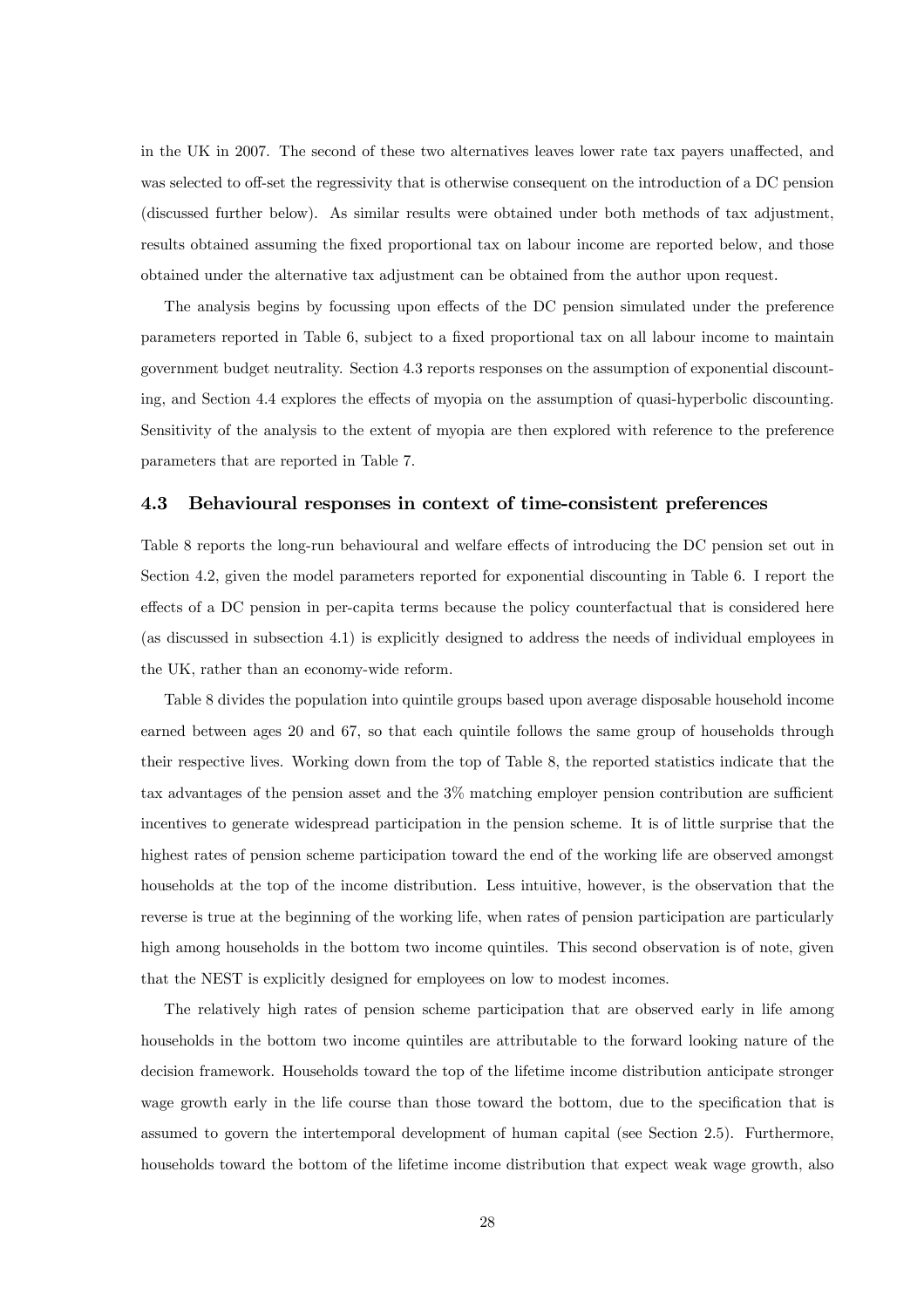|                                                           | lowest   |                                                      |                                        |         | highest        |         |  |  |
|-----------------------------------------------------------|----------|------------------------------------------------------|----------------------------------------|---------|----------------|---------|--|--|
| age group                                                 | income   |                                                      | 2nd quintile 3rd quintile 4th quintile |         | income         | average |  |  |
|                                                           | quintile |                                                      |                                        |         | quintile       |         |  |  |
| proportion of decile contributing to private pension (%*) |          |                                                      |                                        |         |                |         |  |  |
| 20 to 34                                                  | 31       | 21                                                   | 13                                     | 10      | 14             | 18      |  |  |
| 35 to 49                                                  | 62       | 52                                                   | 45                                     | 54      | 74             | 57      |  |  |
| 50 to 67                                                  | 37       | 40                                                   | 62                                     | 80      | 86             | 61      |  |  |
|                                                           |          |                                                      | change in employment $(\%^*)$          |         |                |         |  |  |
| 45 to 54                                                  | $-0.4$   | 0.1                                                  | 0.4                                    | 0.8     | 0.7            | 0.3     |  |  |
| 55 to 64                                                  | $-0.6$   | 1.1                                                  | 1.5                                    | 0.4     | $-0.7$         | 0.3     |  |  |
| 65 to 74                                                  | $-5.0$   | $-2.2$                                               | $-3.7$                                 | $-14.8$ | $-29.8$        | $-11.1$ |  |  |
|                                                           |          |                                                      | average pension wealth (%**)           |         |                |         |  |  |
| 20 to 34                                                  | 6        | 5                                                    | 3                                      | 3       | 5              | 4       |  |  |
| 35 to 49                                                  | 82       | 86                                                   | 79                                     | 100     | 162            | 102     |  |  |
| 50 to 67                                                  | 192      | 225                                                  | 291                                    | 513     | 957            | 436     |  |  |
|                                                           |          |                                                      | change in total net worth (%**)        |         |                |         |  |  |
| 20 to 34                                                  | 5        | 3                                                    |                                        | 0       | $\overline{2}$ | 2       |  |  |
| 35 to 49                                                  | 81       | 82                                                   | 72                                     | 90      | 157            | 96      |  |  |
| 50 to 67                                                  | 189      | 210                                                  | 242                                    | 404     | 707            | 350     |  |  |
|                                                           |          | compensating variation of pension introduction (%**) |                                        |         |                |         |  |  |
| 20                                                        | 10       | 15                                                   | 16                                     | 17      | 16             | 15      |  |  |
| 68                                                        | -43      | -61                                                  | -98                                    | -182    | -383           | -154    |  |  |

Table 8: Long-run effects of introducing a defined contribution pension where a pension asset did not previously exist and preferences are time consistent

Responses to a DC pension paying a real return to invested funds of 2.7% per annum

Quintile groups distinguished by household disposable income between ages 20 and 67 Table reports statistics simulated with a DC pension, less statistics simulated without a pension asset Simulations with a DC pension also apply a tax adjustment to ensure gove mment budget neutrality

Tax adjustment applied as a fixed rate on all wage income, equal to 5.9%

\* denotes % of population subgroup

\*\* denotes % of median annual household disposable income between ages 20 and 67 in the simulation where a DC pension does not exist, equal to £52,548 in 2007 prices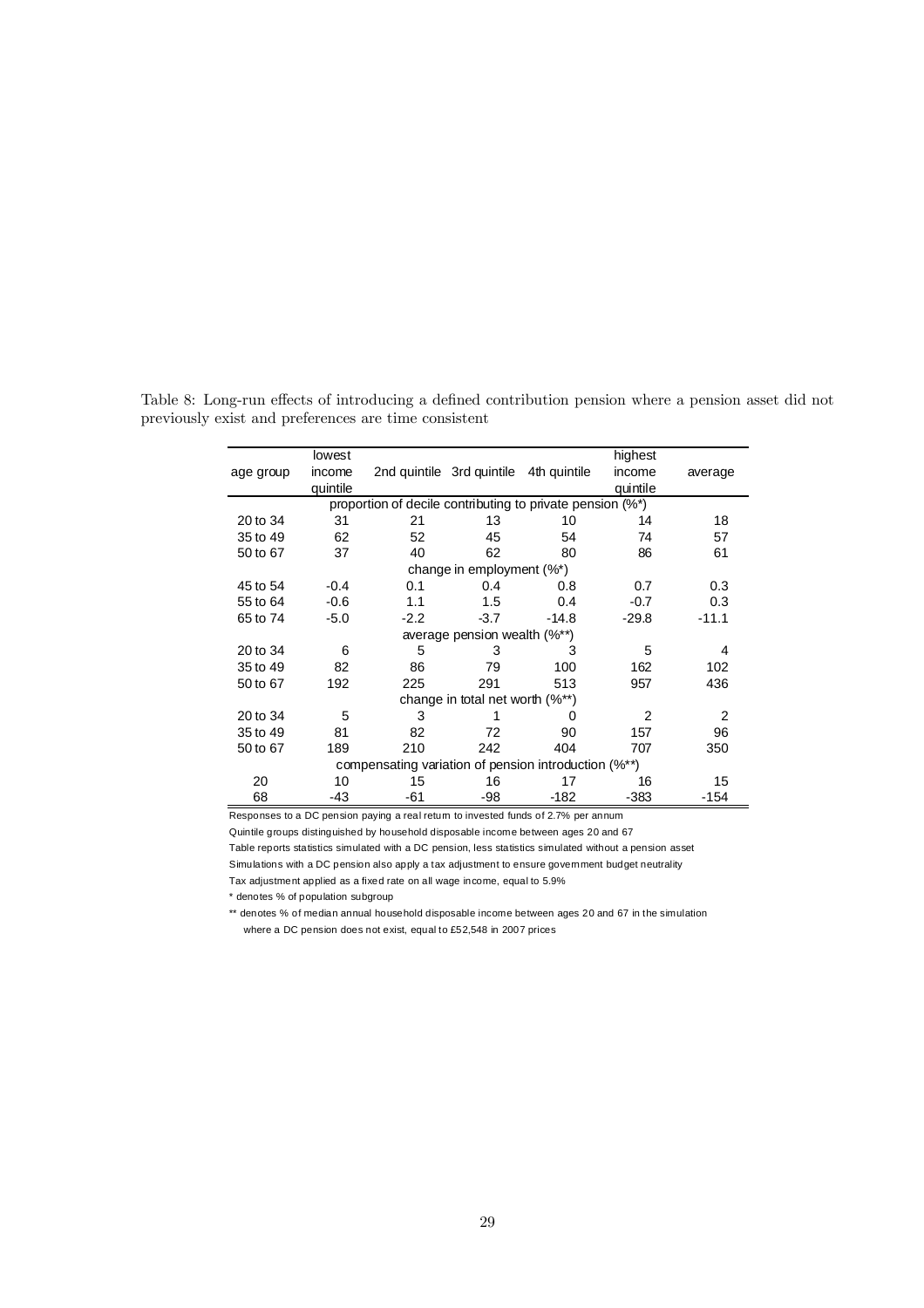anticipate to retire sooner — households in the bottom quintile work for 38 years on average under the policy counterfactual without pensions, which is 10 years less than households in the top quintile. These factors motivate high income households to consume more early in life and delay their saving to later ages, relative to households with lower wage expectations.

The statistics that are reported for employment in Table 8 indicate that labour supply rises very marginally on average prior to pension age in response to the DC pension, but falls substantially following pension age. The slight rise in employment prior to pension age indicates that, on average, the price effect associated with higher effective returns to labour supply weakly dominates the associated income effect. Following pension age, the release of pension funds amplifies the associated income effect of the DC pension scheme, resulting in a substantial fall in labour supply. The most pronounced effects are observed among households with the highest incomes, for whom the pension asset is most important.

The statistics reported for pension wealth and total net worth indicate that most pension saving represents new saving in the model, rather than a transfer of saving from liquid assets. This is particularly true for households in the lowest two lifetime income quintiles, for whom the NEST is designed, but it also applies to households throughout the income distribution. Unsurprisingly, the largest degree of off-setting is generated by the model for households at the top of the income distribution and late in the working lifetime. But even among these households, average off-setting between ages 50 and 67 does not exceed 30 percent, well below the 40 percent average off-set of current government projections. Furthermore, average rates of pension contributions (not reported in the table) tend to exceed the 5% minimum imposed by the pension scheme by a multiple of 4 on average throughout the income and age distribution. This is of note, given the contribution limits to which the NEST will be subject.

Welfare effects in the form of compensating variations are reported at the bottom of Table 8. These statistics indicate that DC pensions tend to depress welfare at the beginning of the simulated lifetime for households throughout the earnings distribution, with the most pronounced effects reported toward the top of the distribution. This is an intuitive and important result: in context of the decision environment and time-consistent preference structure that are assumed here, there is no welfare justification for the pension scheme. In this case, the illiquidity of the DC pension reduces decision making flexibility, and only survives in context of voluntary participation to the extent that participants are subsidised through tax advantages and matching employer contributions. In a closed financial system where the cost of any subsidy must be met without recourse to borrowing (as is the case here), the DC pension will be regressive to the extent that it transfers resources from (poorer) non-savers to (richer) savers. As such, the DC pension requires a consideration beyond the scope of the current analysis to merit its introduction.

The fact that the welfare effects of a DC pension become positive (negative compensating varia-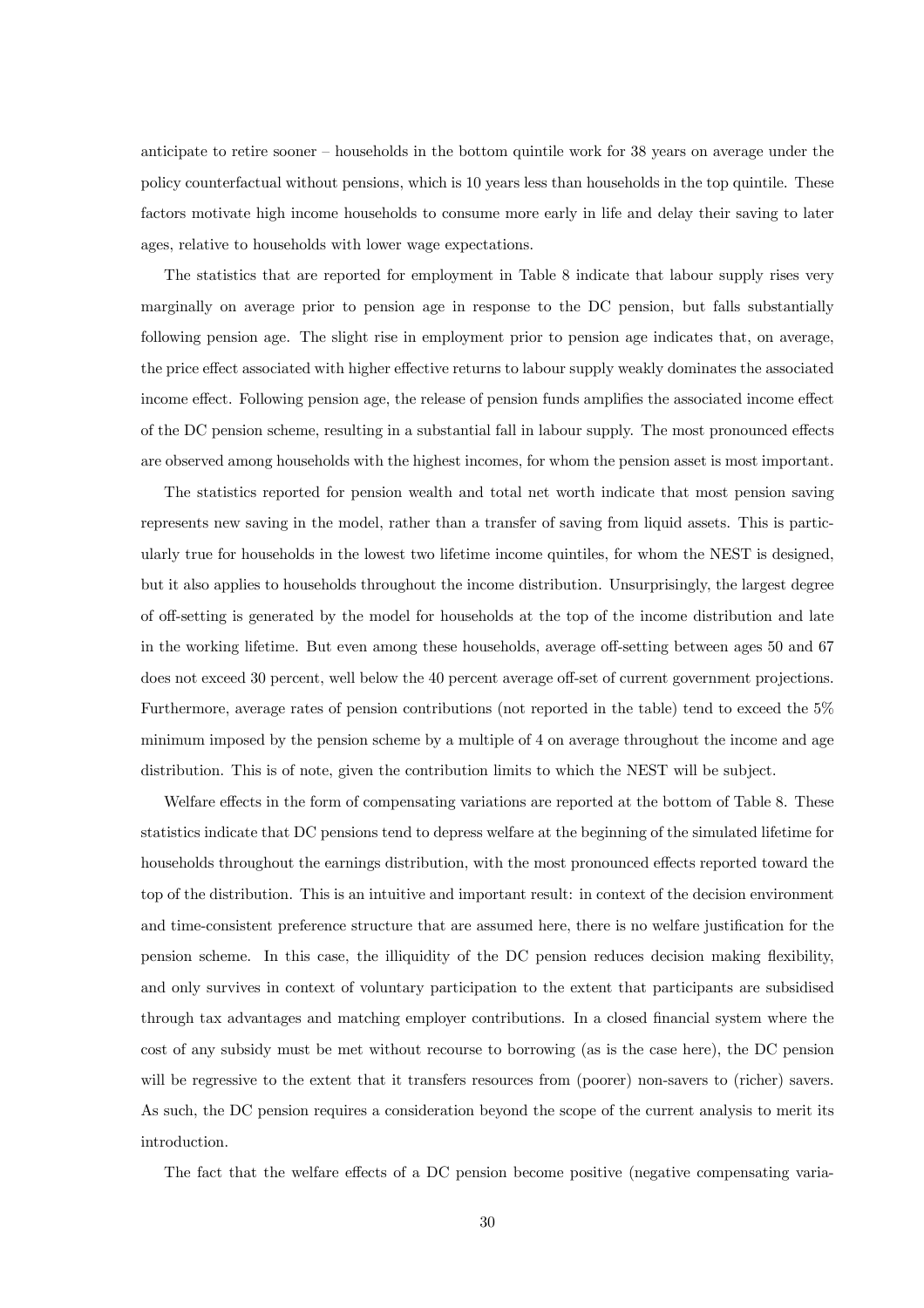tions) as age increases, reflects the increase in saving that is motivated by the DC pension scheme. Furthermore, the observation that the profile of the welfare effect is reasonably flat through the income distribution at age 20 reflects the uncertainty that is associated with how lifetime prospects will evolve with time. This disparity widens with age, as the magnitude and inequality of the distribution of wealth rises, as the period of illiquidity of pension wealth reduces, and as lifetime uncertainty declines.

The finding that DC pensions depress welfare measured from the start of the simulated lifetime is in direct contrast with Laibson et al. (1998), who report strictly positive welfare gains to the introduction of a DC pension throughout the life course. The difference between the two studies in this respect is primarily attributable to differences in the proportional adjustments to employment income that are made to ensure budget balance, and indirectly to the allowance for endogenous labour supply in the current analysis. The proportional tax on labour earnings that is required to maintain budget balance here is equal to 5.9 percent. This is almost twice the value of the matching employer contribution of 3 percent that is received by the population subgroup who choose to participate in the DC pension. As Laibson et al. (1998) adjust only for the matching employer pension contribution, they apply a much smaller proportional adjustment to wages, resulting in a net welfare surplus to employees.

Although some of the difference between the rates of the matching employer pension contribution and the tax adjustment that is required to maintain budget neutrality is accounted for by the fiscal burden of tax incentives to pension saving, this is a relatively minor consideration. Furthermore, the size of the proportional tax adjustment is not exaggerated by behavioural responses to the tax adjustment. The proportional tax on earnings actually increases rates of employment — relative to a counterfactual where no proportional tax is applied (not reported) – by  $0.7$  percent on average over all households between ages 20 and 79. This increase in employment is skewed toward the top of the earnings distribution, where the income effects are more pronounced, which tends to dampen the tax on earnings that is required to maintain budget balance. The principal reason that larger compensating adjustments are imposed in the current study, relative to Laibson et al. (1998), is the reduction in labour supply that is generated in context of the DC pension from state pension age. The earlier retirement ages that are implied reduce tax receipts levied on the foregone labour income, and increase the fiscal burden of welfare payments to retirees.

## 4.4 Responses when preferences are myopic

This section explores the influence of myopia on the behavioural and welfare effects of a DC pension. The policy counterfactual that is considered here is identical to that considered in the preceding subsection, except that behavioural responses are generated assuming the estimated model parameters that describe quasi-hyperbolic discounting reported in Table 6.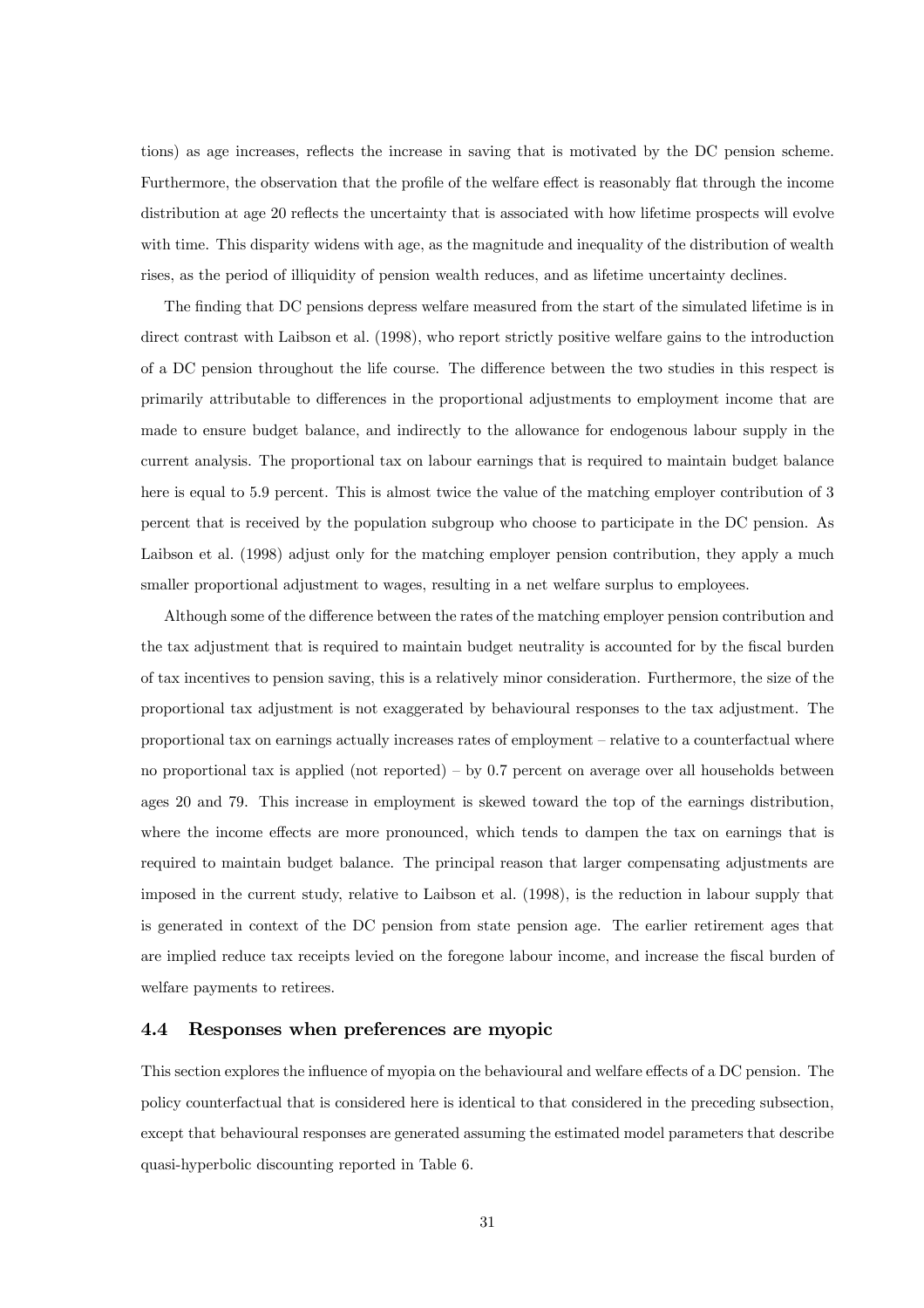Table 9: Long-run effects of introducing a defined contribution pension where a pension asset did not previously exist and preferences are myopic

|           | lowest   |                                                           |                                        |         | highest  |         |
|-----------|----------|-----------------------------------------------------------|----------------------------------------|---------|----------|---------|
| age group | income   |                                                           | 2nd quintile 3rd quintile 4th quintile |         | income   | average |
|           | quintile |                                                           |                                        |         | quintile |         |
|           |          | proportion of decile contributing to private pension (%*) |                                        |         |          |         |
| 20 to 34  | 35       | 23                                                        | 14                                     | 11      | 13       | 19      |
| 35 to 49  | 64       | 54                                                        | 51                                     | 61      | 77       | 61      |
| 50 to 67  | 38       | 38                                                        | 60                                     | 79      | 86       | 60      |
|           |          |                                                           | change in employment (%*)              |         |          |         |
| 45 to 54  | $-0.1$   | 0.1                                                       | 0.5                                    | 0.8     | 1.0      | 0.5     |
| 55 to 64  | $-0.5$   | 1.1                                                       | 2.8                                    | 2.1     | $-0.3$   | 1.0     |
| 65 to 74  | $-9.4$   | $-10.3$                                                   | $-10.3$                                | $-18.0$ | $-33.8$  | $-16.4$ |
|           |          |                                                           | average pension wealth (%**)           |         |          |         |
| 20 to 34  | 8        | 6                                                         | 4                                      | 3       | 5        | 5       |
| 35 to 49  | 102      | 102                                                       | 87                                     | 106     | 162      | 112     |
| 50 to 67  | 232      | 264                                                       | 311                                    | 502     | 883      | 438     |
|           |          |                                                           | change in total net worth $(\%^{**})$  |         |          |         |
| 20 to 34  | 8        | 5                                                         | 4                                      | 3       | 5        | 5       |
| 35 to 49  | 102      | 101                                                       | 87                                     | 108     | 163      | 112     |
| 50 to 67  | 231      | 260                                                       | 287                                    | 436     | 748      | 393     |
|           |          | compensating variation of pension introduction (%**)      |                                        |         |          |         |
| 20        | 3        |                                                           | 5                                      | 5       |          | 4       |
| 68        | -51      | -64                                                       | -92                                    | $-167$  | -349     | $-145$  |

Responses to a DC pension paying a return to invested funds of 2.7% per annum

Quintile groups distinguished by household disposable income between ages 20 and 67

Table reports statistics simulated with a DC pension, less statistics simulated without a pension asset Simulations with a DC pension also apply a tax adjustment to ensure government budget neutrality

Tax adjustment applied as a fixed rate on all wage income, equal to 5.6%

\* denotes % of population subgroup

\*\* denotes % of median annual household disposable income between ages 20 and 67 in the simulation where a DC pension does not exist, equal to £52,154 in 2007 prices

Comparing the top panel of Tables 8 and 9 reveals that the allowance made for myopia tends to exaggerate rates of participation in the DC pension scheme, which increase by 2.5% on average between ages 20 and 49. The largest increases in participation are generated for households in the third and fourth population quintiles between ages 35 and 49, which possess both reasonably strong saving incentives, and additional capacity for pension participation under time-consistent preferences (reported in Table 8). That these same households also tend to reduce their pension participation later in life in context of myopic preferences, reflects the fact that savings accrued early in life are most at risk of premature consumption in context of present biassed preferences.

Employment prior to retirement (not reported in Tables 8 or 9) is not much affected by the allowance made for quasi-hyperbolic discounting; average rates of employment between ages 20 and 55 increase by 0.2 percent in response to the DC pension under quasi-hyperbolic discounting, and by 0.3 percent under exponential discounting. Hence the alternative commitment mechanism considered by the model (labour supply in context of a positive experience effect on prospective wages) does not appear to influence responses to the DC pension in this case. The employment statistics that are reported in the Tables 8 and 9 indicate that employment participation between ages 45 and 64 increases by 0.75%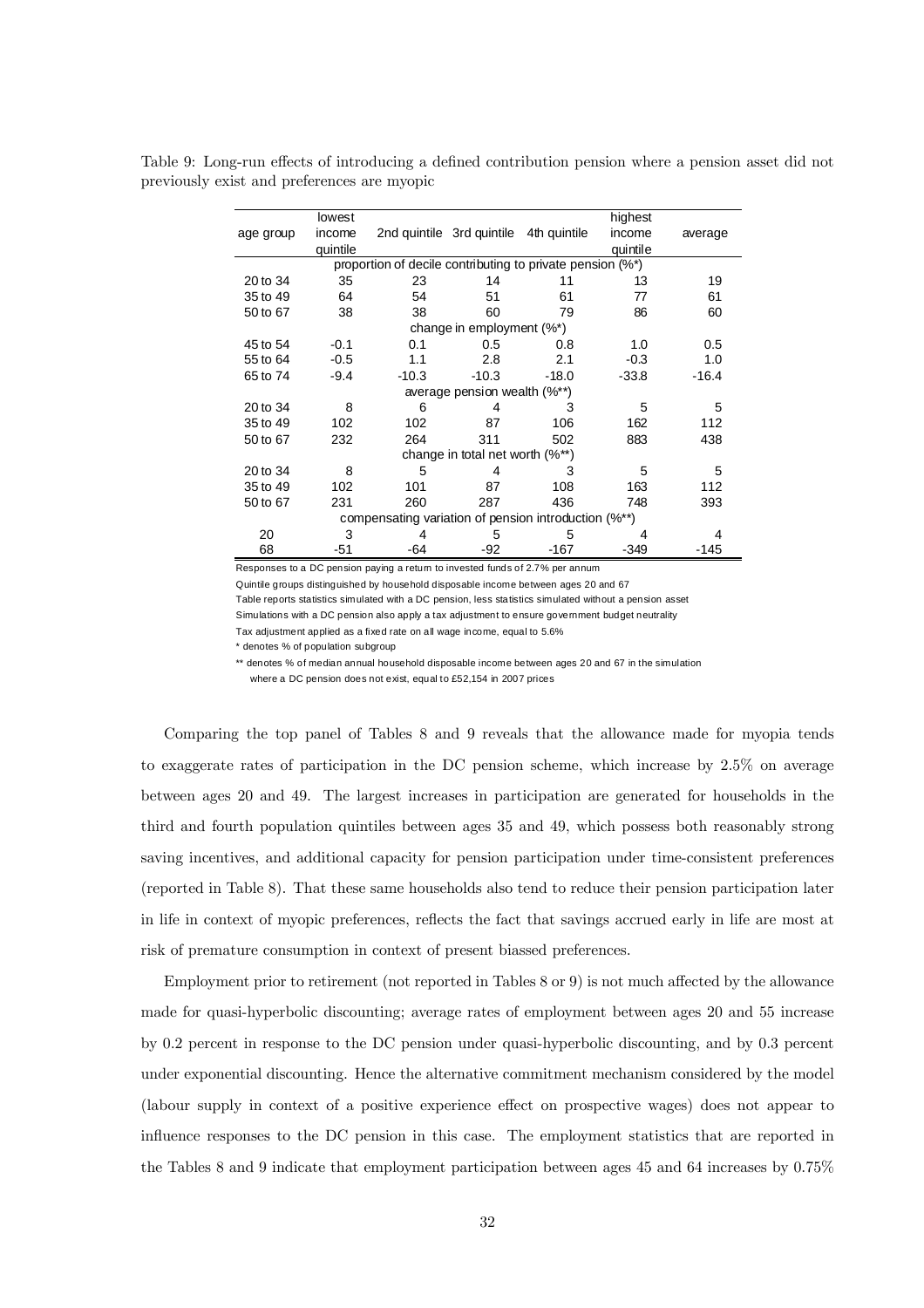on average in response to the DC pensions when preferences are myopic, as compared with 0.3% in context of time consistent preferences. After households gain access to their pension wealth (age 68 in the analysis), however, employment rates fall fairly sharply  $-$  by  $11\%$  on average under the assumption of exponential discounting, and by over 16% under quasi-hyperbolic discounting. The more pronounced reduction in employment from pension age that is generated under quasi-hyperbolic discounting is consistent with the fact that the time inconsistency of myopic preferences detracts from incentives to save, so that myopic individuals without access to an illiquid pension find that they are less well placed to afford retirement later in life — DC pensions help to mittigate this effect.

The importance of the role payed by the commitment mechanism in motivating responses to the pension asset in the context of myopia is highlighted by the statistics that are reported for pension wealth and total net worth. The statistics reported for pension wealth in Tables 8 and 9 indicate that savings in pensions are brought forward when preferences are myopic. This is consistent with the rates of pension participation that are discussed above, and reflects the fact that the commitment mechanism provided by the pension asset is strongest early in the working lifetime and falls away toward pension age.

The statistics for total net worth reveal that aggregate saving rises in response to a DC pension by almost 10% more on average between ages 50 and 67 when preferences are myopic, relative to the case of exponential discounting<sup>21</sup>. The distributional statistics that are reported in the respective tables indicate that this excess savings response in context of myopic preferences is spread reasonably evenly across all households when measured in absolute (per capita) terms. Myopia consequently has a more pronounced influence on the saving responses of households on low to modest incomes when measured relative to a priori savings, which is of note as it is this population subgroup for whom the NEST is designed. The exaggerated savings responses of lower income households, relative to those on higher incomes, is attributable to the fact that low income households have weaker life-cycle saving motives, which are more easily overwhelmed by the distortions of present biassed preferences.

Furthermore, the statistics for pension wealth and total net worth taken together reveal that there is a reduced tendency for households to off-set pension saving against other liquid assets when preferences are myopic. This is explained by the fact that the imperfect substitutability between pension wealth and liquid wealth is exaggerated in context of myopic preferences by the commitment mechanism offered by the illiquidity of pension wealth.

Finally, welfare statistics are reported at the bottom of Tables 8 and 9. These indicate that myopia tends to improve the welfare effect of the DC pension scheme at the beginning of the simulated lifetime among households throughout the income distribution. Nevertheless, the influence of myopia is insuf-

 $^{21}$ An increase of 42% of average lifetime earnings over and above the 350% increase observed for exponential discounting.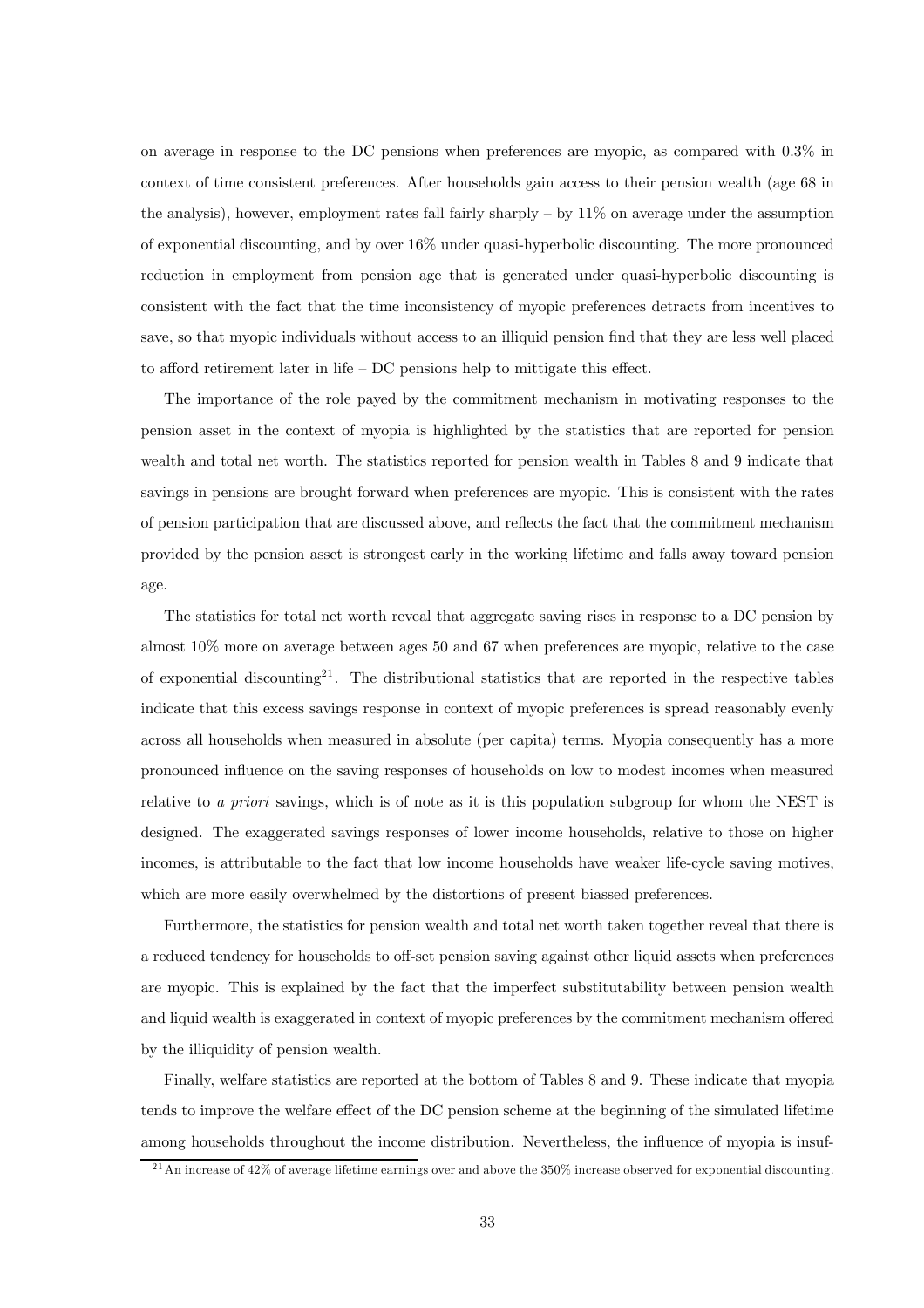| short-run excess discount |         | 0.7   | 0.75  | 0.8   | 0.85                                                                              | 0.9   | 0.95  | 1     |
|---------------------------|---------|-------|-------|-------|-----------------------------------------------------------------------------------|-------|-------|-------|
|                           |         |       |       |       | pension wealth between ages 35 and 49*                                            |       |       |       |
| pension return            | 2.0     | 0.638 | 0.744 | 0.625 | 0.663                                                                             | 0.598 | 0.639 | 0.578 |
| (% p.a.)                  | $2.5\,$ | 0.864 | 1.078 | 0.962 | 1.013                                                                             | 0.927 | 0.950 | 0.853 |
|                           | 3.0     | 1.121 | 1.308 | 1.227 | 1.317                                                                             | 1.272 | 1.299 | 1.196 |
|                           | 3.5     | 1.308 | 1.541 | 1.446 | 1.556                                                                             | 1.503 | 1.569 | 1.504 |
|                           | 4.0     | 1.508 | 1.671 | 1.617 | 1.715                                                                             | 1.709 | 1.793 | 1.738 |
|                           | 4.5     | 1.625 | 1.793 | 1.757 | 1.873                                                                             | 1.856 | 1.959 | 1.920 |
|                           | 5.0     | 1.735 | 1.903 | 1.839 | 1.961                                                                             | 1.952 | 2.070 | 2.036 |
|                           |         |       |       |       | pension wealth between ages 50 and 67*                                            |       |       |       |
| pension return            | 2.0     | 2.959 | 3.317 | 3.087 | 3.293                                                                             | 3.151 | 3.269 | 3.204 |
| (% p.a.)                  | 2.5     | 3.744 | 4.196 | 3.951 | 4.135                                                                             | 4.008 | 4.086 | 3.961 |
|                           | 3.0     | 4.493 | 4.881 | 4.673 | 4.874                                                                             | 4.784 | 4.856 | 4.737 |
|                           | 3.5     | 5.082 | 5.454 | 5.257 | 5.448                                                                             | 5.362 | 5.462 | 5.377 |
|                           | 4.0     | 5.569 | 5.888 | 5.694 | 5.870                                                                             | 5.828 | 5.929 | 5.860 |
|                           | 4.5     | 5.934 | 6.221 | 6.075 | 6.253                                                                             | 6.174 | 6.296 | 6.230 |
|                           | 5.0     | 6.246 | 6.535 | 6.341 | 6.519                                                                             | 6.445 | 6.589 | 6.503 |
|                           |         |       |       |       | percentage of pension wealth off-set against liquid wealth between ages 50 and 67 |       |       |       |
| pension return            | 2.0     | 7.63  | 9.78  | 11.05 | 14.93                                                                             | 17.86 | 21.38 | 23.80 |
| (% p.a.)                  | 2.5     | 6.07  | 8.08  | 9.16  | 12.83                                                                             | 14.88 | 18.20 | 20.52 |
|                           | 3.0     | 5.29  | 7.11  | 7.95  | 11.22                                                                             | 12.88 | 15.78 | 17.65 |
|                           | 3.5     | 4.80  | 6.49  | 7.27  | 10.15                                                                             | 11.58 | 14.15 | 15.74 |
|                           | 4.0     | 4.52  | 6.17  | 6.85  | 9.57                                                                              | 10.75 | 12.91 | 14.34 |
|                           | 4.5     | 4.38  | 5.94  | 6.52  | 9.03                                                                              | 10.08 | 12.01 | 13.28 |
|                           | 5.0     | 4.23  | 5.75  | 6.31  | 8.71                                                                              | 9.67  | 11.35 | 12.50 |

Table 10: Savings responses to the introduction of a pension asset, by short-run excess discount factor and the return to pension wealth

Table reports saving responses to a DC pension, relative to a policy environment w ith no pension asset

\* Wealth expressed as % of median annual household disposable income betw een ages 20 and 67, w orth £52,043

ficient to imply that the DC scheme is welfare improving at age 20: households in the bottom lifetime income quintile would still require a lump-sum payment equivalent to 2.7 percent of median annual household disposable income at age 20 in context of the DC pension to be as well off as in the absence of the scheme, and this payment increases to between 4 and 5 percent for households on higher lifetime incomes. Furthermore, between ages 20 and 49, the welfare effect of a DC pension switches from being more pronounced under myopic preferences, to more pronounced under exponential preferences. This bias toward younger ages under quasi-hyperbolic discounting reflects the importance of the commitment mechanism that is offered by pensions, which diminishes with the time horizon to pension receipt.

## 4.5 Sensitivity to extent of quasi-hyperbolic discounting

A more general appreciation of the implications of myopia for behavioural responses to a DC pension is made possible by considering the sensitivity of responses over the short-run excess discount factor,  $β$ , and the rate of return to the pension asset  $r<sup>p</sup>$ . The current section focuses upon the effects of the pension asset on population average statistics, based upon the alternative preference parameters that are reported in Table 7. All aspects of the policy environment other than  $\beta$ ,  $r^p$ , and the exponential discount factor  $\delta$ , were held fixed between the simulated policy counterfactuals.

Statistics that describe the effects of the introduction of the pension asset on savings behaviour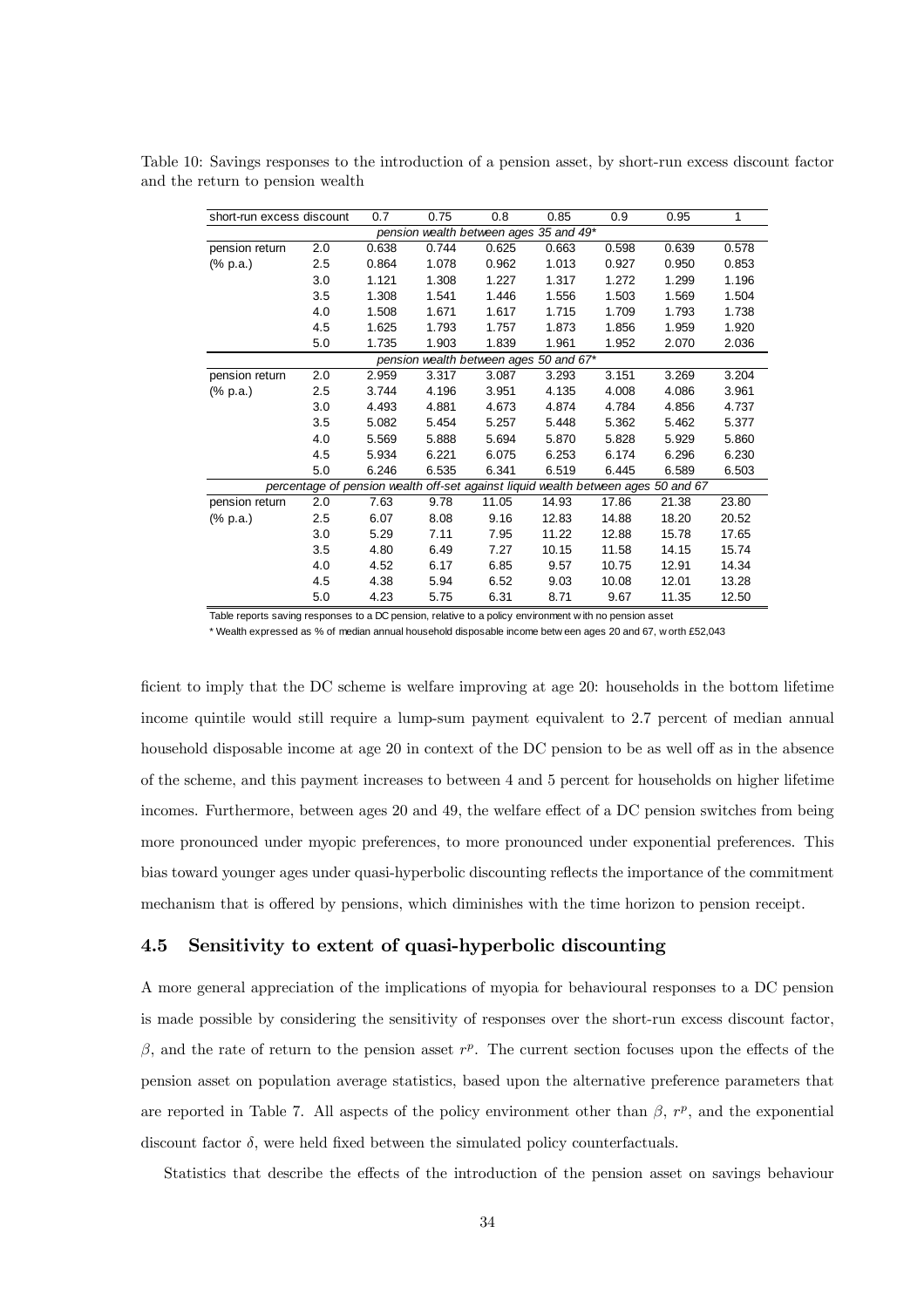are reported in Table 10. The top and middle panels of this table reveal a clear positive relationship between the rate of return assumed for pension wealth and the scale of pension wealth, for all seven of the alternative values considered for the short-run excess discount factor  $\beta$ . As the rate of return to pension wealth is increased from 2 to 5 percent per annum, the average pension wealth increases by a factor of 3 between ages 35 and 49, and by a factor of 2 between ages 50 and 67. This intuitive response is more than a passive consequence of the higher investment income consequent on an increased rate of return; high rates of return to pension wealth motivate increased involvement in pensions early in the working lifetime. When  $\beta = 0.85$ , a rise in the rate of return to pension wealth from 3 percent per annum (approximating the rate considered in Table 9) to 4 percent per annum (which approximates the target reduction in management costs for the NEST) increases average pension wealth between ages 35 and 49 by approximately 30 percent (from 1.32 to 1.72 times average annual disposable income), and increases average rates of pension scheme participation between ages 20 and 35 by 25 percent (from 22.5 to 28.3 percent).

The top panel of Table 10 suggests that the extent of myopia tends to have a less pronounced influence on pension saving early in the working lifetime than the rate of return to pension wealth. Nevertheless, a close inspection of the statistics reported in the top panel of the table does reveal some interesting variation to the policy parameters. When the return to pension wealth is low, the top panel of Table 10 indicates that saving in pensions early in the working lifetime tends to increase with the extent of behavioural myopia. As the rate of return to pension wealth increases, however, this relationship between myopia and pension saving is reversed.

As noted in the introduction, the illiquidity of a pension fund in context of myopic preferences can be welfare improving to the extent that it represents a commitment mechanism that favours current preferences over future preferences. Importantly, the potential for a pension fund to be used in this way depends upon the nature of its illiquidity, and is independent of the rate of return paid to pension savings. Hence, the observation that pension savings early in the working lifetime tend to respond positively to the extent of myopia when the return to pension wealth is low suggests that the DC pension does help to resolve the intra-personal conflict that arises in context of time-inconsistent preferences in favour of the present self. The additional observation that pension savings tend to respond negatively to the extent of myopia when the return to pension wealth is high then indicates that the parametrisation of myopia is relatively inelastic to the return on pension wealth. Put another way, relative to timeconsistent exponential discounting, the myopic agents represented by the model favour the illiquidity of the DC pension for the commitment mechanism that it represents. But at the same time, the present bias of their preferences makes them less inclined to respond positively to an increase the return paid to pension wealth.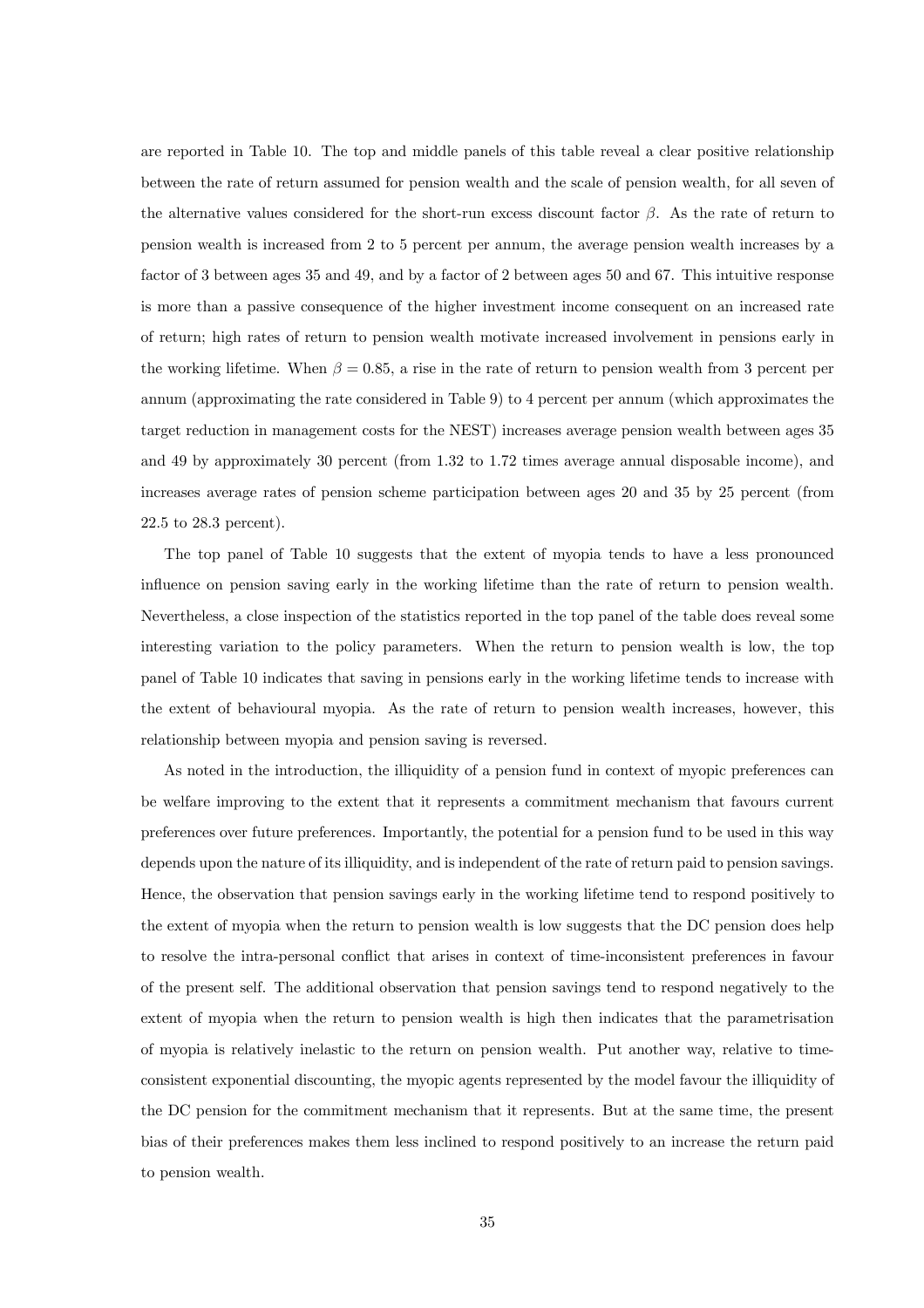The middle panel of Table 10 indicates that average pension wealth between ages 50 and 67 tends to fall at a fairly stable rate as  $\beta$  is reduced below 1.0, for all five rates of return to pension wealth reported in the table. This is consistent with the present bias in consumption that is associated with a lower  $\beta$ , and with the declining role of the pension asset as a commitment mechanism as the pension age draws near.

Discussion in subsection 4.4 suggests that myopia tends to dampen the extent to which pension saving is off-set against saving in other forms. This impression is reinforced by the statistics reported in the bottom panel of Table 10, which indicate that the off-set of pension saving late in the working lifetime falls monotonically with both the extent of myopia and the return to pension wealth, with myopia having the most pronounced influence over the range of policy parameters reported in the table. As noted in subsection 4.4, the scope for myopic households to off-set pension saving is limited by the small balances of liquid wealth that such households accrue in the absence of a pension asset, and by the desire to maintain precautionary balances. The first of these considerations becomes more acute as the extent of myopia increases, which is the driving factor behind the fall in the pension off-set generated at lower values of  $\beta$ .

The reported decline of the savings off-set to the pension asset as the return to pension wealth rises is attributable to four factors. First, high returns to the pension asset motivate stronger pension participation early in life (as discussed above) when liquid savings are relatively thin. Second, the wealth effect associated with a rise in the return to pension wealth motivates higher consumption during the working lifetime. Third, the higher consumption during the working lifetime motivates larger precautionary balances to insure against an adverse shock. And fourth, the measures of average pension wealth increase with the return to the pension asset, so that the off-set actually increases in absolute terms.

An important conclusion of the discussion reported in subsection 4.3 is that the DC pension is associated with a net welfare loss equivalent to 15 percent of average annual household disposable income at the beginning of the simulated lifetime. Although this loss is reduced to 4 percent under the myopic specification considered in section 4.4, it is nevertheless reported for households throughout the earnings distribution. Table 11 reports how these welfare effects vary by the interest rate on pension wealth and the degree of myopia. The table indicates that average effect of the DC pension on the welfare of households at age 20 improves with both the return to the pension asset, and with the extent of behavioural myopia. The former of these responses is of little surprise, but the latter indicates that the structure of the pension asset does help to mitigate the welfare costs associated with the timeinconsistency of a myopic preference structure as is posited above. Hence, myopia provides a plausible justification for the DC pension considered here, consistent with one aspect of the policy premise upon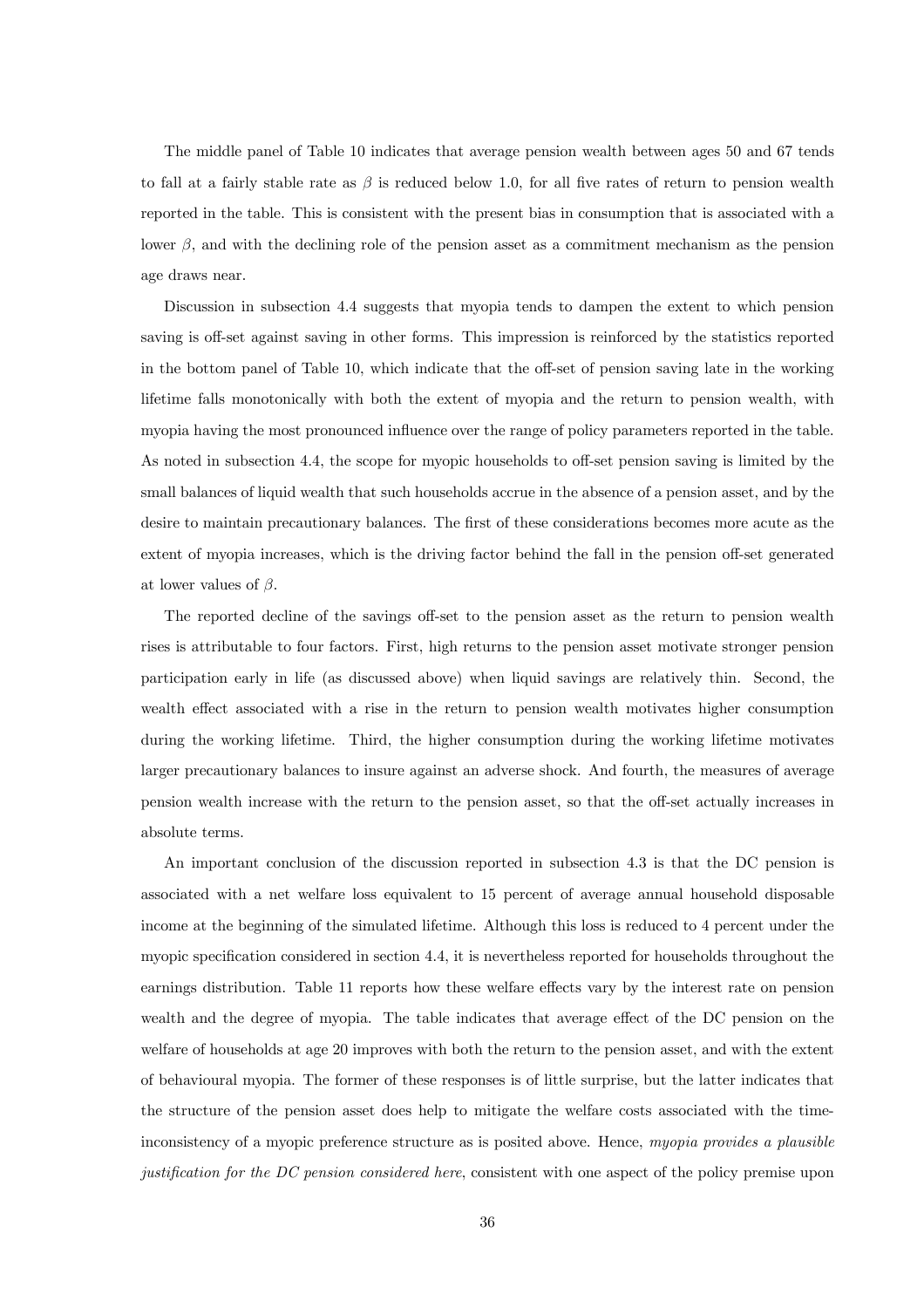Table 11: Average compensating variations at age 20 to the introduction of a pension asset, by short-run excess discount factor and the return to pension wealth

| short-run excess discount   |     | 0.7     | 0.75    | 0.8     | 0.85    | 0.9     | 0.95    |         |
|-----------------------------|-----|---------|---------|---------|---------|---------|---------|---------|
| pension return              | 2.0 | $-2.08$ | 0.28    | 4.89    | 6.85    | 10.18   | 13.69   | 15.48   |
| $(% \mathbb{R}^2)$ (% p.a.) | 2.5 | $-2.88$ | $-2.34$ | 1.37    | 6.12    | 9.01    | 13.13   | 14.28   |
|                             | 3.0 | $-3.10$ | $-2.96$ | $-1.20$ | 2.76    | 6.92    | 11.28   | 13.18   |
|                             | 3.5 | $-3.19$ | $-3.12$ | $-2.83$ | $-1.81$ | 2.50    | 7.27    | 10.54   |
|                             | 4.0 | $-3.19$ | $-3.15$ | $-3.07$ | $-2.91$ | $-1.59$ | 2.36    | 6.34    |
|                             | 4.5 | $-3.19$ | $-3.15$ | $-3.13$ | $-3.07$ | $-2.85$ | $-1.92$ | 1.74    |
|                             | 5.0 | $-3.19$ | $-3.15$ | $-3.14$ | $-3.12$ | $-3.05$ | $-2.89$ | $-2.17$ |
|                             | 7.0 | $-3.19$ | $-3.15$ | $-3.14$ | $-3.12$ | $-3.11$ | $-3.09$ | $-3.06$ |

Table reports Compensating Variations at age 20 under a DC pension, relative to a policy environment w ith no pension asset Compensating Variations reported as % of median annual household disposable income betw een ages 20 and 67, w orth £52,535

which the NEST is based. Indeed, if the NEST achieves its target economies on management costs, then the analysis that is reported here suggests that the scheme may be welfare improving ( $\beta = 0.85$ , and pension return of 3.5-4.0  $\%$  p.a.).

Table 11 reveals that the largest differences for the welfare effects of the DC pension between alternative specifications for myopia are observed with the return to the pension asset is low. The welfare effect of a rise in the return to the pension asset trails off at higher rates of return due to the diminishing marginal utility of consumption, and because, at high interest rates, the wealth effect dominates, thereby leading to a fall in pension scheme participation. The 7 percent rate of return to pension wealth is included in the table to consider the welfare response in the region of the asymptote for the reported preference specifications. At this rate of return, there remains only a very slight improvement in the welfare effect of the DC pension as the extent of myopia is increased. This is explained by the observation that decisions over pension involvement  $-$  particularly early in life  $-$  are strongly influenced by myopia at low rates of pension return, but are largely independent of myopia when the return to the pension asset is very high.

# 5 Conclusion

This study explores how myopic preferences influence behavioural and welfare responses to a DC pension scheme in a realistic policy context that reflects the income and demographic uncertainties that households face in practice. The DC pension scheme is specified around the National Employment Savings Trust that will be introduced in the UK in 2012, and the parameters of the structural model upon which the analysis is based were estimated on survey data for a broad cross-section of the UK population. Particular attention is paid to the influence on the analysis of allowing for the joint decisions of labour supply and saving, given past work that has taken labour supply as exogenous.

The introduction of a DC pension scheme is found to encourage deferment of consumption to later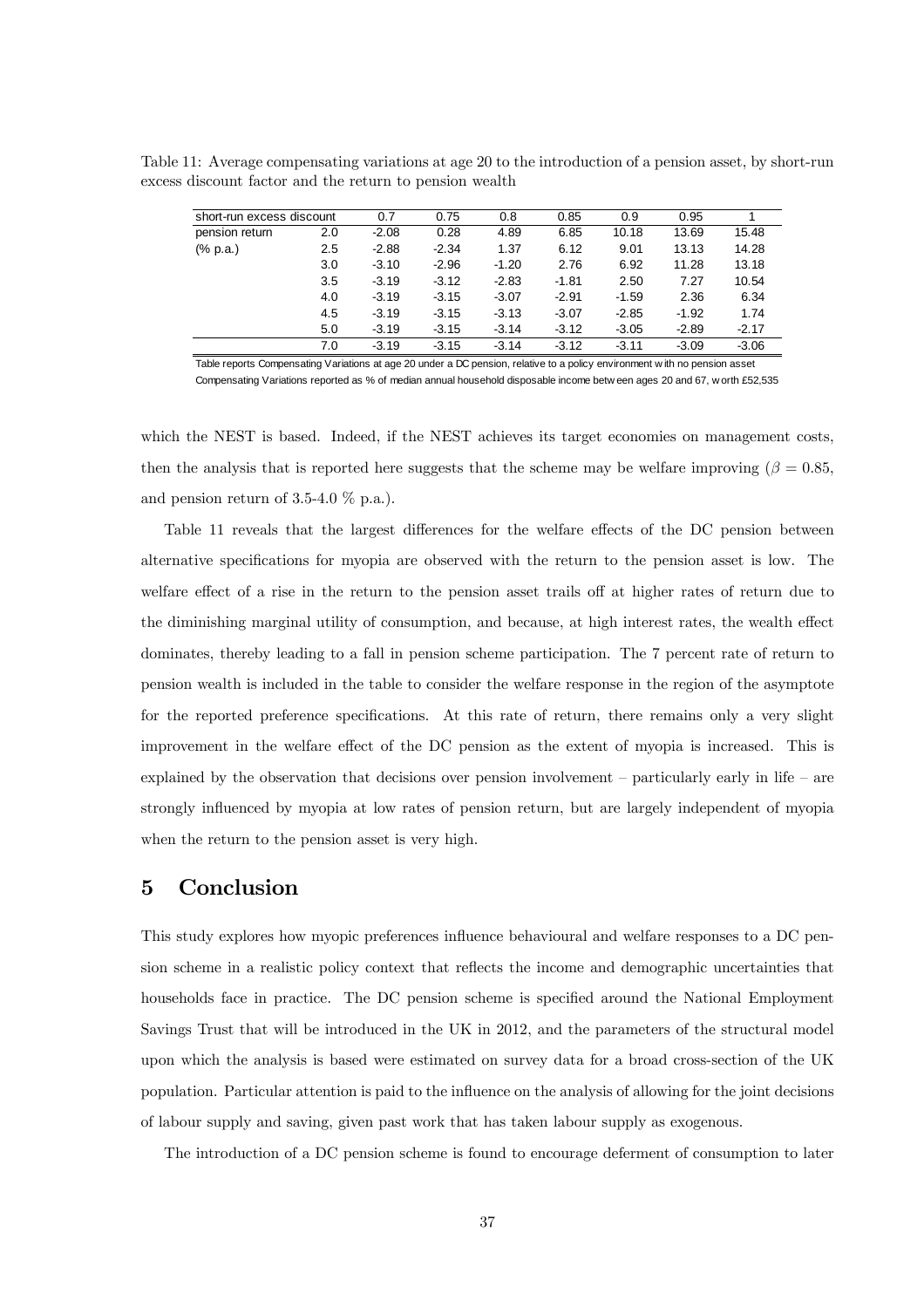periods in life in all of the policy counterfactuals that are reported here. Myopic preferences are found to exaggerate this wealth response under the central policy scenario, by between 10 and 13 percent, depending upon the adjustment that is made to ensure budget balance and whether labour supply is assumed to be endogenous. Associated sensitivity analysis reported here reveals that the influence of myopia on pension saving increases with the disparity between short-run and long-run discount rates, and decreases with the rate of return earned on pension assets.

Where labour supply is endogenous, I find that the increased wealth held late in the working lifetime that is motivated by the DC pension encourages earlier retirement from pension age. Consistent with the results identified for saving, I find that the reduction in average rates of employment from pension age in context of a DC pension increases from between 11 and 12 percent under time-consistent (exponential) discounting, to between 16 and 18 percent with myopic preferences.

Furthermore, the welfare measures that are reported confirms the potential value of DC pensions as a method of committing saving for retirement in context of time-inconsistent preferences. Nevertheless, I find that the welfare benefits attached to the commitment mechanism in the context of myopia are insufficient to outweigh the full economic cost of providing the pension scheme where labour supply is endogenous. This negative welfare effect of a DC pension is reversed when labour supply is exogenously assumed, which highlights the potential importance of labour supply in an analysis of pension saving.

An important aspect of the design of the NEST is the allowance that is made for behavioural inertia, through the adoption of an auto-enrolment mechanism. This allowance has been made, based on the observation that default options for pensions — regarding the decision to participate, rates of contributions, and investment strategies — tend to have an important bearing on outcomes in practice. This finding is at odds with the implications of the standard life-cycle model, which is based upon the joint assumptions of perfect rationality and no decision making costs. It would be of obvious interest to extend the current analysis to allow for decision making inertia: this is an issue that remains for further research.

## References

- Cagetti, M. (2003), 'Wealth accumultion over the life cycle and precautionary savings', Journal of Business and Economic Statistics 21, 339—353.
- Chatterjee, S., Corbae, D., Nakajima, M. & Rios-Rull, J. (2007), 'A quantitative theory of unsecured consumer credit with risk of default', Econometrica 75, 1525—1589.
- Choi, J. J., Laibson, D., Madrian, B. C. & Metrick, A. (2002), 'Defined contribution pensions: plan rules, paticipation choices, and the path of least resistance', Tax Policy and the Economy 16, 67–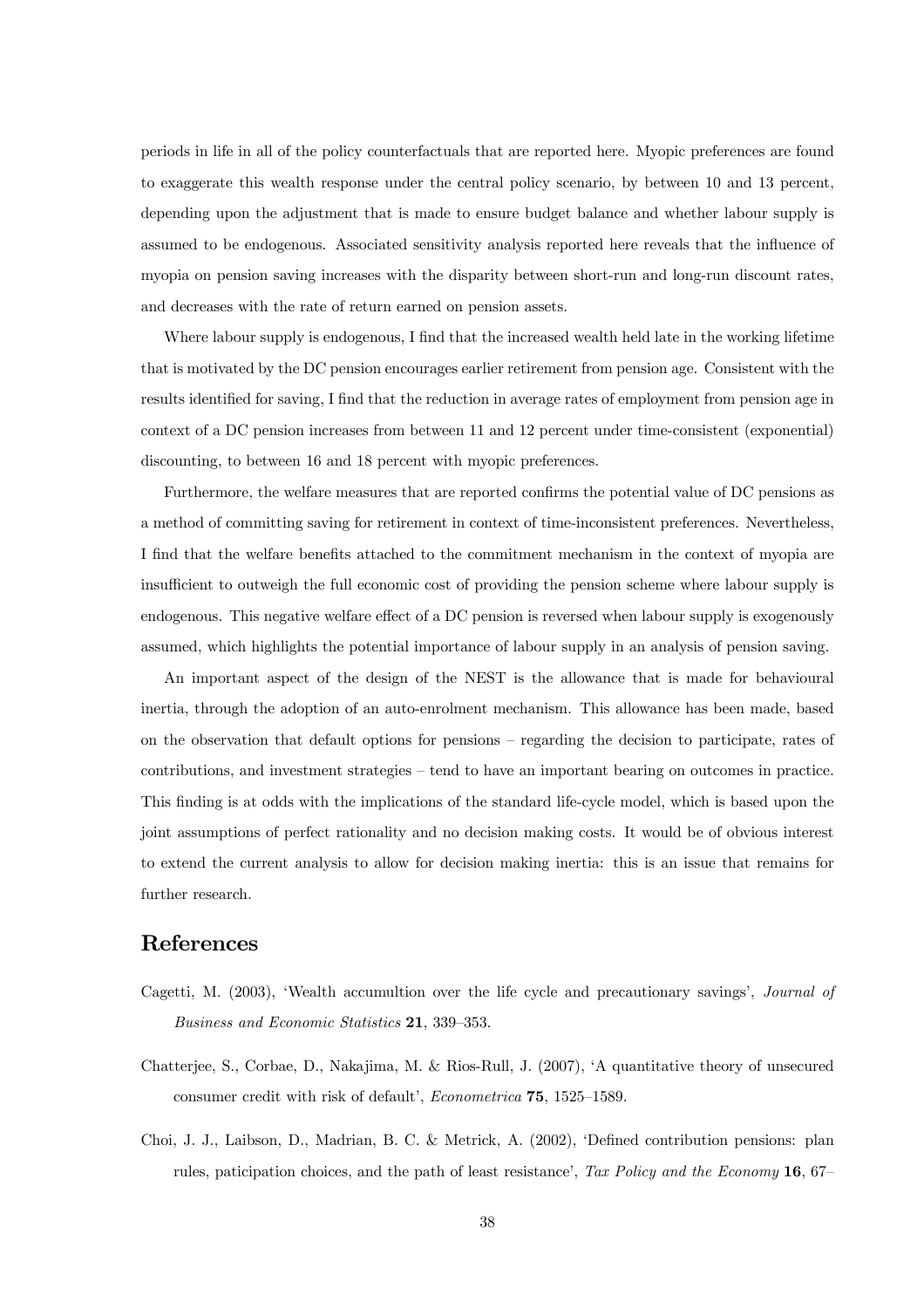- DWP (2006), Personal accounts: a new way to save, The Stationary Office, Norwich.
- Fang, H. & Silverman, D. (2007), Time-inconsistency and welfare program participation: evidence from NLSY. NBER Working Paper 13375.
- Forth, J. & Stokes, L. (2008), Employers' pension provision survey 2007. Department for Work and Pensions Research Report 545.
- French, E. (2005), 'The effects of health, wealth, and wages on labour supply and retirement behaviour', Review of Economic Studies 72, 395—427.
- Gourinchas, P. & Parker, J. (2002), 'Consumption over the Life Cycle', Econometrica 70, 47—89.
- Khoman, E. & Weale, M. (2008), Are we living beyond our means? A comparison of France, Italy, Spain and the United Kingdom. National Institute Discussion Paper 311.
- Laibson, D. I., Repetto, A. & Tobacman, J. (1998), 'Self control and saving for retirement', Brookings Papers on Economic Activity 1, 91—172.
- Laibson, D., Repetto, A. & Tobacman, J. (2007), Estimating discount functions with consumption choices over the lifecycle. Oxford University Department of Economics Discussion Paper 341.
- Lane, Clark & Peacock (2008), Pension Buyouts 2008. www.lcp.uk.com.
- Madrian, B. C. & Shea, D. F. (2001), 'The power of suggestion: inertia in 401k participation and savings behaviour', Quarterly Journal of Economics 116, 1149—1187.
- Nardi, M. D., French, E. & Jones, J. B. (2009), Why do the elderly save? The role of meical expenses. NBER Working Paper 15149.
- OECD (2009), Pensions at a Glance 2009, OECD Publishing, Paris.
- Pensions Commission (2005), A New Pension Settlement for the Twenty-First Century the second report of the Pensions Commission, The Stationery Office, Norwich.
- Press, W. H., Flannery, B. P., Teukolsky, S. A. & Vetterling, W. T. (1986), Numerical Recipes: the art of scientific computing, Cambridge University Press, Cambridge.
- Sefton, J. & van de Ven, J. (2009), 'Optimal design of means tested retirement benefits', Economic Journal 119, F461—F481.